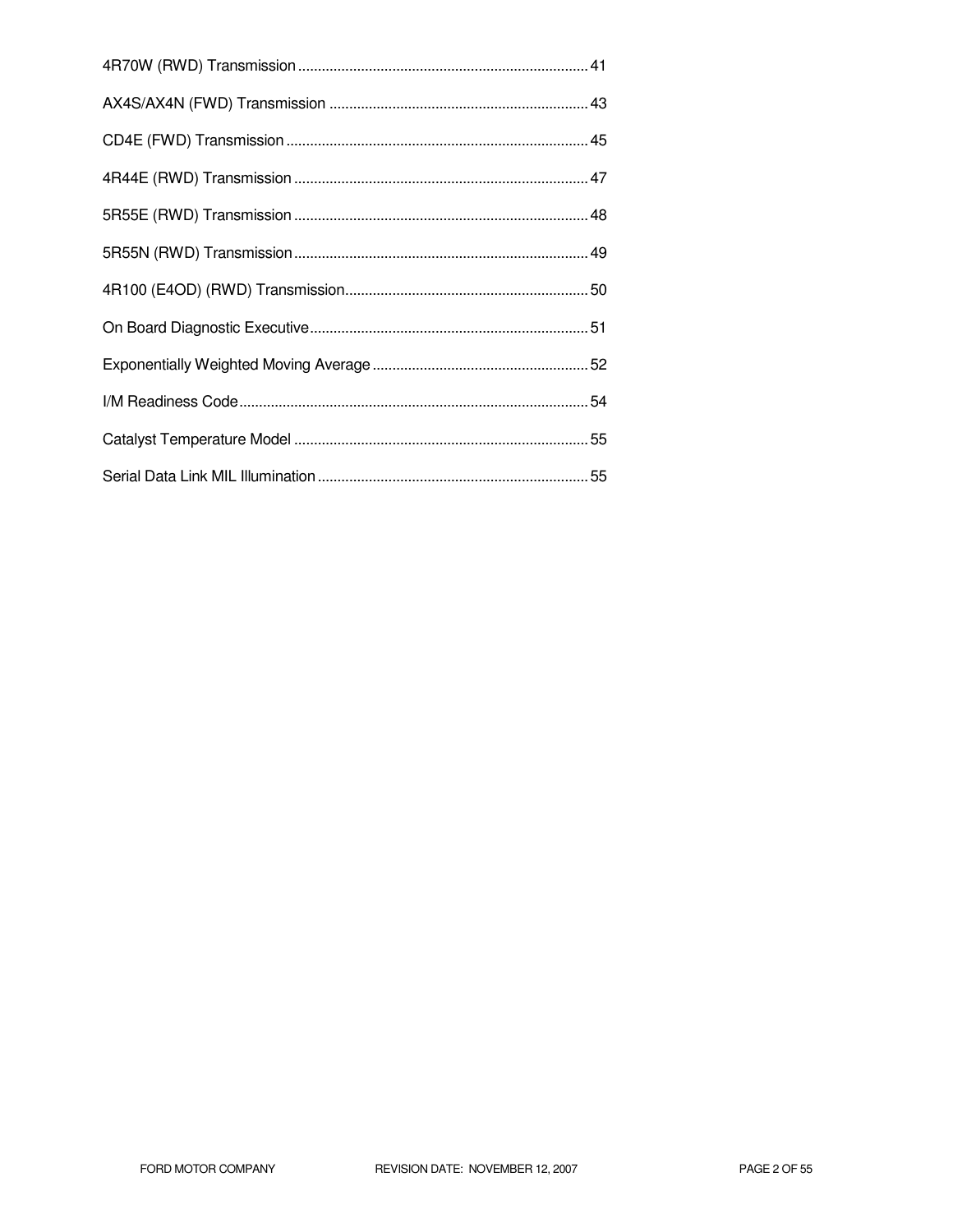# Introduction – OBD-I and OBD-II

### OBD-II Systems

California OBD-II applies to all gasoline engine vehicles up to 14,000 lbs. Gross Vehicle Weight Rating (GVWR) starting in the 1996 MY and all diesel engine vehicles up to 14,000 lbs. GVWR starting in the 1997 MY.

"Green States" are states in the Northeast that chose to adopt California emission regulations, starting in the 1998 MY. At this time, Massachusetts, New York, Vermont and Maine are Green States. Green States receive California-certified vehicles for passenger cars and light trucks up to 6,000 lbs. GVWR.

Federal OBD applies to all gasoline engine vehicles up to 8,500 lbs. GVWR starting in the 1996 MY and all diesel engine vehicles up to 8,500 lbs. GVWR starting in the 1997 MY.

OBD-II system implementation and operation is described in the remainder of this document.

### OBD-I Systems

If a vehicle is not required to comply with OBD-II requirements, it utilizes an OBD-I system. OBD-I systems are used on all over 8,500 lbs. GVWR Federal truck calibrations. With the exception of the 1996 MY carryover EEC-IV OBD-I systems, Federal > 8,500 lbs. OBD-I vehicles use that same PCM, J1850 serial data communication link, J1962 Data Link Connector, and PCM software as the corresponding OBD-II vehicle. The only difference is the possible removal of the rear oxygen sensor(s), fuel tank pressure sensor, canister vent solenoid, and a different PCM calibration.

| <b>Monitor / Feature</b>   | <b>Calibration</b>                                                                       |
|----------------------------|------------------------------------------------------------------------------------------|
| <b>Catalyst Monitor</b>    | Not required, monitor calibrated out, rear O2 sensors may be deleted.                    |
| Misfire Monitor            | Calibrated in for service, all DTCs are non-MIL. Catalyst damage misfire criteria        |
|                            | calibrated out, emission threshold criteria set to 4%, enabled between 150 °F and 220    |
|                            | <sup>o</sup> F, 254 sec start-up delay.                                                  |
| Oxygen Sensor Monitor      | Rear O2 sensor test calibrated out, rear O2 sensors may be deleted, front O2 sensor      |
|                            | response test calibrated out, O2 heater current test calibrated out prior to 2002 MY, O2 |
|                            | heater voltage test used for all model years.                                            |
| <b>EGR Monitor</b>         | Same as OBD-II calibration except that P0402 test uses slightly higher threshold.        |
| <b>Fuel System Monitor</b> | Same as OBD-II calibration starting in 2002 MY, earlier calibrations used +/- 40%        |
|                            | thresholds.                                                                              |
| Secondary Air Monitor      | Functional (low flow) test calibrated out, circuit codes are same as OBD-II calibration. |
| Evap System Monitor        | Evap system leak check calibrated out, fuel level input circuit checks retained as non-  |
|                            | MIL. Fuel tank pressure sensor and canister vent solenoid may be deleted.                |
| <b>PCV Monitor</b>         | Same hardware and function as OBD-II.                                                    |
| <b>Thermostat Monitor</b>  | Thermostat monitor calibrated out.                                                       |
| Comprehensive              | All circuit checks same as OBD-II. Some rationality and functional tests calibrated out. |
| <b>Component Monitor</b>   | (MAF/TP rationality, IAC functional)                                                     |
| Communication              | Same as OBD-II, all generic and enhanced scan tool modes work the same as OBD-II         |
| Protocol and DLC           | but reflect the OBD-I calibration that contains fewer supported monitors. "OBD           |
|                            | Supported" PID indicates OBD-I.                                                          |
| <b>MIL Control</b>         | Same as OBD-II, it takes 2 driving cycles to illuminate the MIL.                         |

The following list indicate what monitors and functions have been altered for OBD-I calibrations: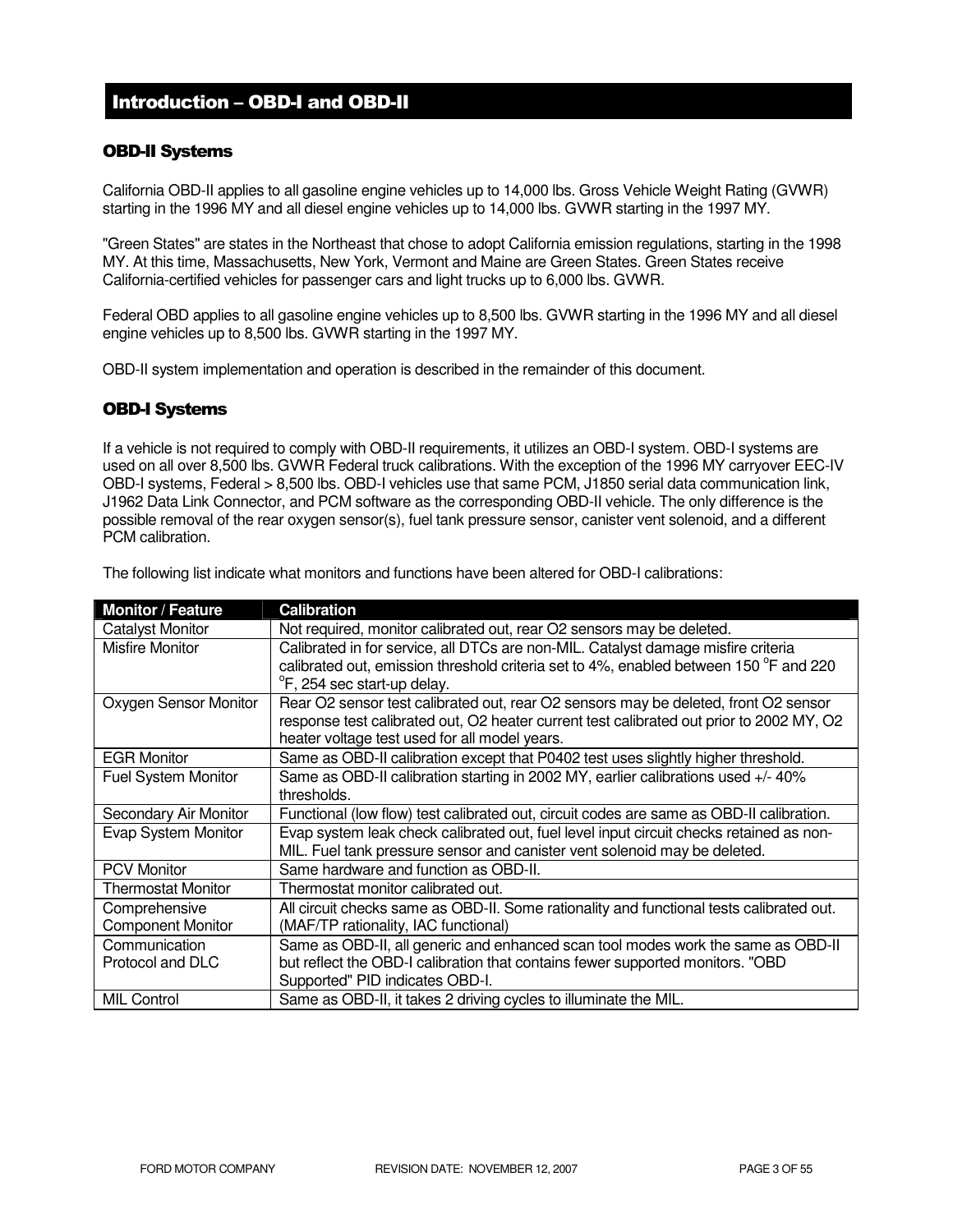# Catalyst Efficiency Monitor

The Catalyst Efficiency Monitor uses an oxygen sensor before and after the catalyst to infer the hydrocarbon efficiency based on oxygen storage capacity of the ceria and precious metals in the washcoat. Under normal, closed-loop fuel conditions, high efficiency catalysts have significant oxygen storage. This makes the switching frequency of the rear HO2S very slow and reduces the amplitude of those switches as compared to the switching frequency and amplitude of the front HO2S. As catalyst efficiency deteriorates due to thermal and/or chemical deterioration, its ability to store oxygen declines. The post-catalyst HO2S signal begins to switch more rapidly with increasing amplitude, approaching the switching frequency and amplitude of the pre-catalyst HO2S. The predominant failure mode for high mileage catalysts is chemical deterioration (phosphorus deposition on the front brick of the catalyst), not thermal deterioration.

All applications utilize an FTP-based (Federal Test Procedure) catalyst monitor. This simply means that the catalyst monitor must run during a standard FTP emission test as opposed to the 20-second steady-state catalyst monitor used in 1994 through some 1996 vehicles.

### Switch Ratio Method

In order to assess catalyst oxygen storage, the monitor counts front and rear HO2S switches during part-throttle, closed-loop fuel conditions after the engine is warmed-up and inferred catalyst temperature is within limits. Front switches are accumulated in up to nine different air mass regions or cells although 3 air mass regions is typical. Rear switches are counted in a single cell for all air mass regions. When the required number of front switches has accumulated in each cell (air mass region), the total number of rear switches is divided by the total number of front switches to compute a switch ratio. A switch ratio near 0.0 indicates high oxygen storage capacity, hence high HC efficiency. A switch ratio near 1.0 indicates low oxygen storage capacity, hence low HC efficiency. If the actual switch ratio exceeds the threshold switch ratio, the catalyst is considered failed.

### General Catalyst Monitor Operation

If the catalyst monitor does not complete during a particular driving cycle, the already-accumulated switch/signallength data is retained in Keep Alive Memory and is used during the next driving cycle to allow the catalyst monitor a better opportunity to complete, even under short or transient driving conditions.

Rear HO2S sensors can be located in various ways to monitor different kinds of exhaust systems. In-line engines and many V-engines are monitored by individual bank. A rear HO2S sensor is used along with the front, fuelcontrol HO2S sensor for each bank. Two sensors are used on an in-line engine; four sensors are used on a Vengine. Some V-engines have exhaust banks that combine into a single underbody catalyst. These systems are referred to as Y-pipe systems. They use only one rear HO2S sensor along with the two front, fuel-control HO2S sensors. Y-pipe system use three sensors in all. For Y-pipe systems, the two front HO2S sensor signals are combined by the software to infer what the HO2S signal would have been in front of the monitored catalyst. The inferred front HO2S signal and the actual single, rear HO2S signal is then used to calculate the switch ratio.

Most vehicles that are part of the "LEV" catalyst monitor phase-in will monitor less than 100% of the catalyst volume – often the first catalyst brick of the catalyst system. Partial volume monitoring is done on LEV and ULEV vehicles in order to meet the 1.75 \* emission-standard. The rationale for this practice is that the catalysts nearest the engine deteriorate first, allowing the catalyst monitor to be more sensitive and illuminate the MIL properly at lower emission standards.

Many applications that utilize partial-volume monitoring place the rear HO2S sensor after the first light-off catalyst can or, after the second catalyst can in a three-can per bank system. (A few applications placed the HO2S in the middle of the catalyst can, between the first and second bricks.)

All vehicles employ an Exponentially Weighted Moving Average (EWMA) algorithm to improve the robustness of the FTP catalyst monitor. During normal customer driving, a malfunction will illuminate the MIL, on average, in 3 to 6 driving cycles. If KAM is reset (battery disconnected), a malfunction will illuminate the MIL in 2 driving cycles. See the section on EWMA for additional information.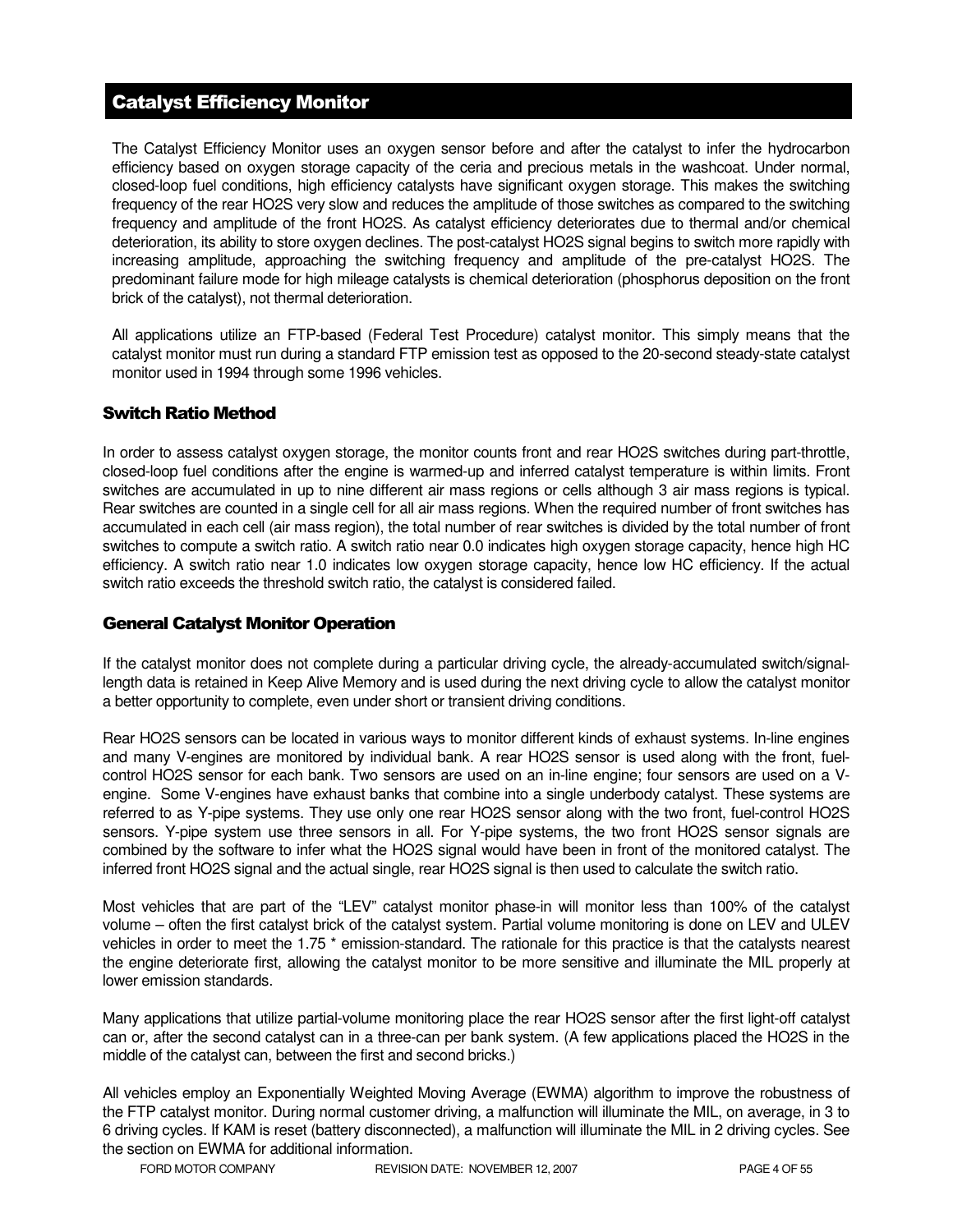| <b>CATALYST MONITOR OPERATION:</b> |                                                                                                                                                                             |  |
|------------------------------------|-----------------------------------------------------------------------------------------------------------------------------------------------------------------------------|--|
| <b>DTCs</b>                        | P0430 Bank 2<br>P0420 Bank 1 (or Y-pipe),                                                                                                                                   |  |
| Monitor execution                  | once per driving cycle                                                                                                                                                      |  |
| <b>Monitor Sequence</b>            | response test complete and no DTCs (P0133/P0153) prior to<br>HO2S<br>calculating switch ratio, no SAIR pump stuck on DTCs (P0412/P1414), no<br>evap leak check DTCs (P0442) |  |
| Sensors OK                         | ECT, IAT, TP, VSS, CKP                                                                                                                                                      |  |
| <b>Monitoring Duration</b>         | Approximately 900 seconds during appropriate FTP conditions<br>(approximately 200 to 600 oxygen sensor switches are collected)                                              |  |

# **TYPICAL SWITCH RATIO CATALYST MONITOR ENTRY CONDITIONS:**

| Entry condition                                                                                     | Minimum              | Maximum              |
|-----------------------------------------------------------------------------------------------------|----------------------|----------------------|
| Time since engine start-up (70 °F start)                                                            | 330 seconds          |                      |
| <b>Engine Coolant Temp</b>                                                                          | 170 °F               | 230 °F               |
| Intake Air Temp                                                                                     | 20 °F                | 180 °F               |
| Engine Load                                                                                         | 10%                  |                      |
| <b>Throttle Position</b>                                                                            | <b>Part Throttle</b> | <b>Part Throttle</b> |
| Time since entering closed loop fuel                                                                | 30 sec               |                      |
| Vehicle Speed                                                                                       | 5 mph                | 70 mph               |
| Inferred Catalyst Mid-bed Temperature                                                               | 900 °F               |                      |
| EGR flow (Note: an EGR fault disables EGR)                                                          | $1\%$                | 12%                  |
| <b>Fuel Level</b>                                                                                   | 15%                  |                      |
| Steady Air Mass Flow for each Air Mass cell (typically three cells)                                 | $1.0$ lb/min         | $5.0$ lb/min         |
| (Note: FTP cycle is biased towards the low air mass range, 25 - 35 mph steady state driving must be |                      |                      |

(Note: FTP cycle is biased towards the low air mass range, 25 - 35 mph steady state driving must be performed to complete the monitor)

# **TYPICAL MALFUNCTION THRESHOLDS:**

Rear-to-front O2 sensor switch-ratio > 0.75 (bank monitor)

Rear-to-front O2 sensor switch-ratio > 0.60 (Y-pipe monitor)

Rear-to-front O2 sensor switch ratio > 0.50 for E10 to > 0.90 for E85 (flex fuel vehicles)

| J1979 MODE \$06 DATA                                                         |         |                                    |          |
|------------------------------------------------------------------------------|---------|------------------------------------|----------|
| Test ID                                                                      | Comp ID | Description                        | Units    |
| \$10                                                                         | \$11    | Bank 1 switch-ratio and max. limit | unitless |
| \$10                                                                         | \$21    | Bank 2 switch-ratio and max. limit | unitless |
| Conversion for Test ID \$10: multiply by 0.0156 to get a value from 0 to 1.0 |         |                                    |          |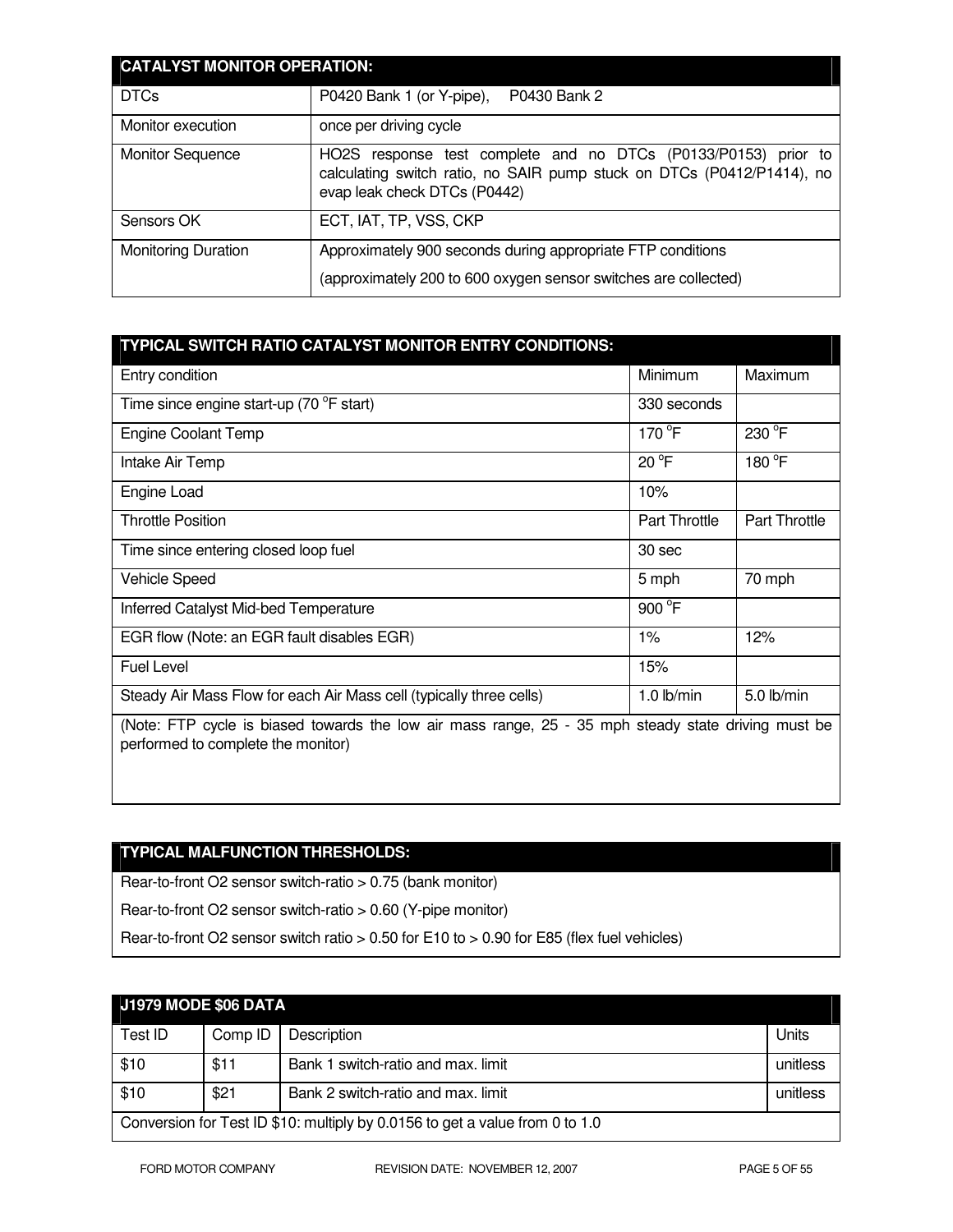\*\* NOTE: In this document, a monitor or sensor is considered OK if there are no DTCs stored for that component or system at the time the monitor is running.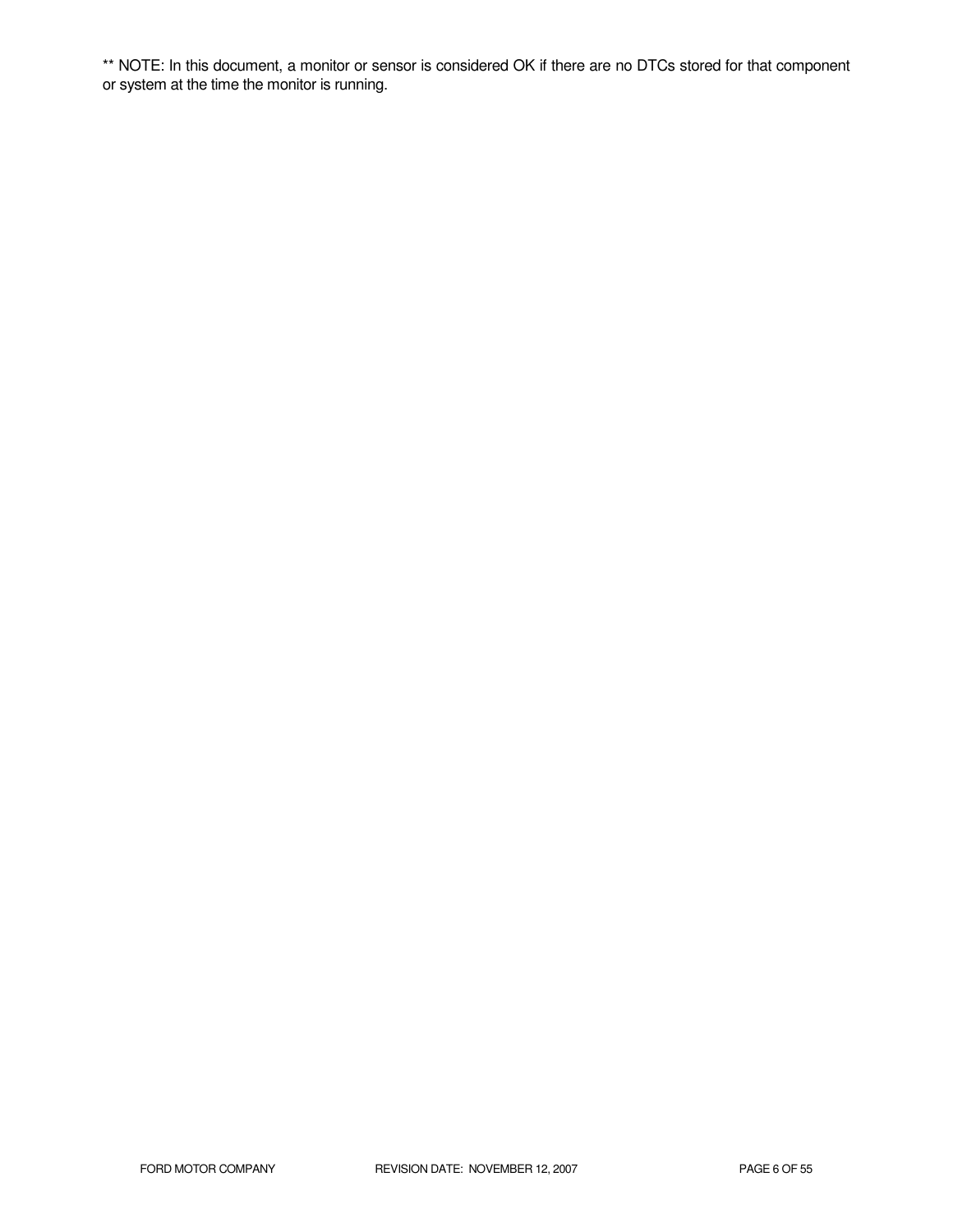# Misfire Monitor

There are two different misfire monitoring technologies used in the 1999 MY. They are Low Data Rate (LDR) and High Data Rate (HDR). The LDR system is capable of meeting the FTP monitoring requirements on most engines and is capable of meeting "full-range" misfire monitoring requirements on 4-cylinder engines. The HDR system is capable of meeting "full-range" misfire monitoring requirements on 6 and 8 cylinder engines. HDR is being phased in on these engines to meet the" full-range" misfire phase-in requirements specified in the OBD-II regulations.

### Low Data Rate System

The LDR Misfire Monitor uses a low-data-rate crankshaft position signal, (i.e. one position reference signal at 10 deg BTDC for each cylinder event). The PCM calculates crankshaft rotational velocity for each cylinder from this crankshaft position signal. The acceleration for each cylinder can then be calculated using successive velocity values. The changes in overall engine rpm are removed by subtracting the median engine acceleration over a complete engine cycle. The resulting deviant cylinder acceleration values are used in evaluating misfire in the "General Misfire Algorithm Processing" section below.

"Profile correction" software is used to "learn" and correct for mechanical inaccuracies in crankshaft tooth spacing under de-fueled engine conditions (requires three 60 to 40 mph no-braking decels after Keep Alive Memory has been reset). These learned corrections improve the high-rpm capability of the monitor for most engines. The misfire monitor is not active until a profile has been learned.

### High Data Rate System

The HDR Misfire Monitor uses a high data rate crankshaft position signal, (i.e. 18 position references per crankshaft revolution [20 on a V-10]). This high-resolution signal is processed using two different algorithms. The first algorithm, called pattern cancellation, is optimized to detect low rates of misfire. The algorithm learns the normal pattern of cylinder accelerations from the mostly good firing events and is then able to accurately detect deviations from that pattern. The second algorithm is optimized to detect "hard" misfires, i.e. one or more continuously misfiring cylinders. This algorithm filters the high-resolution crankshaft velocity signal to remove some of the crankshaft torsional vibrations that degrade signal to noise. This significantly improves detection capability for continuous misfires. Both algorithms produce a deviant cylinder acceleration value, which is used in evaluating misfire in the "General Misfire Algorithm Processing" section below.

Due to the high data processing requirements, the HDR algorithms could not be implemented in the PCM microprocessor. They are implemented in a separate chip in the PCM called an "AICE" chip. The PCM microprocessor communicates with the AICE chip using a dedicated serial communication link. The output of the AICE chip (the cylinder acceleration values) is sent to the PCM microprocessor for additional processing as described below. Lack of serial communication between the AICE chip and the PCM microprocessor, or an inability to synchronize the crank or cam sensors inputs sets a P1309 DTC.

"Profile correction" software is used to "learn" and correct for mechanical inaccuracies in crankshaft tooth spacing under de-fueled engine conditions (requires three 60 to 40 mph no-braking decels after Keep Alive Memory has been reset). If KAM has been reset, the PCM microprocessor initiates a special routine which computes correction factors for each of the 18 (or 20) position references and sends these correction factors back to the AICE chip to be used for subsequent misfire signal processing. These learned corrections improve the high rpm capability of the monitor. The misfire monitor is not active until a profile has been learned.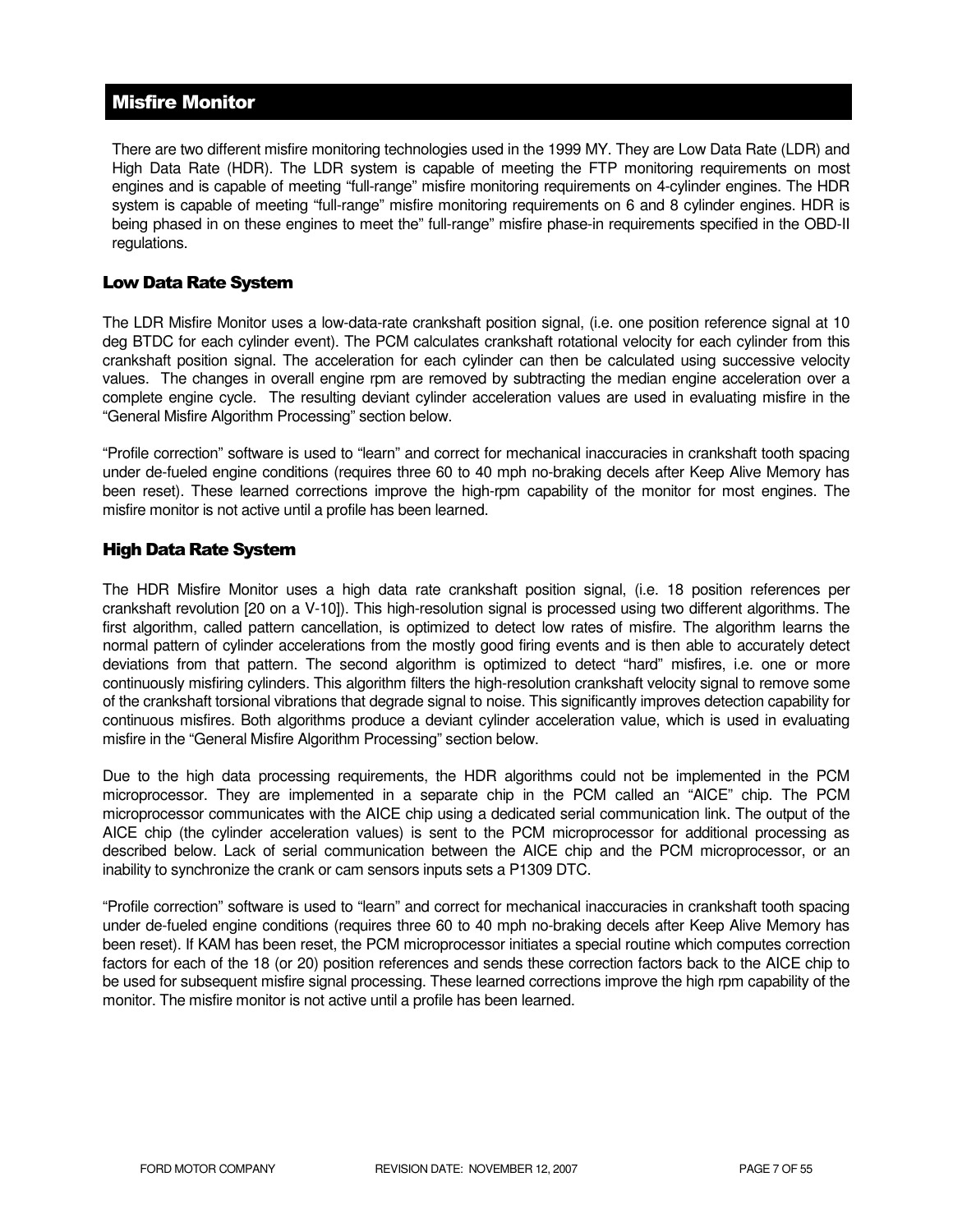### Generic Misfire Algorithm Processing

The acceleration that a piston undergoes during a normal firing event is directly related to the amount of torque that cylinder produces. The calculated piston/cylinder acceleration value(s) are compared to a misfire threshold that is continuously adjusted based on inferred engine torque. Deviant accelerations exceeding the threshold are conditionally labeled as misfires.

The calculated deviant acceleration value(s) are also evaluated for noise. Normally, misfire results in a nonsymmetrical loss of cylinder acceleration. Mechanical noise, such as rough roads or high rpm/light load conditions, will produce symmetrical acceleration variations. Cylinder events that indicate excessive deviant accelerations of this type are considered noise. Noise-free deviant acceleration exceeding a given threshold is labeled a misfire.

The number of misfires are counted over a continuous 200 revolution and 1000 revolution period. (The revolution counters are not reset if the misfire monitor is temporarily disabled such as for negative torque mode, etc.) At the end of the evaluation period, the total misfire rate and the misfire rate for each individual cylinder is computed. The misfire rate evaluated every 200 revolution period (Type A) and compared to a threshold value obtained from an engine speed/load table. This misfire threshold is designed to prevent damage to the catalyst due to sustained excessive temperature (1600°F for Pt/Pd/Rh conventional washcoat, 1650°F for Pt/Pd/Rh advanced washcoat and 1800°F for Pd-only high tech washcoat). If the misfire threshold is exceeded and the catalyst temperature model calculates a catalyst mid-bed temperature that exceeds the catalyst damage threshold, the MIL blinks at a 1 Hz rate while the misfire is present. If the threshold is again exceeded on a subsequent driving cycle, the MIL is illuminated.

If a single cylinder is determined to be consistently misfiring in excess of the catalyst damage criteria, the fuel injector to that cylinder may be shut off for 30 seconds to prevent catalyst damage. Up to two cylinders may be disabled at the same time. This fuel shut-off feature is used on many 8-cylinder engine and some 6-cylinder engines. It is never used on a 4-cylinder engine. . After 30 seconds, the injector is re-enabled. If misfire on that cylinder is again detected after 200 revs (about 5 to 10 seconds), the fuel injector will be shut off again and the process will repeat until the misfire is no longer present. Note that ignition coil primary circuit failures (see CCM section) will trigger the same type of fuel injector disablement.

Next, the misfire rate is evaluated every 1000 rev period and compared to a single (Type B) threshold value to indicate an emission-threshold malfunction, which can be either a single 1000 rev exceedence from startup or four subsequent 1000 rev exceedences on a drive cycle after start-up.

### Profile Correction

"Profile correction" software is used to "learn" and correct for mechanical inaccuracies in the crankshaft position wheel tooth spacing. Since the sum of all the angles between crankshaft teeth must equal 360 $^{\circ}$ , a correction factor can be calculated for each misfire sample interval that makes all the angles between individual teeth equal. To prevent any fueling or combustion differences from affecting the correction factors, learning is done during decelfuel cutout.

The correction factors are learned during closed-throttle, non-braking, de-fueled decelerations in the 60 to 40 mph range after exceeding 60 mph (likely to correspond to a freeway exit condition). In order to minimize the learning time for the correction factors, a more aggressive decel-fuel cutout strategy may be employed when the conditions for learning are present. The corrections are typically learned in a single deceleration, but can be learned during up to 3 such decelerations. The "mature" correction factors are the average of a selected number of samples. A low data rate misfire system will typically learn 4 such corrections in this interval, while a high data rate system will learn 36 or 40 in the same interval (data is actually processed in the AICE chip). In order to assure the accuracy of these corrections, a tolerance is placed on the incoming values such that an individual correction factor must be repeatable within the tolerance during learning This is to reduce the possibility of learning corrections on rough road conditions which could limit misfire detection capability.

Since inaccuracies in the wheel tooth spacing can produce a false indication of misfire, the misfire monitor is not active until the corrections are learned. In the event of battery disconnection or loss of Keep Alive Memory the correction factors are lost and must be relearned.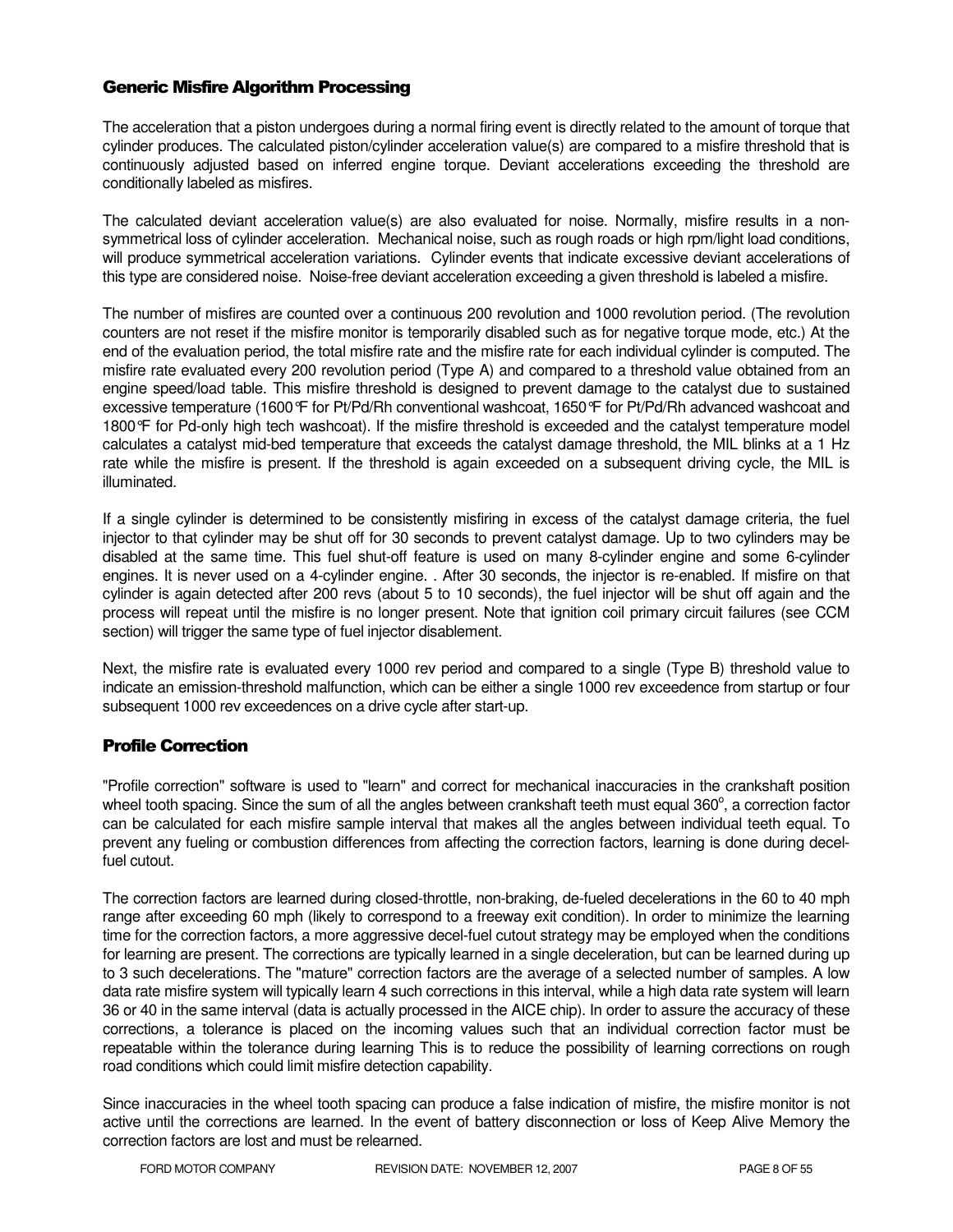| <b>Misfire Monitor Operation:</b> |                                                             |
|-----------------------------------|-------------------------------------------------------------|
| <b>DTCs</b>                       | P0300 to P0310 (general and specific cylinder misfire)      |
|                                   | P1309 (no cam/crank synchronization, AICE chip malfunction) |
| Monitor execution                 | Continuous, misfire rate calculated every 200 or 1000 revs  |
| <b>Monitor Sequence</b>           | None                                                        |
| Sensors OK                        | CKP, CMP                                                    |
| <b>Monitoring Duration</b>        | Entire driving cycle (see disablement conditions below)     |

| <b>Typical misfire monitor entry conditions:</b>                           |                |                                   |  |  |
|----------------------------------------------------------------------------|----------------|-----------------------------------|--|--|
| Entry condition                                                            | Minimum        | Maximum                           |  |  |
| Time since engine start-up (5 sec or 240 sec on<br>1996/97/98/99 vehicles) | 0 seconds      | 5 seconds                         |  |  |
| <b>Engine Coolant Temperature</b>                                          | $20^{\circ}$ F | $250^{\circ}$ F                   |  |  |
| RPM Range (FTP Misfire certified)                                          | Idle rpm       | $\sim$ 2500 rpm                   |  |  |
| RPM Range (Full-Range Misfire certified)                                   | Idle rpm       | redline on tach or fuel<br>cutoff |  |  |
| Profile correction factors learned in KAM                                  | Yes            |                                   |  |  |
| Fuel tank level                                                            | 15%            |                                   |  |  |

|  |  | Typical misfire temporary disablement conditions: |
|--|--|---------------------------------------------------|
|  |  |                                                   |
|  |  |                                                   |
|  |  |                                                   |

Temporary disablement conditions:

Closed throttle decel (negative torque, engine being driven)

Fuel shut-off due to vehicle-speed limiting or engine-rpm limiting mode

Accessory load-state change (A/C, power steering)

High rate of change of torque (heavy throttle tip-in or tip out)

### **Typical misfire monitor malfunction thresholds:**

Type A (catalyst damaging misfire rate): misfire rate is an rpm/load table ranging from 40% at idle to 4% at high rpm and loads

Type B (emission threshold rate): 1% to 3%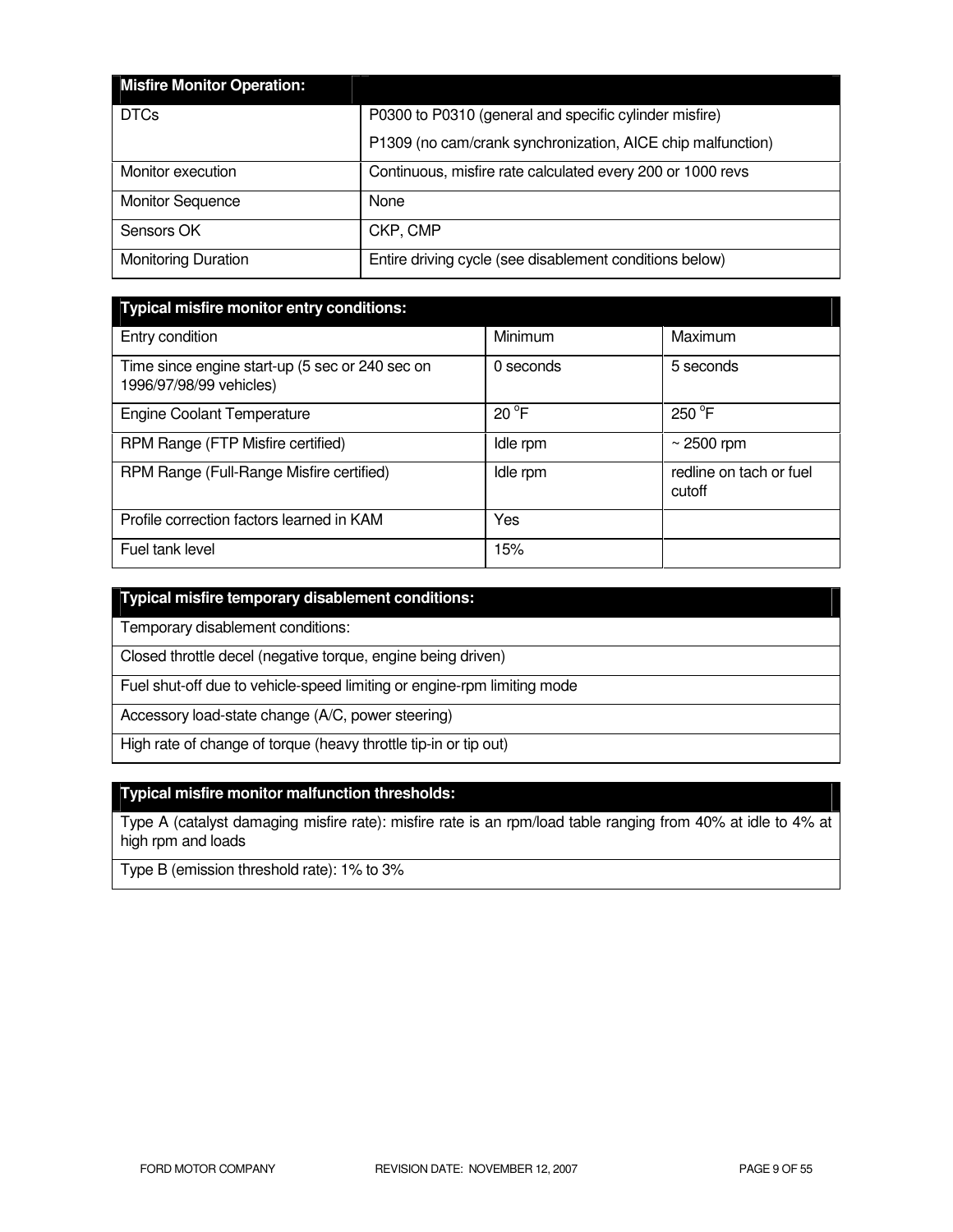| <b>J1979 Mode \$06 Data</b> |             |                                                                                                                                                        |         |
|-----------------------------|-------------|--------------------------------------------------------------------------------------------------------------------------------------------------------|---------|
| Test ID                     | Comp ID     | Description                                                                                                                                            | Units   |
| \$50                        | \$00        | Total engine misfire rate and emission threshold misfire rate (updated<br>every 1,000 revolutions)                                                     | percent |
| \$53                        | $$00 - $0A$ | Cylinder-specific misfire rate and malfunction threshold misfire rate<br>(either cat damage or emission threshold) (updated when DTC set or<br>clears) | percent |
| \$54                        | \$00        | Highest catalyst-damage misfire and catalyst damage threshold misfire<br>rate (updated when DTC set or clears)                                         | percent |
| \$55                        | \$00        | Highest emission-threshold misfire and emission threshold misfire rate<br>(updated when DTC set or clears)                                             | percent |
| \$56                        | \$00        | Cylinder events tested and number of events required for a 1000 rev<br>test                                                                            | events  |
|                             |             | Conversion for Test IDs \$50 through \$55: multiply by 0.000015 to get percent                                                                         |         |
|                             |             | Conversion for Test ID \$56: multiply by 1 to get ignition events                                                                                      |         |

| <b>Profile Correction Operation</b> |                                                           |
|-------------------------------------|-----------------------------------------------------------|
| <b>DTCs</b>                         | P1309 - AICE chip communication failure                   |
| <b>Monitor Execution</b>            | once per KAM reset.                                       |
| <b>Monitor Sequence:</b>            | Profile must be learned before misfire monitor is active. |
| Sensors OK:                         | CKP, CMP, no AICE communication errors, CKP/CMP in synch  |
| Monitoring Duration;                | 10 cumulative seconds in conditions                       |
|                                     | (a maximum of three 60-40 mph defueled decels)            |

| <b>Typical profile learning entry conditions:</b>    |          |                            |  |  |
|------------------------------------------------------|----------|----------------------------|--|--|
| Entry condition                                      | Minimum  | Maximum                    |  |  |
| Engine in decel-fuel cutout mode for 4 engine cycles |          |                            |  |  |
| <b>Brakes applied</b>                                | No.      | No                         |  |  |
| Engine RPM                                           | 1300 rpm | 3700 rpm                   |  |  |
| Change in RPM                                        |          | 600 rpm/background<br>loop |  |  |
| <b>Vehicle Speed</b>                                 | 30 mph   | 75 mph                     |  |  |
| Learning tolerance                                   |          | $1\%$                      |  |  |

H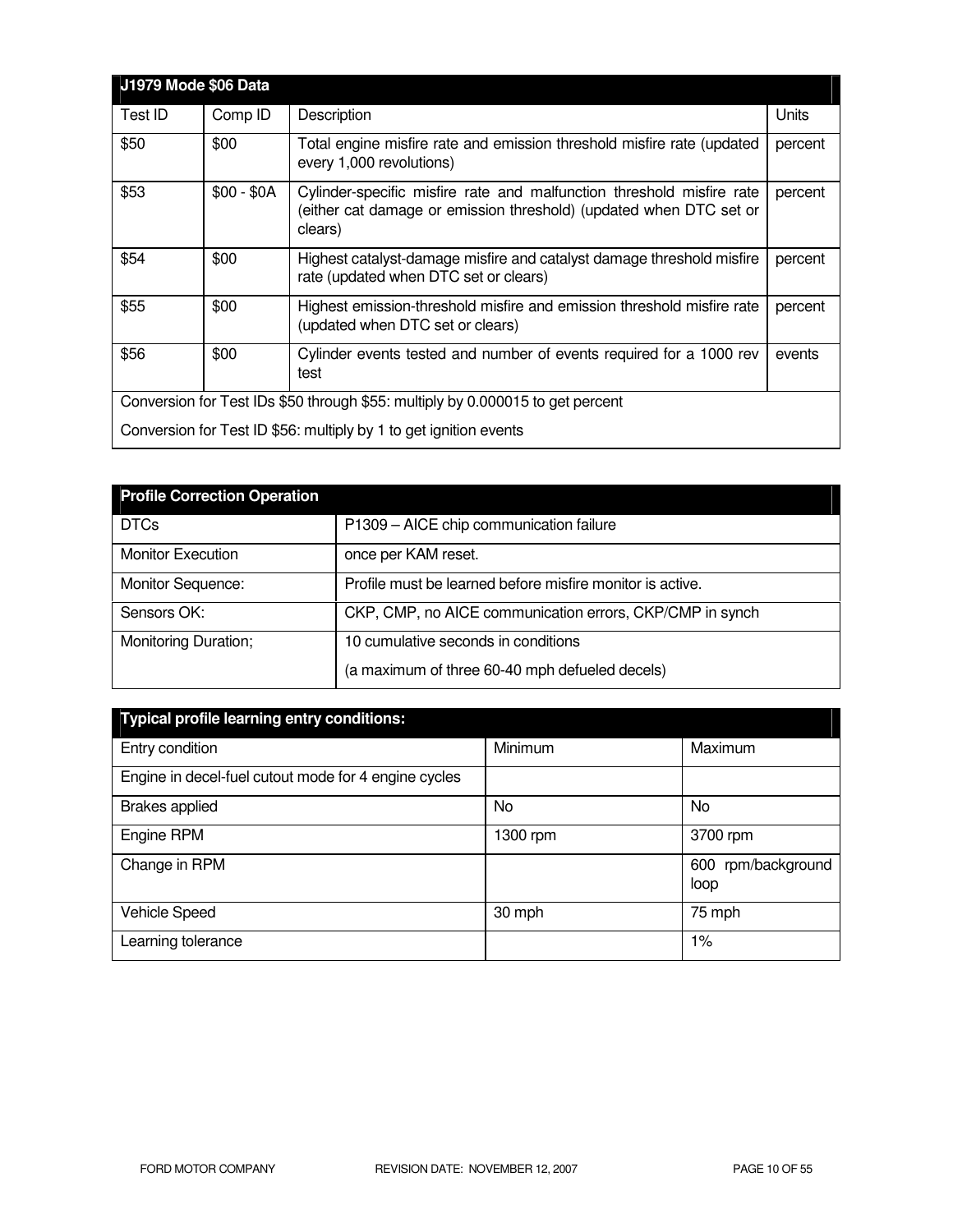# AIR System Monitor

The secondary air system utilizes an electric air pump as well as one or two electrically controlled check valves to deliver air into the exhaust manifold. The AIR pump flow check monitors the HO2S signal at idle to determine if secondary air is being delivered into the exhaust system. The air/fuel ratio is commanded open-loop rich, the AIR pump is turned on and the time required for the HO2S signal to go lean is monitored. If the HO2S signal does not go lean within the allowable time limit, a low/no flow malfunction is indicated. (P0411)

The electric air pump draws high current and must be energized through a separate relay. Both the primary and secondary circuits are checked for opens and shorts. First, the output driver within the PCM (primary circuit) is checked for circuit continuity (P0412). This circuit energizes the relay and the control valve(s). Next, a feedback circuit from the secondary side of the relay to the PCM is used to check secondary circuit continuity (P1413, P1414).

| <b>AIR Monitor Operation:</b> |                                                                  |
|-------------------------------|------------------------------------------------------------------|
| <b>DTCs</b>                   | P0411 functional check, P0412, P1413, P1414 circuit checks       |
| Monitor execution             | Functional - once per driving cycle, circuit checks - continuous |
| <b>Monitor Sequence</b>       | Oxygen sensor monitor complete and OK                            |
| Sensors OK                    | <b>ECT</b>                                                       |
| <b>Monitoring Duration</b>    | 20 seconds at idle                                               |

| <b>Typical AIR functional check entry conditions:</b>                                                                                                                                 |                |              |  |  |
|---------------------------------------------------------------------------------------------------------------------------------------------------------------------------------------|----------------|--------------|--|--|
| Entry condition                                                                                                                                                                       | Minimum        | Maximum      |  |  |
| Time since engine start-up                                                                                                                                                            | 600 seconds    |              |  |  |
| <b>Engine Coolant Temp</b>                                                                                                                                                            | $50^{\circ}$ F |              |  |  |
| Short Term Fuel Trim                                                                                                                                                                  |                | 12.5%        |  |  |
| <b>Fuel Tank Pressure</b>                                                                                                                                                             |                | 4.5 in $H2O$ |  |  |
| <b>Closed Throttle</b>                                                                                                                                                                | at idle rpm    | at idle rpm  |  |  |
| $0$ lb/min<br>$0.2$ lb/min<br>Purge Fuel Flow                                                                                                                                         |                |              |  |  |
| Note: No P0411 DTC is stored if IAT < 20 $^{\circ}$ F at the start of the functional test although the test runs.<br>(Precludes against identifying a temporary, frozen check valve.) |                |              |  |  |

### **Typical AIR functional check malfunction thresholds:**

Minimum time allowed for HO2S sensor to indicate lean: < 4 seconds

| <b>J1979 Mode \$06 Data</b>                                   |         |                                                      |         |
|---------------------------------------------------------------|---------|------------------------------------------------------|---------|
| Test ID                                                       | Comp ID | Description                                          | Units   |
| \$30                                                          | \$11    | HO2S11 voltage for upstream flow test and rich limit | volts   |
| \$30                                                          | \$21    | HO2S21 voltage for upstream flow test and rich limit | volts   |
| \$31                                                          | \$00    | HO2S lean time for upstream flow test and time limit | seconds |
| Conversion for Test ID \$30: multiply by 0.00098 to get volts |         |                                                      |         |
| Conversion for Test ID \$31: multiply by 0.125 to get seconds |         |                                                      |         |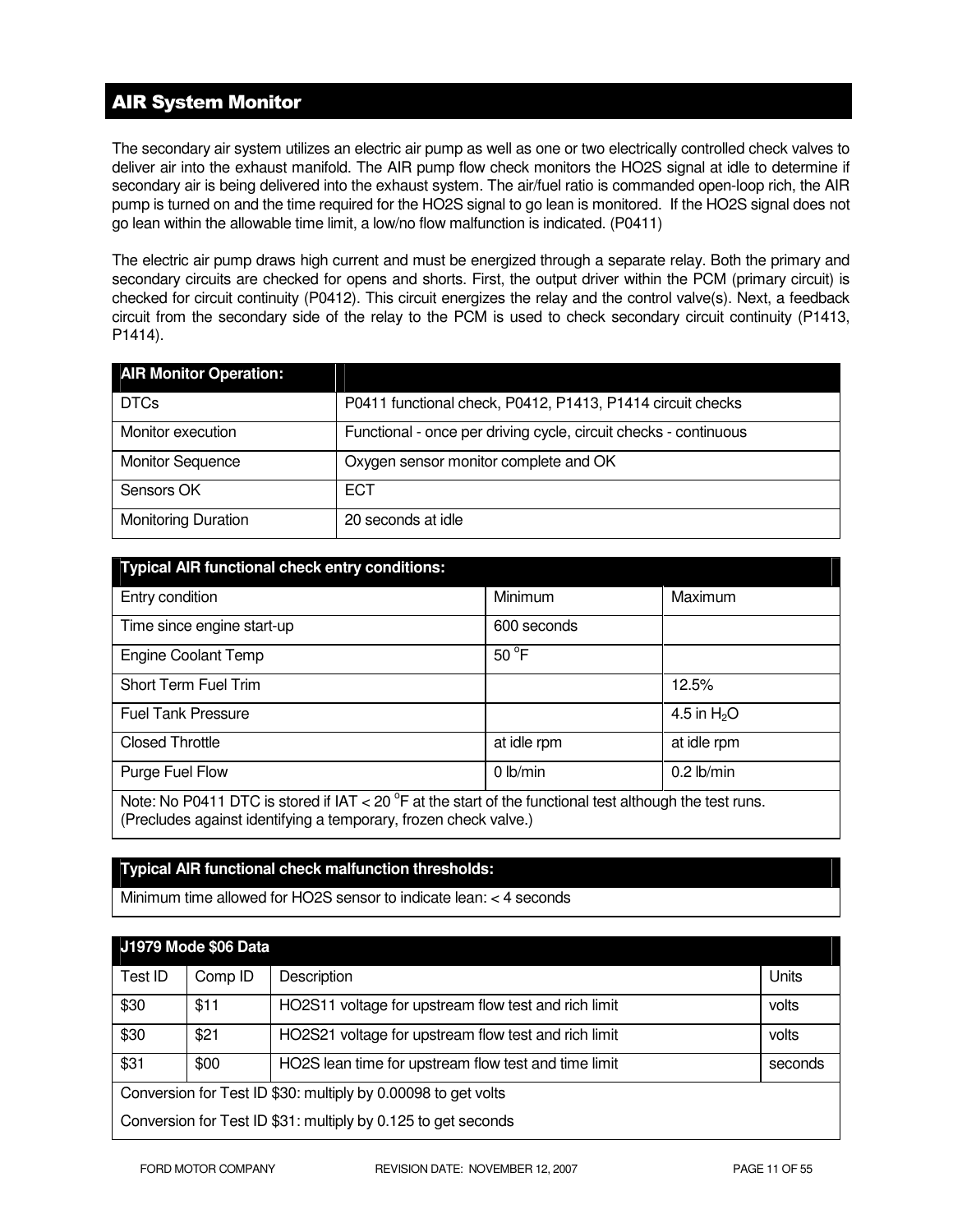# EVAP System Functional Monitor – Purge Valve Functional Check

Non-enhanced evaporative systems use either a Canister Purge Solenoid or a Vapor Management Valve to control purge vapor. These systems are tested differently as described below.

The Vapor Management Valve (VMV) output circuit is checked for opens and shorts internally in the PCM by monitoring the status of the duty-cycled output driver. When the output driver is fully energized, or de-energized, the feedback circuit voltage should respond high or low accordingly (P0443).

The VMV functional check uses the idle airflow correction for the IAC solenoid to check for adequate purge flow. The VMV is a source of engine airflow at idle, therefore, a change is VMV airflow will produce a corresponding change in IAC airflow. The IAC airflow correction is checked while the VMV is normally open (> 75%), then checked again after the VMV is commanded closed (0 %). If the difference in IAC airflow corrections is too small, it indicates inadequate VMV flow (P1443).

| <b>VMV Functional Monitor Operation:</b> |                                                      |  |
|------------------------------------------|------------------------------------------------------|--|
| <b>DTCs</b>                              | P1443 functional check, P0443 circuit check          |  |
| Monitor execution                        | Functional check - once per driving cycle,           |  |
|                                          | Circuit checks - continuous at 0 and 100% duty cycle |  |
| <b>Monitor Sequence</b>                  | Oxygen sensor monitor complete and OK                |  |
| Sensors OK                               | MAF, VSS, ECT, CKP, TP                               |  |
| <b>Monitoring Duration</b>               | 20 seconds at idle                                   |  |

| <b>Typical VMV functional check entry conditions:</b> |                 |         |
|-------------------------------------------------------|-----------------|---------|
| Entry condition                                       | Minimum         | Maximum |
| Intake Air Temp                                       | 40 $^{\circ}$ F | 100 °F  |
| Engine Load                                           | 20%             | 35%     |
| <b>Vehicle Speed</b>                                  | $0$ mph         | $0$ mph |
| Time at idle                                          | 10 seconds      |         |
| Time in closed loop fuel                              | 700 seconds     |         |
| Change in idle load                                   |                 | < 2%    |
| Purge Dutycycle                                       | 75%             | 100%    |

## **Typical VMV functional check malfunction thresholds:**

Increase in idle airflow when VMV closed: < 0.01 lb/min sampled after a 10 second time period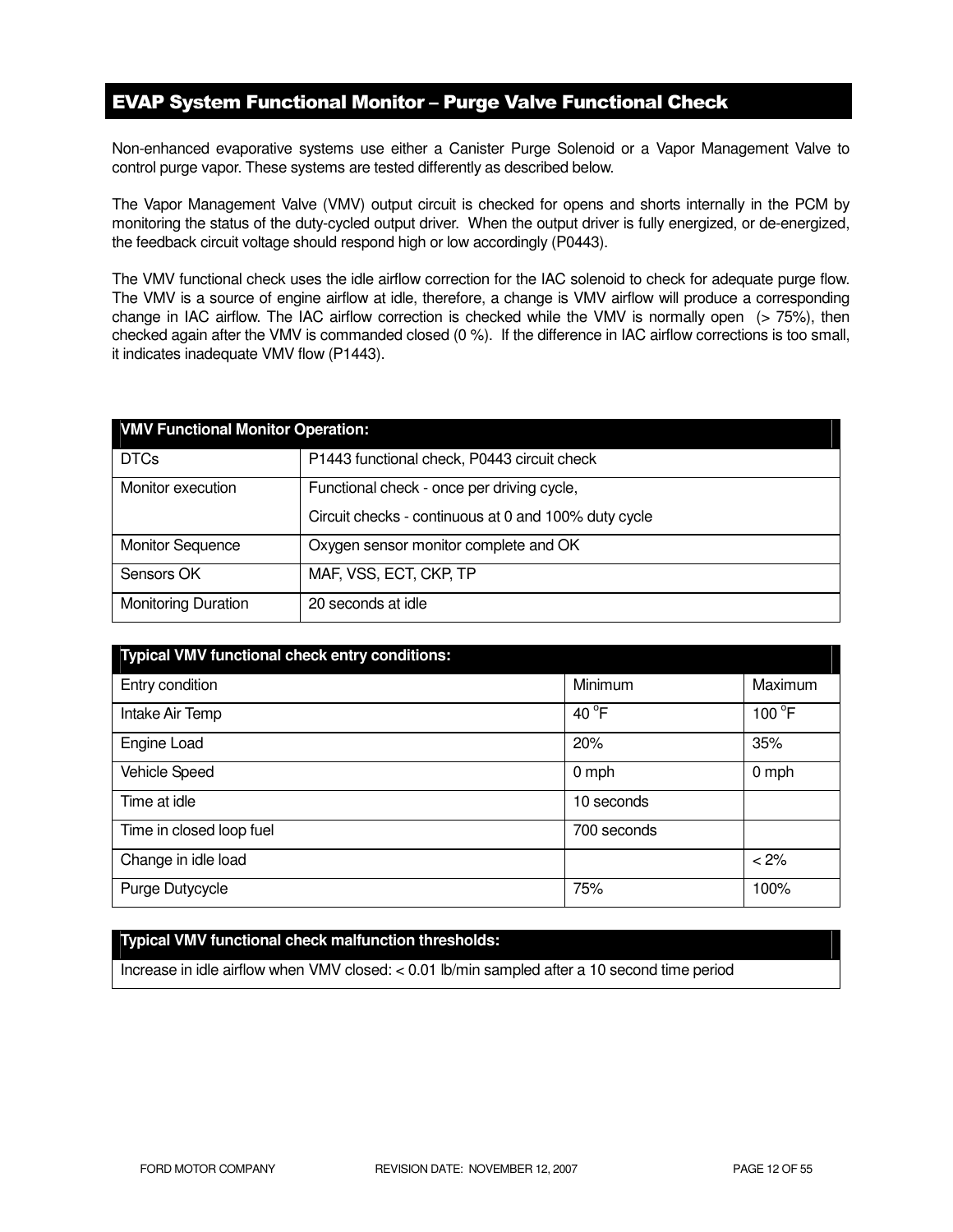The Canister Purge (CANP) solenoid output circuit is checked for opens and shorts internally in the PCM by monitoring the status of the duty-cycled output driver. When the output driver is fully energized, or de-energized, the feedback circuit voltage should respond high or low accordingly (P0443). The Purge Flow Sensor is check for circuit continuity (P1444, P1445)

The CANP solenoid functional check uses a Purge Flow Sensor (PFS) to check for adequate purge flow. The PFS voltage is checked when the solenoid valve is normally open (> 75%), then checked when the solenoid valve is commanded closed (0%). Too low a difference between the voltages indicates inadequate canister purge flow or a PFS malfunction (P1443).

| <b>CANP Functional Monitor Operation:</b> |                                                                                                                         |  |
|-------------------------------------------|-------------------------------------------------------------------------------------------------------------------------|--|
| <b>DTCs</b>                               | P1443 Functional check, P0443 circuit check                                                                             |  |
|                                           | P1444, P1445 circuit check for purge flow sensor                                                                        |  |
| Monitor execution                         | Functional check - once per driving cycle, all circuit checks - continuous (0 and<br>100% duty cycle for CANP solenoid) |  |
| <b>Monitor Sequence</b>                   | Oxygen sensor monitor complete and OK                                                                                   |  |
| Sensors OK                                | VSS, ECT, CKP, TP                                                                                                       |  |
| <b>Monitoring Duration</b>                | 10 seconds                                                                                                              |  |

| <b>Typical CANP functional check entry conditions:</b> |                 |         |  |
|--------------------------------------------------------|-----------------|---------|--|
| Entry condition                                        | Minimum         | Maximum |  |
| Intake Air Temp                                        | 40 $^{\circ}$ F | 130 °F  |  |
| Engine Load                                            | 15%             | 45%     |  |
| <b>Vehicle Speed</b>                                   | 30 mph          | 70 mph  |  |
| Time at idle                                           | 10 seconds      |         |  |
| Time in closed loop fuel                               | 60 seconds      |         |  |
| Inferred manifold vacuum                               | 4 inches Hg     |         |  |
| Purge Dutycycle                                        | 75%             | 100%    |  |

### **Typical CANP functional check malfunction thresholds:**

Change in PFS voltage when CANP solenoid closed: < 0.25 volts sampled after a 5 second time period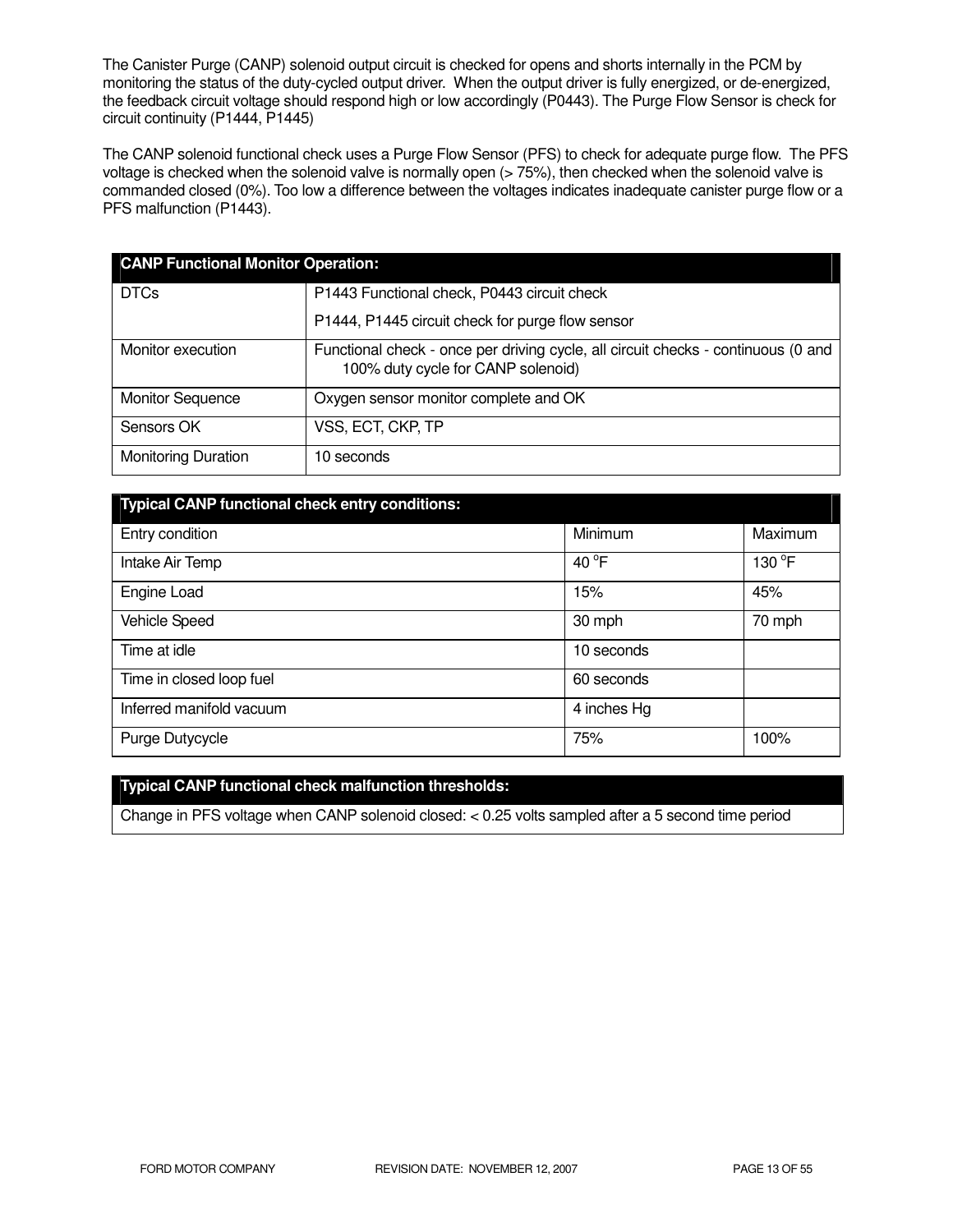# EVAP System Monitor - 0.040" dia. Leak Check

Vehicles that meet enhanced evaporative requirements utilize a vacuum-based evaporative system integrity check. The evap system integrity check uses a Fuel Tank Pressure Transducer (FTPT), a Canister Vent Solenoid (CVS) and Fuel Level Input (FLI) along with the Vapor Management Valve (VMV) to find 0.040" diameter or larger evap system leaks.

The evap system integrity test is done under conditions that minimize vapor generation and fuel tank pressure changes due to fuel slosh since these could result in false MIL illumination. The check is run after a 6 to 8 hour cold engine soak (engine-off timer), during steady highway speeds at ambient air temperatures (inferred by IAT) between 40 and  $100^{\circ}$ F.

The evap system integrity test is done in four phases.

### (Phase 0 - initial vacuum pulldown):

First, the Canister Vent Solenoid is closed to seal the entire evap system, then the VMV is opened to pull a 7" H2O vacuum. If the initial vacuum could not be achieved, a large system leak is indicated (P0455). This could be caused by a fuel cap that was not installed properly, a large hole, an overfilled fuel tank, disconnected/kinked vapor lines, a Canister Vent Solenoid that is stuck open or a VMV that is stuck closed.

IIf the initial vacuum is excessive, a vacuum malfunction is indicated (P1450). This could be caused by kinked vapor lines or a stuck open VMV. If a P0455 or P1450 code is generated, the evap test does not continue with subsequent phases of the small leak check, phases 1-4.

### Phase 1 - Vacuum stabilization

If the target vacuum is achieved, the VMV is closed and vacuum is allowed to stabilize.

### Phase 2 - Vacuum hold and decay

Next, the vacuum is held for a calibrated time and the vacuum level is again recorded at the end of this time period. The starting and ending vacuum levels are checked to determine if the change in vacuum exceeds the vacuum bleed up criteria. Fuel Level Input is used to adjust the vacuum bleed-up criteria for the appropriate fuel tank vapor volume. Steady state conditions must be maintained throughout this bleed up portion of the test. The monitor will abort if there is an excessive change in load, fuel tank pressure or fuel level input since these are all indicators of impending or actual fuel slosh. If the monitor aborts, it will attempt to run again (up to 20 or more times). If the vacuum bleed-up criteria is not exceeded, the small leak test is considered a pass. If the vacuum bleed-up criteria is exceeded on three successive monitoring events, a 0.040 " dia. leak is likely and a final vapor generation check is done to verify the leak, phases 3-4. Excessive vapor generation can cause a false MIL.

#### Phase 3 - Vacuum release

The vapor generation check is done by releasing any vacuum, then closing the VMV, waiting for a period of time, and determining if tank pressure remains low or if it is rising due to excessive vapor generation

#### Phase 4 - Vapor generation

If the pressure rise due to vapor generation is below the threshold limit for absolute pressure and change in pressure, a P0442 DTC is stored.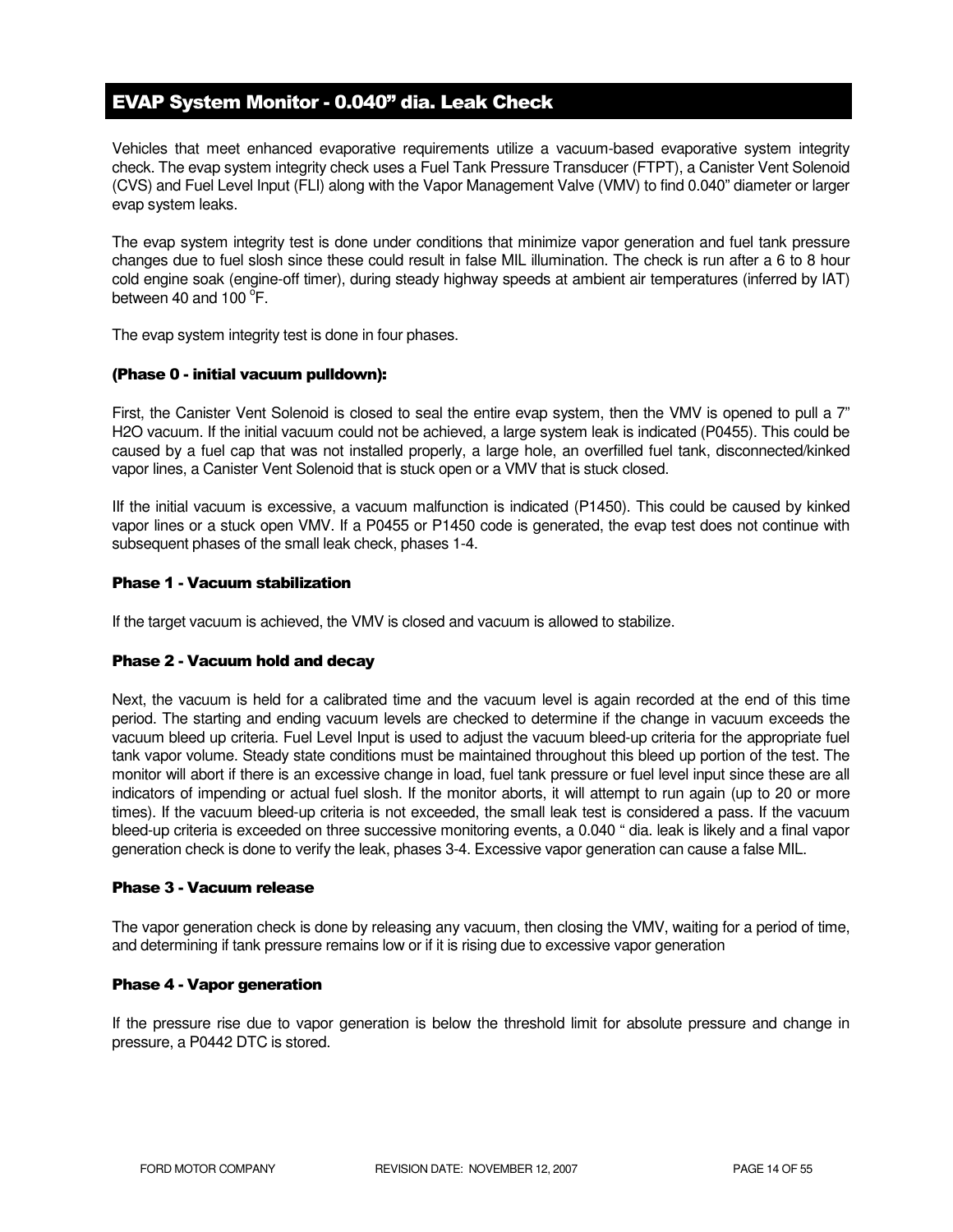| 0.040" EVAP Monitor Operation: |                                                |  |
|--------------------------------|------------------------------------------------|--|
| <b>DTCs</b>                    | P0455 (gross leak),                            |  |
|                                | P1450 (excessive vacuum),                      |  |
|                                | P0442 (0.040" leak)                            |  |
| Monitor execution              | once per driving cycle                         |  |
| <b>Monitor Sequence</b>        | HO2S monitor completed and OK                  |  |
| Sensors/Components OK          | MAF, IAT, VSS, ECT, CKP, TP, FTP, VMV, CVS     |  |
| <b>Monitoring Duration</b>     | 360 seconds (see disablement conditions below) |  |

| Typical 0.040" EVAP monitor entry conditions, Phases 0 through 4: |                 |                       |
|-------------------------------------------------------------------|-----------------|-----------------------|
| Entry condition                                                   | Minimum         | Maximum               |
| Engine off (soak) time                                            | $6 - 8$ hours   |                       |
| Time since engine start-up                                        | 330 seconds     | 1800 seconds          |
| Intake Air Temp                                                   | 40 $^{\circ}$ F | 90 - 100 $^{\circ}$ F |
| BARO (<8,000 ft altitude)                                         | 22.5 "Hg        |                       |
| Engine Load                                                       | 20%             | 70%                   |
| Vehicle Speed                                                     | 40 mph          | 75 mph                |
| Purge Dutycycle                                                   | 75%             | 100%                  |
| <b>Fuel Fill Level</b>                                            | 15%             | 85%                   |
| Fuel Tank Pressure Range                                          | $-17H2O$        | 2.5 H <sub>2</sub> O  |

### **Typical 0.040" EVAP abort (fuel slosh) conditions for Phase 2:**

Change in load: > 20%

Change in tank pressure:  $> 1$  "  $H<sub>2</sub>O$ 

Change in fuel fill level: > 15%

Number of aborts:  $> 20$  (may be up to  $255$ )

### **Typical 0.040 EVAP monitor malfunction thresholds:**

P1450 (Excessive vacuum):  $<$  -8.0 in H<sub>2</sub>O over a 30 second evaluation time.

P0455 (Gross leak):  $> -8.0$  in H<sub>2</sub>O over a 30 second evaluation time.

P0442 (0.040" leak):  $> 2.5$  in H<sub>2</sub>O bleed-up over a 15 second evaluation time at 75% fuel fill. (Note: bleed-up and evaluation times vary as a function of fuel fill level)

P0442 vapor generation limit: < 2.5 in H<sub>2</sub>O over a 120 second evaluation time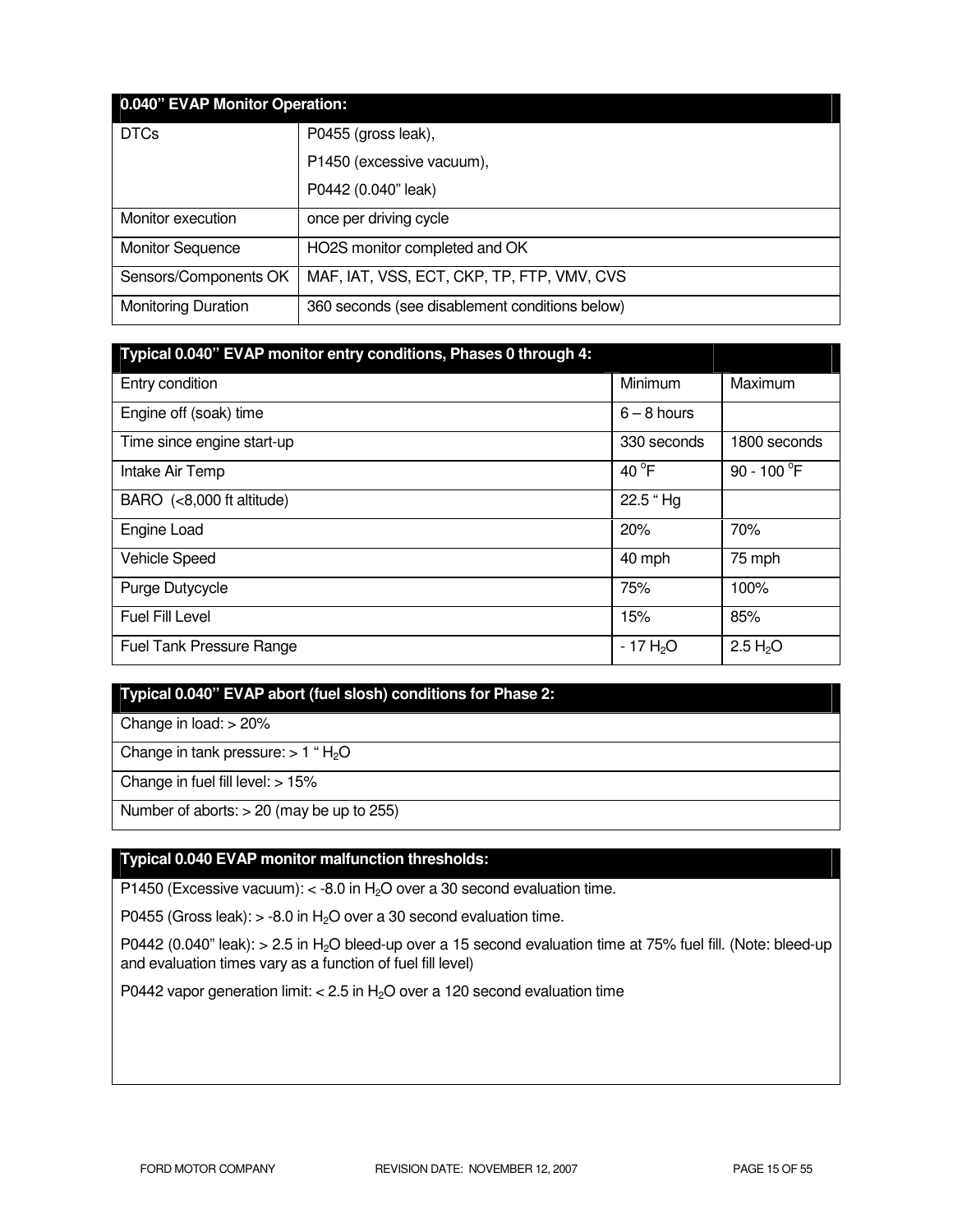| J1979 Mode \$06 Data                                                                                                                                 |         |                                             |          |
|------------------------------------------------------------------------------------------------------------------------------------------------------|---------|---------------------------------------------|----------|
| Test ID                                                                                                                                              | Comp ID | Description                                 | Units    |
| \$21                                                                                                                                                 | \$00    | Initial tank vacuum and minimum limit       | in $H20$ |
| \$21                                                                                                                                                 | \$00    | Initial tank vacuum and maximum limit Note: | in $H20$ |
| \$22                                                                                                                                                 | \$00    | Leak check vacuum bleed-up and threshold    | in $H20$ |
| \$25<br>in $H20$<br>Vapor generation maximum pressure rise<br>\$00                                                                                   |         |                                             |          |
| Conversion for Test IDs \$21 through \$25: If value is $> 32,767$ , the value is negative. Take value, subtract                                      |         |                                             |          |
| 65,535, and then multiply result by 0.00195 to get inches of $H20$ . If value is <or 32,767,="" =="" is="" positive.<="" td="" the="" value=""></or> |         |                                             |          |
| Multiply by 0.00195 to get inches of $H_2O$ .                                                                                                        |         |                                             |          |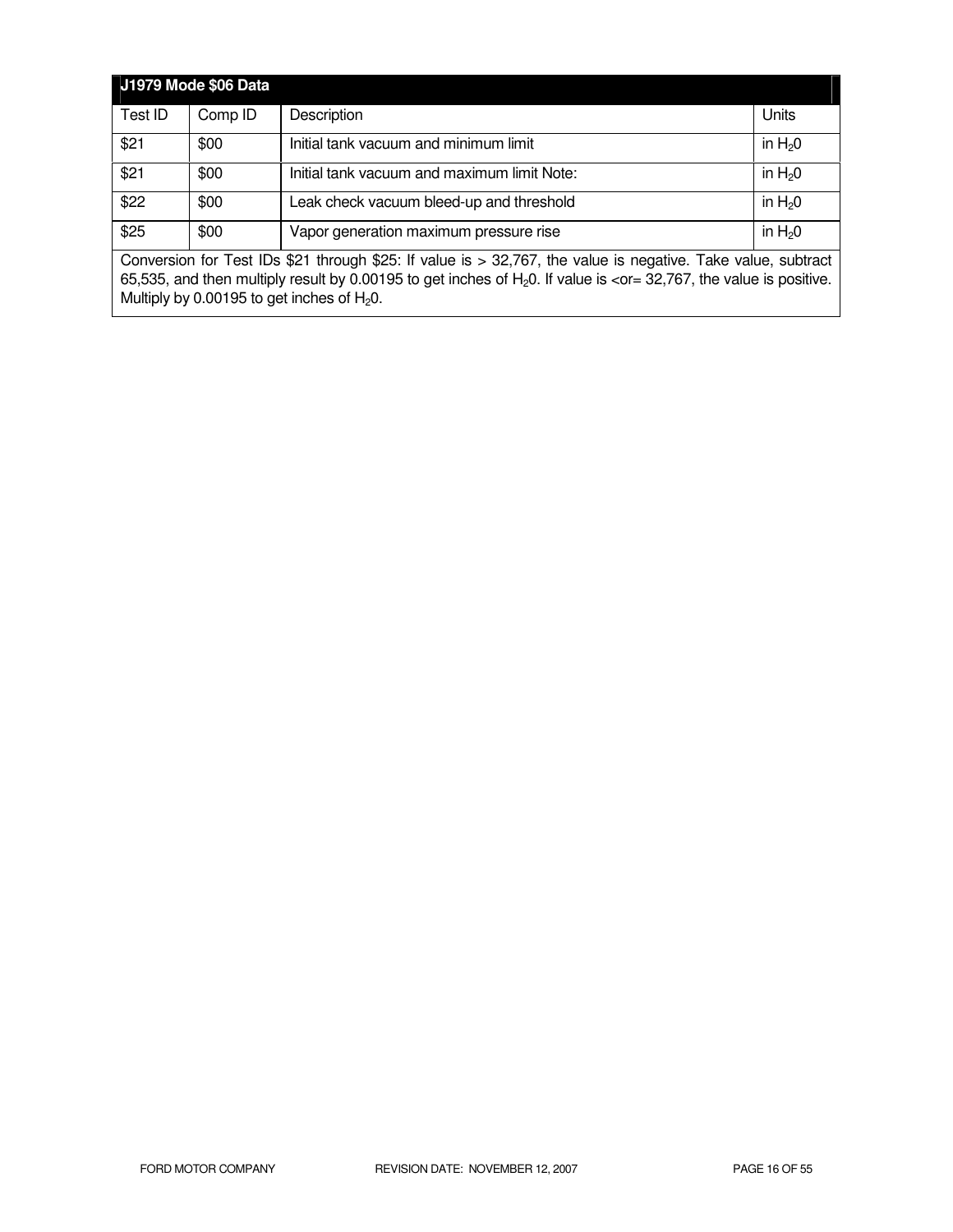Additional malfunctions that are be identified during the evaporative system integrity check are as follows:

- The Vapor Management Valve (purge solenoid) output circuit is checked for opens and shorts (P0443), a stuck closed VMV generates a P0455, a leaking or stuck open VMV generates a P1450.
- The Fuel Tank Pressure Transducer input circuit is checked for out of range values (P0452 short, P0453 open) and, on some applications, may be checked for as noisy readings (P0451 noisy). An open power input circuit or stuck check valve generates a P1450.
- The Canister Vent Solenoid output circuit is checked for opens and shorts (P1451), a stuck closed CVS generates a P1450, a leaking or stuck open CVS generates a P0455.
- The Fuel Level Input is checked for out of range values as well as rational readings to determine if it is stuck. (P0460)

The requirement to clear the I/M readiness bit for the evap system monitor after 2 driving cycles will be phased in starting in the 1999 MY. (See Readiness Code section below.)

| <b>EVAP Component Monitor Operation:</b> |                                                                              |  |
|------------------------------------------|------------------------------------------------------------------------------|--|
| <b>DTCs</b>                              | P0443, P1451, P0452, P0453, P0460                                            |  |
| Monitor execution                        | continuous (5 seconds to identify malfunction or obtain smart driver status) |  |
| <b>Monitor Sequence</b>                  | None                                                                         |  |
| Sensors OK                               | not applicable                                                               |  |
| <b>Monitoring Duration</b>               | 5 seconds for electrical malfunctions                                        |  |

### **Typical evap component malfunction thresholds:**

P0443 (Vapor Management Valve Circuit): open/shorted at 0 and 100% duty cycle

P1451 (Canister Vent Solenoid Circuit): open/shorted

P0452 (Fuel Tank Pressure Sensor Circuit Low): < -17.82 in H<sub>2</sub>O

P0453 (Fuel Tank Pressure Sensor Circuit High): > 16.06 in H<sub>2</sub>O

P0451 (Fuel Tank Pressure Sensor Circuit Noisy): > 14 in H2O change between samples, sampled every 10 seconds, more than 100 fault occurrences

P0460 (Fuel Level Input Circuit Low): < 5 ohms

P0460 (Fuel Level Input Circuit High): > 200 ohms

P0460 (Fuel Level Input Stuck): > 10% difference in calculated fuel tank capacity consumed versus change in fuel level input reading)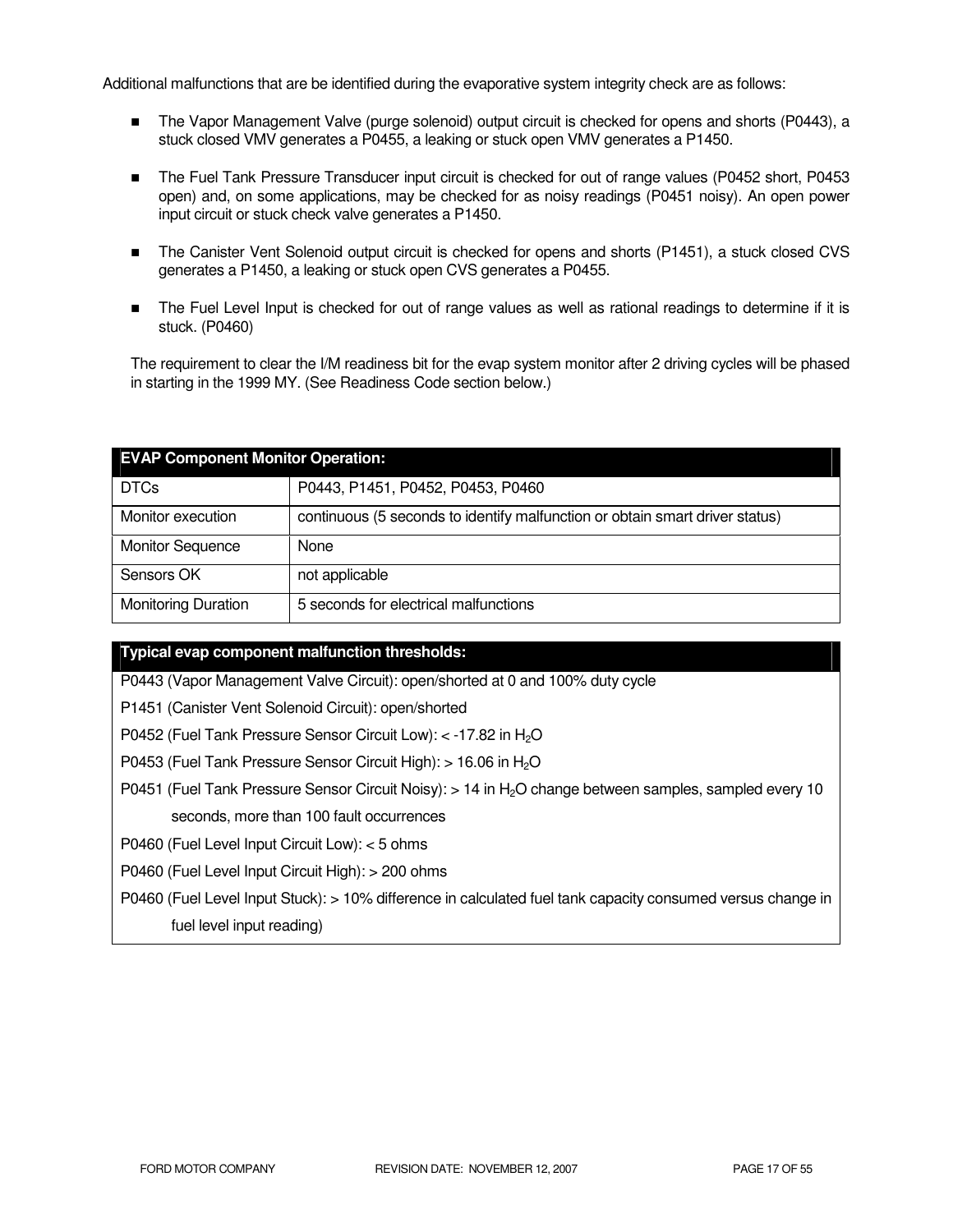# Fuel System Monitor

As fuel system components age or otherwise change over the life of the vehicle, the adaptive fuel strategy learns deviations from stoichiometry while running in closed loop fuel. These learned corrections are stored in Keep Alive Memory as long term fuel trim corrections. They may be stored into an 8x10 rpm/load table or they may be stored as a function of air mass. As components continue to change beyond normal limits or if a malfunction occurs, the long term fuel trim values will reach a calibratable rich or lean limit where the adaptive fuel strategy is no longer allowed to compensate for additional fuel system changes. Long term fuel trim corrections at their limits, in conjunction with a calibratable deviation in short term fuel trim, indicate a rich or lean fuel system malfunction.

| <b>Fuel Monitor Operation:</b> |                                      |  |
|--------------------------------|--------------------------------------|--|
| <b>DTCs</b>                    | P0171 Bank 1 Lean, P0174 Bank 2 Lean |  |
|                                | P0172 Bank 1 Rich, P0175 Bank 2 Rich |  |
| Monitor execution              | continuous while in closed loop fuel |  |
| <b>Monitor Sequence</b>        | none                                 |  |
| Sensors OK                     | Fuel Rail Pressure (if available)    |  |
| <b>Monitoring Duration</b>     | 2 seconds to register malfunction    |  |

| <b>Typical fuel monitor entry conditions:</b> |               |            |
|-----------------------------------------------|---------------|------------|
| Entry condition                               | Minimum       | Maximum    |
| <b>RPM Range</b>                              | idle          | 4,000 rpm  |
| Air Mass Range                                | $0.75$ lb/min | 8.0 lb/min |
| Purge Dutycycle                               | 0%            | 0%         |

### **Typical fuel monitor malfunction thresholds:**

Long Term Fuel Trim correction cell currently being utilized in conjunction with Short Term Fuel Trim:

Lean malfunction: LTFT > 25%, STFT > 5%

Rich malfunction: LTFT < 25%, STFT < 10%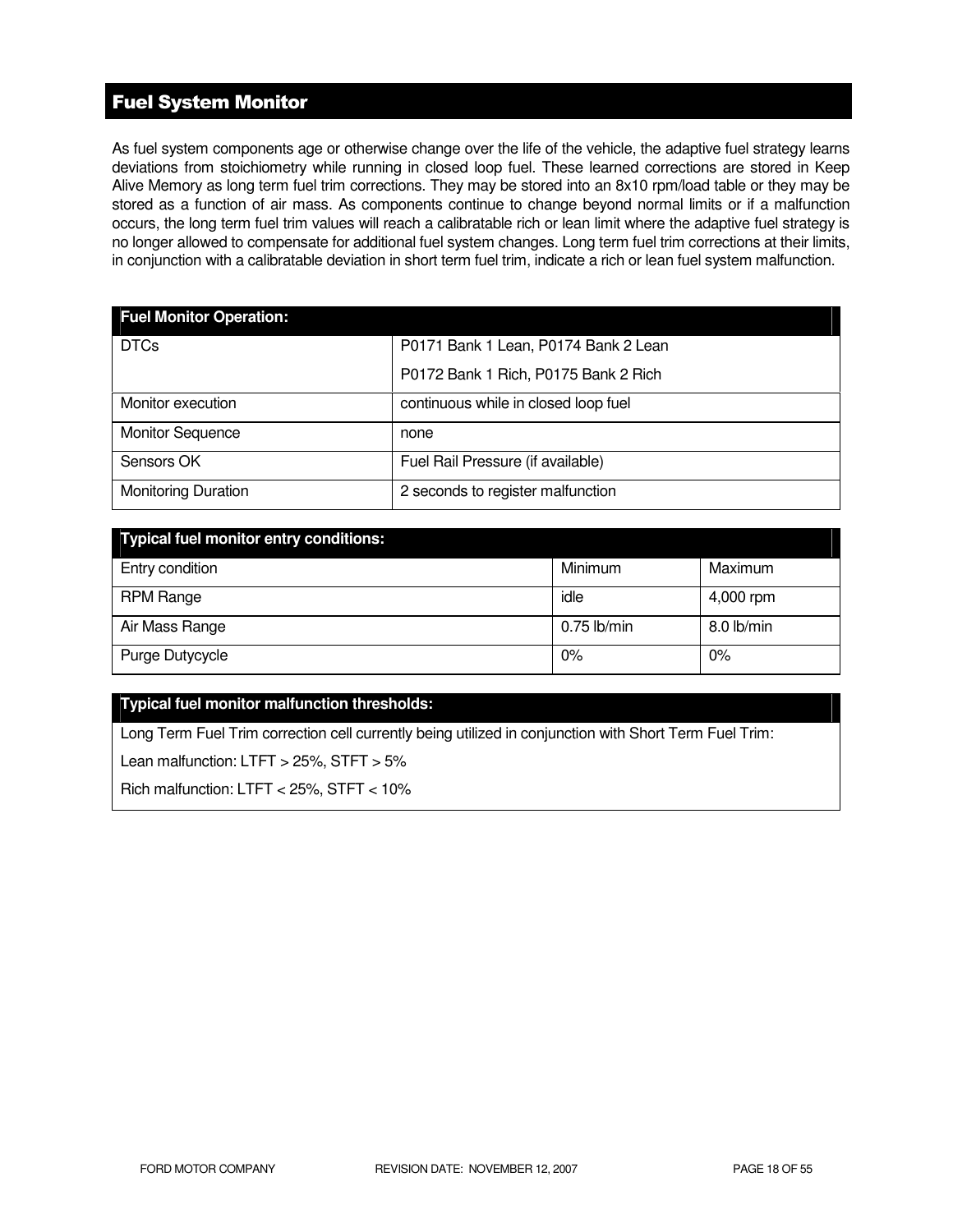# Front HO2S Signal

The time between HO2S switches is monitored after vehicle startup and during closed loop fuel conditions. Excessive time between switches or no switches since startup indicate a malfunction. Since "lack of switching" malfunctions can be caused by HO2S sensor malfunctions or by shifts in the fuel system, DTCs are stored that provide additional information for the "lack of switching" malfunction. Different DTCs indicate whether the sensor was always indicates lean/disconnected (P1131 P1151), always indicates rich (P1132 P1152), or stopped switching due to excessive long term fuel trim corrections (P1130 P1150, Note: these DTCs are being phased out of production).

| <b>HO2S "Lack of Switching" Operation:</b> |                                                        |
|--------------------------------------------|--------------------------------------------------------|
| <b>DTCs</b>                                | P1130 Lack of switching, fuel trim at clip, Bank 1     |
|                                            | P1131 Lack of switching, sensor indicates lean, Bank 1 |
|                                            | P1132 Lack of switching, sensor indicates rich, Bank 1 |
|                                            | P1150 Lack of switching, fuel trim at clip, Bank 2     |
|                                            | P1151 Lack of switching, sensor indicates lean, Bank 2 |
|                                            | P1152 Lack of switching, sensor indicates rich, Bank 2 |
| Monitor execution                          | continuous, from startup and while in closed loop fuel |
| <b>Monitor Sequence</b>                    | None                                                   |
| Sensors OK                                 | TP, MAF, ECT, IAT, FTP                                 |
| <b>Monitoring Duration</b>                 | 30 to 60 seconds to register a malfunction             |

| Typical HO2S "Lack of Switching" entry conditions: |                               |         |
|----------------------------------------------------|-------------------------------|---------|
| Entry condition                                    | Minimum                       | Maximum |
| <b>Closed Loop Requested</b>                       |                               |         |
| At Part Throttle                                   |                               |         |
| Engine Load                                        | 20%                           | 60%     |
| Short Term Fuel Trim                               | At limits (up to $+/- 25 %$ ) |         |
| Time since engine start-up                         | 180 seconds                   |         |
| Inferred Exhaust Temperature                       | 800 °F                        |         |

### **Typical HO2S "Lack of Switching" malfunction thresholds:**

< 5 switches since startup after 30 seconds in test conditions

- > 60 seconds since last switch while closed loop
- > 30 seconds since last switch while closed loop at Short Term Fuel Trim limit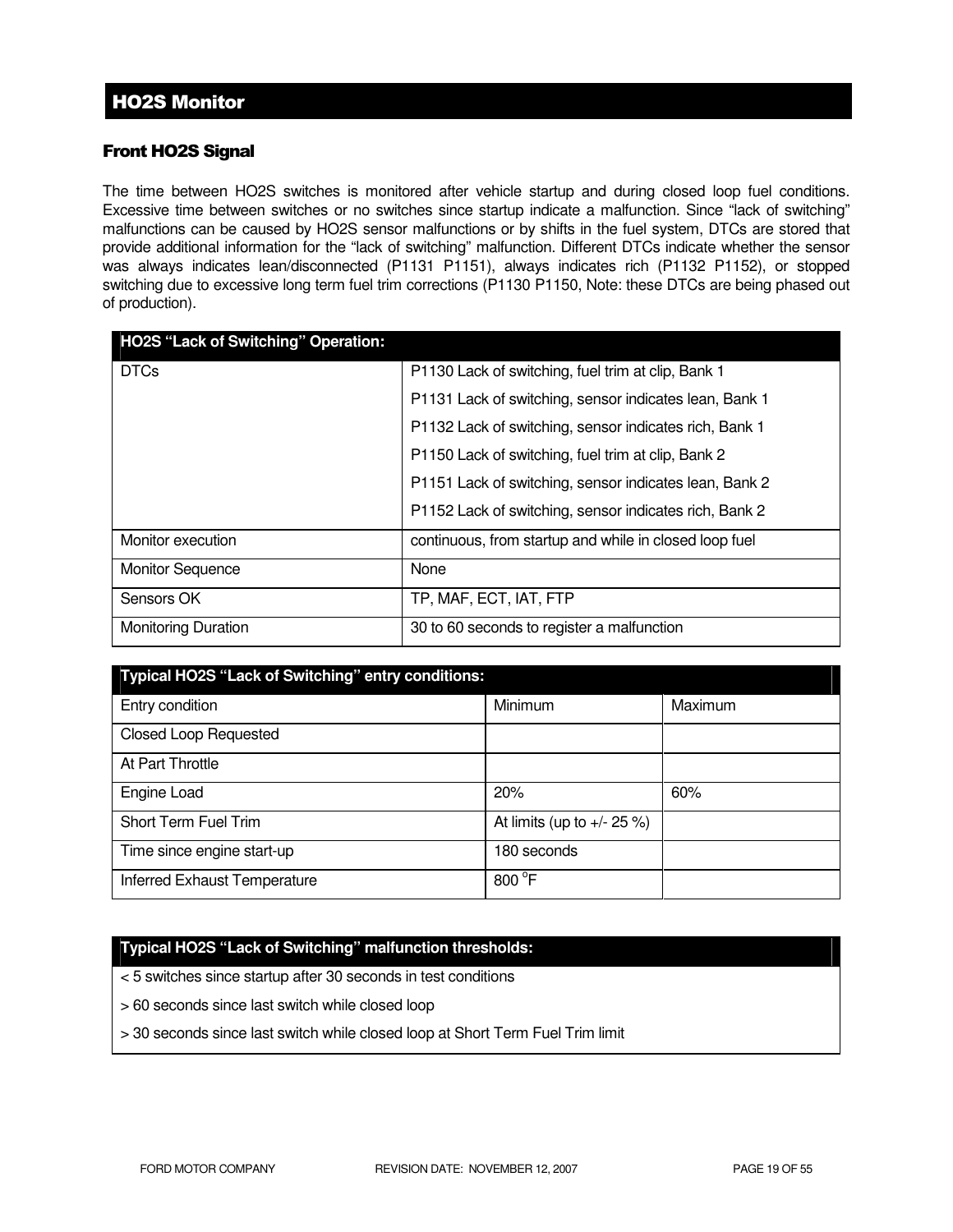The HO2S is also tested functionally. The response rate is evaluated by entering a special 1.5 Hz. square wave, fuel control routine. This routine drives the air/fuel ratio around stoichiometry at a calibratable frequency and magnitude, producing predictable oxygen sensor signal amplitude. A slow sensor will show reduced amplitude. Oxygen sensor signal amplitude below a minimum threshold indicates a slow sensor malfunction. (P0133 Bank 1, P0153 Bank 2). If the calibrated frequency was not obtained while running the test because of excessive purge vapors, etc., the test will be run again until the correct frequency is obtained.

| <b>HO2S Response Rate Operation:</b> |                                                        |
|--------------------------------------|--------------------------------------------------------|
| <b>DTCs</b>                          | P0133 (slow response Bank 1)                           |
|                                      | P0153 (slow response Bank 2)                           |
| Monitor execution                    | once per driving cycle                                 |
| <b>Monitor Sequence</b>              | None                                                   |
| Sensors OK                           | ECT, IAT, MAF, VSS, CKP, TP, CMP, no misfire DTCs, FRP |
| <b>Monitoring Duration</b>           | 4 seconds                                              |

| Typical HO2S response rate entry conditions: |            |          |
|----------------------------------------------|------------|----------|
| Entry condition                              | Minimum    | Maximum  |
| Short Term Fuel Trim Range                   | 70%        | 130%     |
| <b>Engine Coolant Temp</b>                   | 150 °F     | 240 °F   |
| Intake Air Temp                              |            | 140 °F   |
| Engine Load                                  | 20%        | 50%      |
| Vehicle Speed                                | 30 mph     | 60 mph   |
| Engine RPM                                   | 1000 rpm   | 2000 rpm |
| Time since entering closed loop fuel         | 10 seconds |          |

### **Typical HO2Sresponse rate malfunction thresholds:**

Voltage amplitude: < 0.5 volts

# **J1979 Mode \$06 Data**

|                                                                             | UIJIJ MUUT JUU DALA |                                                |       |
|-----------------------------------------------------------------------------|---------------------|------------------------------------------------|-------|
| Test ID                                                                     | Comp ID             | Description                                    | Units |
| \$01                                                                        | \$11                | HO2S11 voltage amplitude and voltage threshold | volts |
| \$01                                                                        | \$21                | HO2S21 voltage amplitude and voltage threshold | volts |
| \$03                                                                        | \$01                | Upstream O2 sensor switch-point voltage        | volts |
| Conversion for Test IDs \$01 through \$03: multiply by 0.00098 to get volts |                     |                                                |       |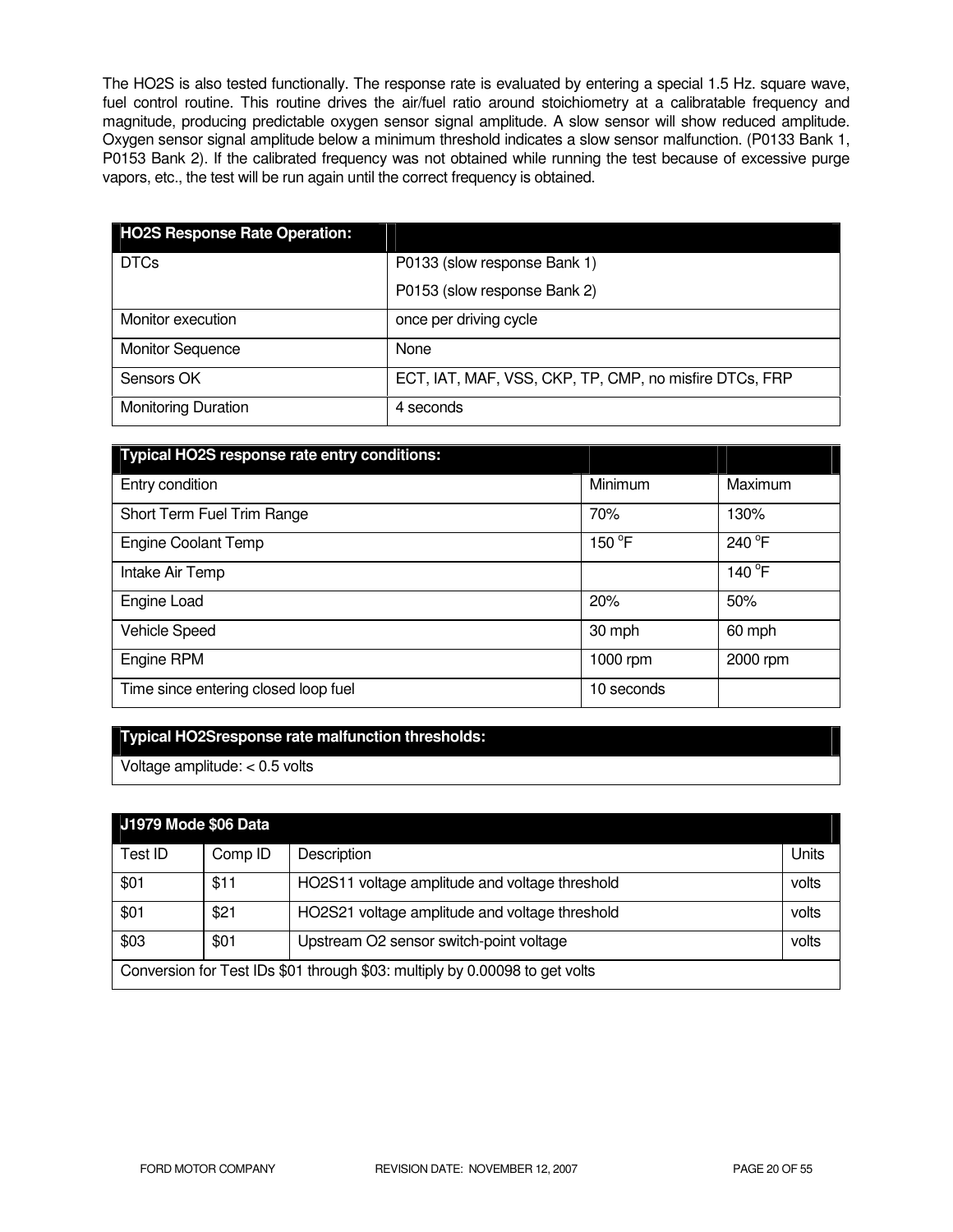### Rear HO2S Signal

A functional test of the rear HO2S sensors is done during normal vehicle operation. The peak rich and lean voltages are continuously monitored. Voltages that exceed the calibratable rich and lean thresholds indicate a functional sensor. If the voltages have not exceeded the thresholds after a long period of vehicle operation, the air/fuel ratio may be forced rich or lean in an attempt to get the rear sensor to switch. This situation normally occurs only with a green catalyst (< 500 miles). If the sensor does not exceed the rich and lean peak thresholds, a malfunction is indicated.

| <b>Rear HO2S Check Operation:</b> |                                                                            |
|-----------------------------------|----------------------------------------------------------------------------|
| <b>DTCs</b>                       | P0136 No activity, Bank 1                                                  |
|                                   | P0156 No activity, Bank 2                                                  |
| Monitor execution                 | once per driving cycle for activity test, continuous for over voltage test |
| <b>Monitor Sequence</b>           | None                                                                       |
| Sensors OK                        |                                                                            |
| <b>Monitoring Duration</b>        | continuous until monitor completed                                         |

| <b>Typical Rear HO2S check entry conditions:</b> |                  |                   |  |
|--------------------------------------------------|------------------|-------------------|--|
| Entry condition                                  | Minimum          | Maximum           |  |
| Inferred exhaust temperature range               | 400 $^{\circ}$ F | 1400 $^{\circ}$ F |  |
| Rear HO2S heater-on time                         | 120 seconds      |                   |  |
| Throttle position                                | part throttle    |                   |  |
|                                                  |                  |                   |  |
| Engine RPM (forced excursion only)               | 1000 rpm         | 2000 rpm          |  |

# **Typical Rear HO2S check malfunction thresholds:**

Does not exceed rich and lean threshold envelope:

 $Richard < 0.25$  to 0.50 volts

Lean  $> 0.40$  to 0.65 volts

# **J1979 Mode \$06 Data**

| __________                                                    |         |                                           |       |
|---------------------------------------------------------------|---------|-------------------------------------------|-------|
| Test ID                                                       | Comp ID | Description                               | Units |
|                                                               |         |                                           |       |
| \$03                                                          | \$02    | Downstream O2 sensor switch-point voltage | volts |
| Conversion for Test ID \$03: multiply by 0.00098 to get volts |         |                                           |       |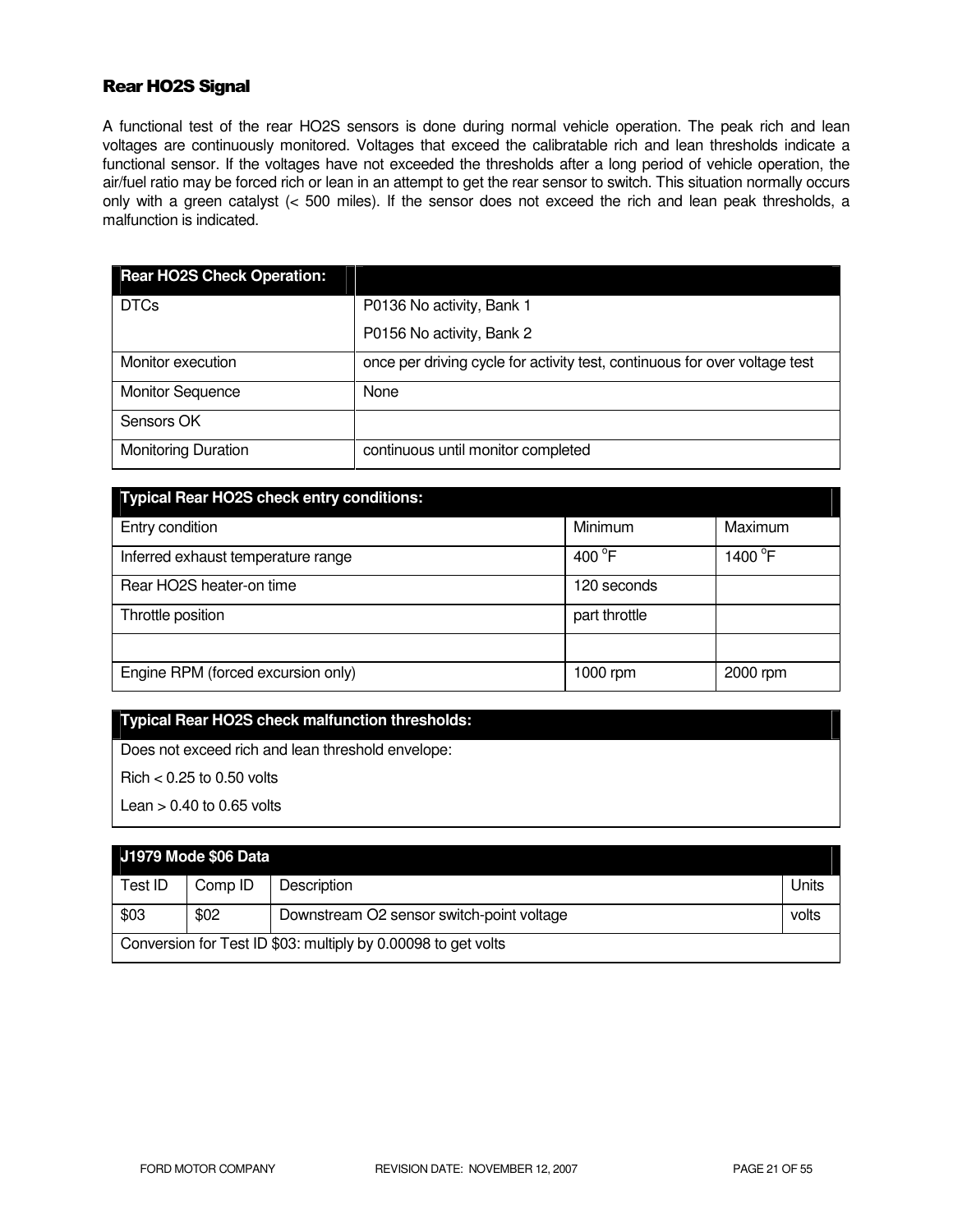### HO2S Heaters, front and rear

The HO2S heaters are monitored for proper voltage and current. A HO2S heater voltage fault is determined by turning the heater on and off and looking for corresponding voltage change in the heater output driver circuit in the PCM.

A separate current-monitoring circuit monitors heater current once per driving cycle. The heater current is actually sampled three times. If the current value for two of the three samples falls below a calibratable threshold, the heater is assumed to be degraded or malfunctioning. (Multiple samples are taken for protection against noise on the heater current circuit.)

| <b>HO2S Heater Monitor Operation:</b> |                                                                              |  |
|---------------------------------------|------------------------------------------------------------------------------|--|
| <b>DTCs</b>                           | Bank 1 - P0135 Front, P0141 Rear                                             |  |
|                                       | Bank 2 - P0155 Front, P0161 Rear                                             |  |
| Monitor execution                     | once per driving cycle for heater current, continuous for voltage monitoring |  |
| <b>Monitor Sequence</b>               | heater voltage check is done prior to heater current check                   |  |
| Sensors OK                            |                                                                              |  |
| <b>Monitoring Duration</b>            | $<$ 5 seconds                                                                |  |

| Typical HO2S heater monitor entry conditions: |                  |                     |
|-----------------------------------------------|------------------|---------------------|
| Entry condition                               | Minimum          | Maximum             |
| Inferred exhaust temperature range            | 250 $^{\circ}$ F | 1400 <sup>°</sup> F |
| HO2S heater-on time                           | 120 seconds      |                     |

# **Typical HO2S heater check malfunction thresholds:**

Smart driver status indicated malfunction

Heater current outside limits: < 0.220 amps or > 3 amps, (NTK)

 $<$  0.400 amps or  $>$  3 amps, (Bosch)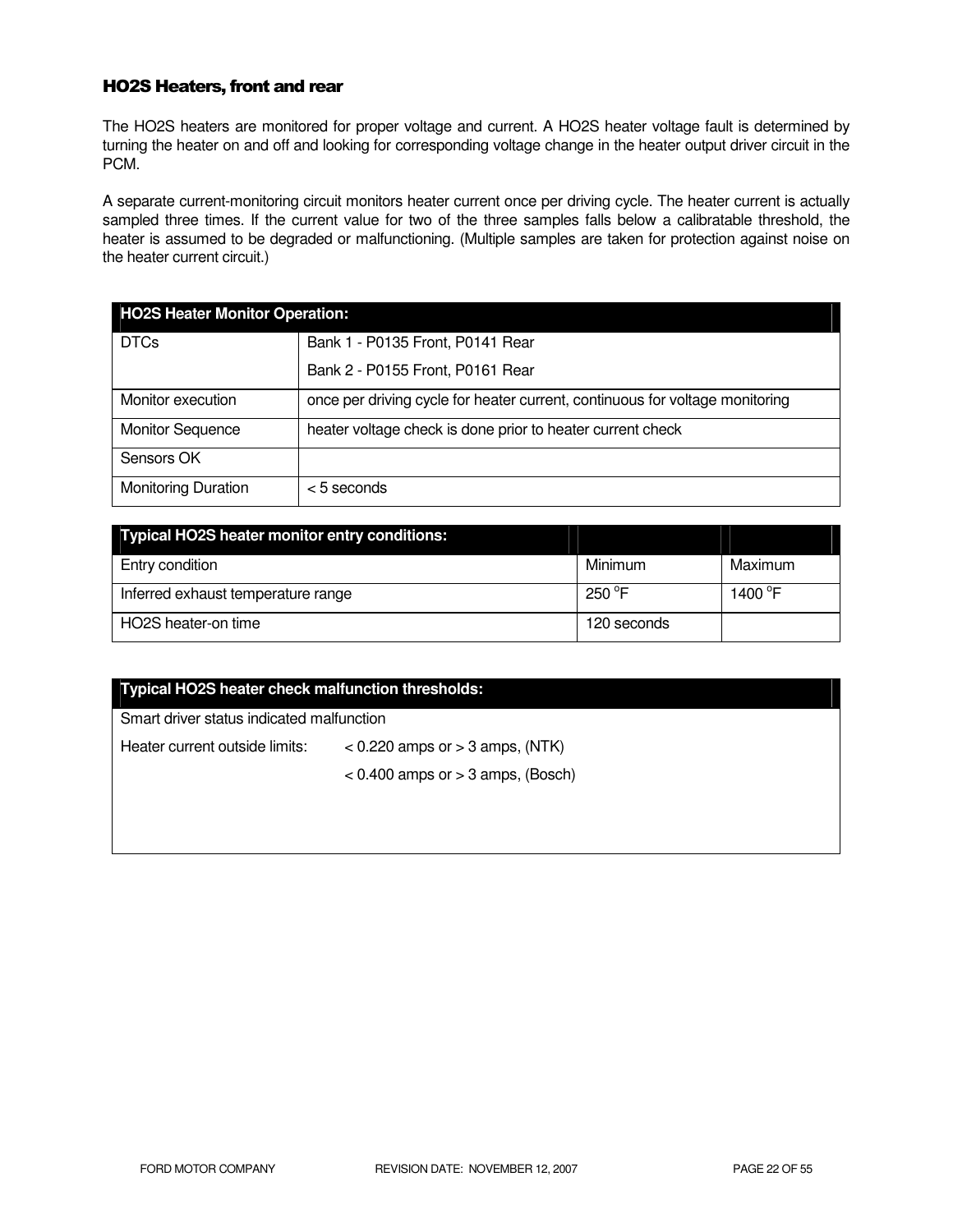# DPFE EGR System Monitor

The Delta Pressure Feedback EGR system is a closed loop EGR control system that uses Delta Pressure Feedback EGR sensor (DPFE) to measure EGR flow across an orifice in the EGR tube. When the EGR valve is open, a pressure differential is created across the orifice and measured by the DPFE sensor. This DPFE measurement is used to control the EGR vacuum regulator (EVR), which provides vacuum to open and modulate the EGR valve itself.

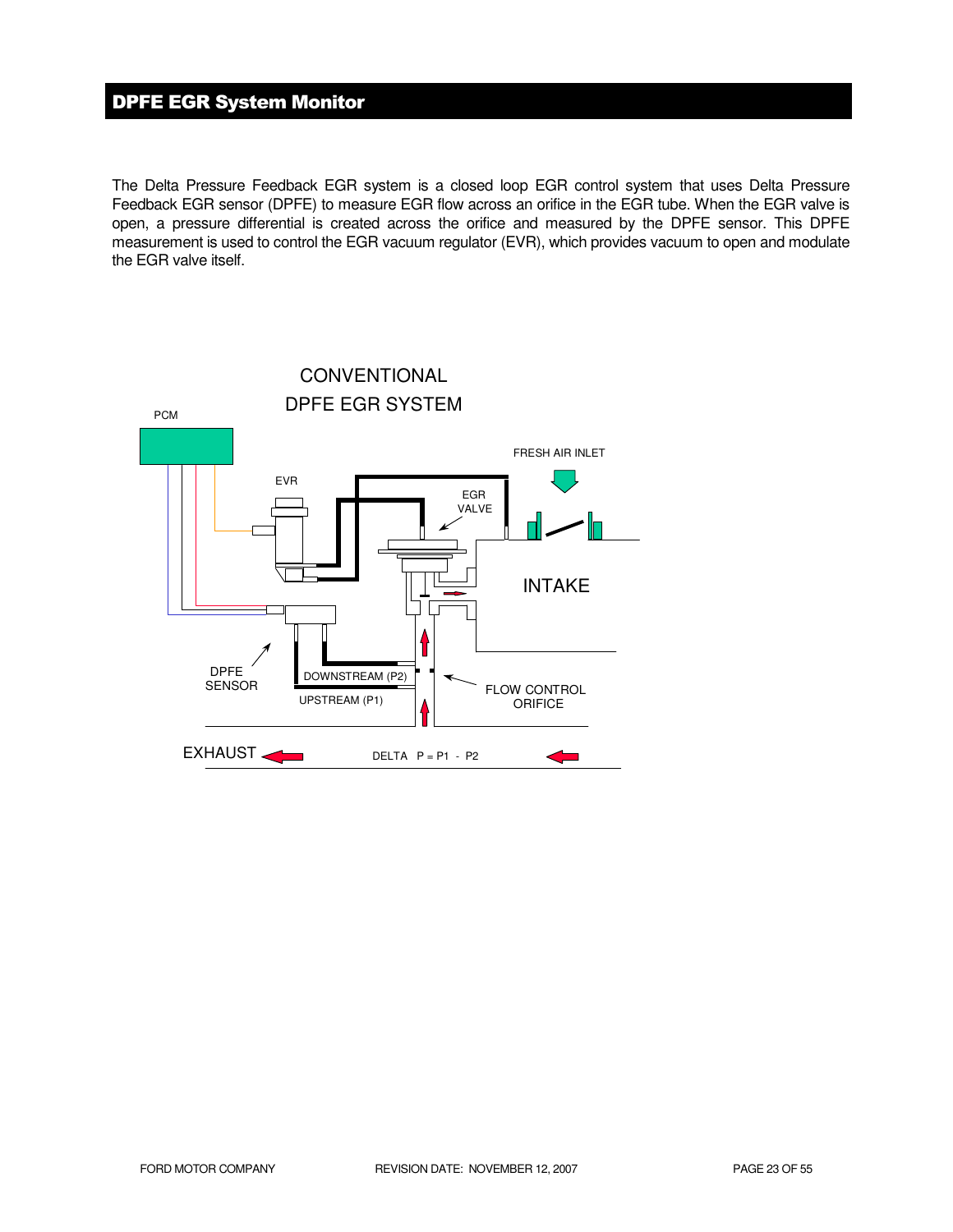The Delta Pressure Feedback EGR Monitor is a series of electrical tests and functional tests that monitor various aspects of EGR system operation.

First, the Delta Pressure Feedback EGR (DPFE) sensor input circuit is checked for out of range values (P1400 P1401). The Electronic Vacuum Regulator (EVR) output circuit is checked for opens and shorts (P1409).

| <b>EGR Electrical Check Operation:</b> |                                     |
|----------------------------------------|-------------------------------------|
| <b>DTCs</b>                            | P1400, P1401, P1409                 |
| Monitor execution                      | Continuous, during EGR monitor      |
| <b>Monitor Sequence</b>                | None                                |
| Sensors OK                             |                                     |
| <b>Monitoring Duration</b>             | 4 seconds to register a malfunction |

### **Typical EGR electrical check entry conditions:**

EGR system enabled

### **Typical EGR electrical check malfunction thresholds:**

DPFE sensor outside voltage: > 4.96 volts, < 0.195 volts

EVR solenoid smart driver status indicates open/short

Note: EGR normally has large amounts of water vapor that are the result of the engine combustion process. During cold ambient temperatures, under some circumstances, water vapor can freeze in the DPFE sensor, hoses, as well as other components in the EGR system. In order to prevent MIL illumination for temporary freezing, the following logic is used:

If an EGR system malfunction is detected above 32 °F, the EGR system and the EGR monitor is disabled for the current driving cycle. A DTC is stored and the MIL is illuminated if the malfunction has been detected on two consecutive driving cycles.

If an EGR system malfunction is detected below 32  $\degree$ F, only the EGR system is disabled for the current driving cycle. A DTC is not stored and the I/M readiness status for the EGR monitor will not change. The EGR monitor, however, will continue to operate. If the EGR monitor determined that the malfunction is no longer present (i.e., the ice melts), the EGR system will be enabled and normal system operation will be restored.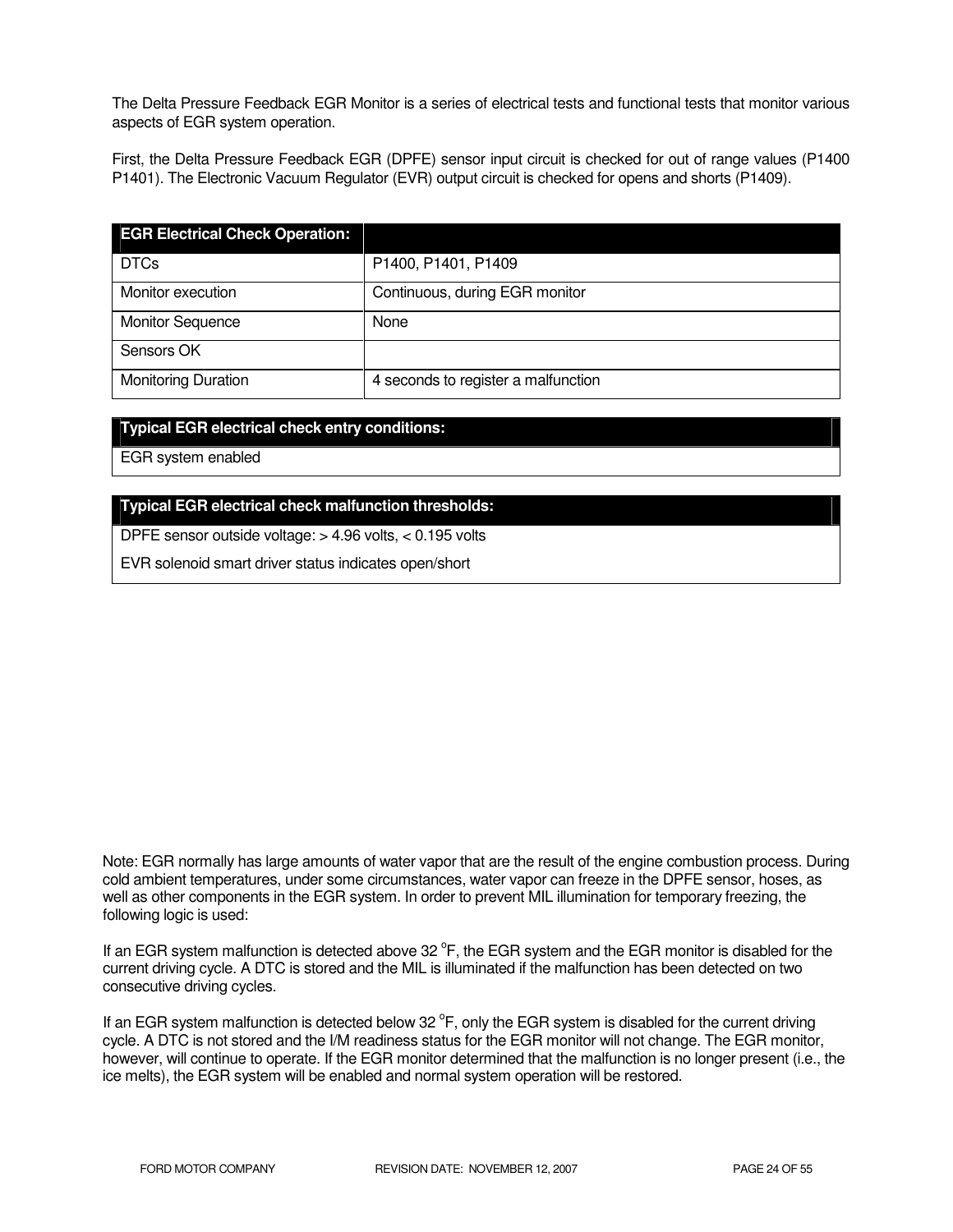After the vehicle is started, during vehicle acceleration, the differential pressure indicated by the DPFE sensor at zero EGR flow is checked to ensure that both hoses to the DPFE sensor are connected. Under this condition, the differential pressure should be zero. If the differential pressure indicated by the DPFE sensor exceeds a maximum threshold or falls below a minimum threshold, an upstream or downstream DPFE hose malfunction is indicated (P1405 P1406).

| <b>DPFE EGR Hose Check Operation:</b> |                                     |
|---------------------------------------|-------------------------------------|
| <b>DTCs</b>                           | P1405, P1406                        |
| Monitor execution                     | once per driving cycle              |
| <b>Monitor Sequence</b>               | Done after P0402 test               |
| Sensors OK                            | MAF                                 |
| <b>Monitoring Duration</b>            | 2 seconds to register a malfunction |

| <b>Typical DPFE EGR hose check entry conditions:</b> |              |          |
|------------------------------------------------------|--------------|----------|
| <b>Entry Condition</b>                               | Minimum      | Maximum  |
| EVR dutycycle (EGR commanded off)                    | 0%           | $0\%$    |
| Mass Air Flow                                        |              | 8 lb/min |
| Inferred exhaust backpressure                        | 13 in $H_2O$ |          |

# **Typical EGR hose check malfunction thresholds:**

DPFE sensor voltage:  $<$  7 in H<sub>2</sub>O,  $>$  7 in H<sub>2</sub>O

|                                                                                                                                                                                                                                                                                                                  | <b>J1979 Mode \$06 Data</b> |                                                       |           |
|------------------------------------------------------------------------------------------------------------------------------------------------------------------------------------------------------------------------------------------------------------------------------------------------------------------|-----------------------------|-------------------------------------------------------|-----------|
| Test ID                                                                                                                                                                                                                                                                                                          | Comp<br>ID                  | Description                                           | Units     |
| \$41                                                                                                                                                                                                                                                                                                             | \$11                        | Delta pressure for upstream hose test and threshold   | in. $H20$ |
| \$41                                                                                                                                                                                                                                                                                                             | \$12                        | Delta pressure for downstream hose test and threshold | in. $H20$ |
| Conversion for Test ID \$41: If value is > 32,767, the value is negative. Take value, subtract 65,536, and then<br>multiply result by 0.0078 to get inches of $H_20$ . If value is <or 0.0078<br="" 32,767,="" =="" by="" is="" multiply="" positive.="" the="" value="">to get inches of <math>H_2O</math></or> |                             |                                                       |           |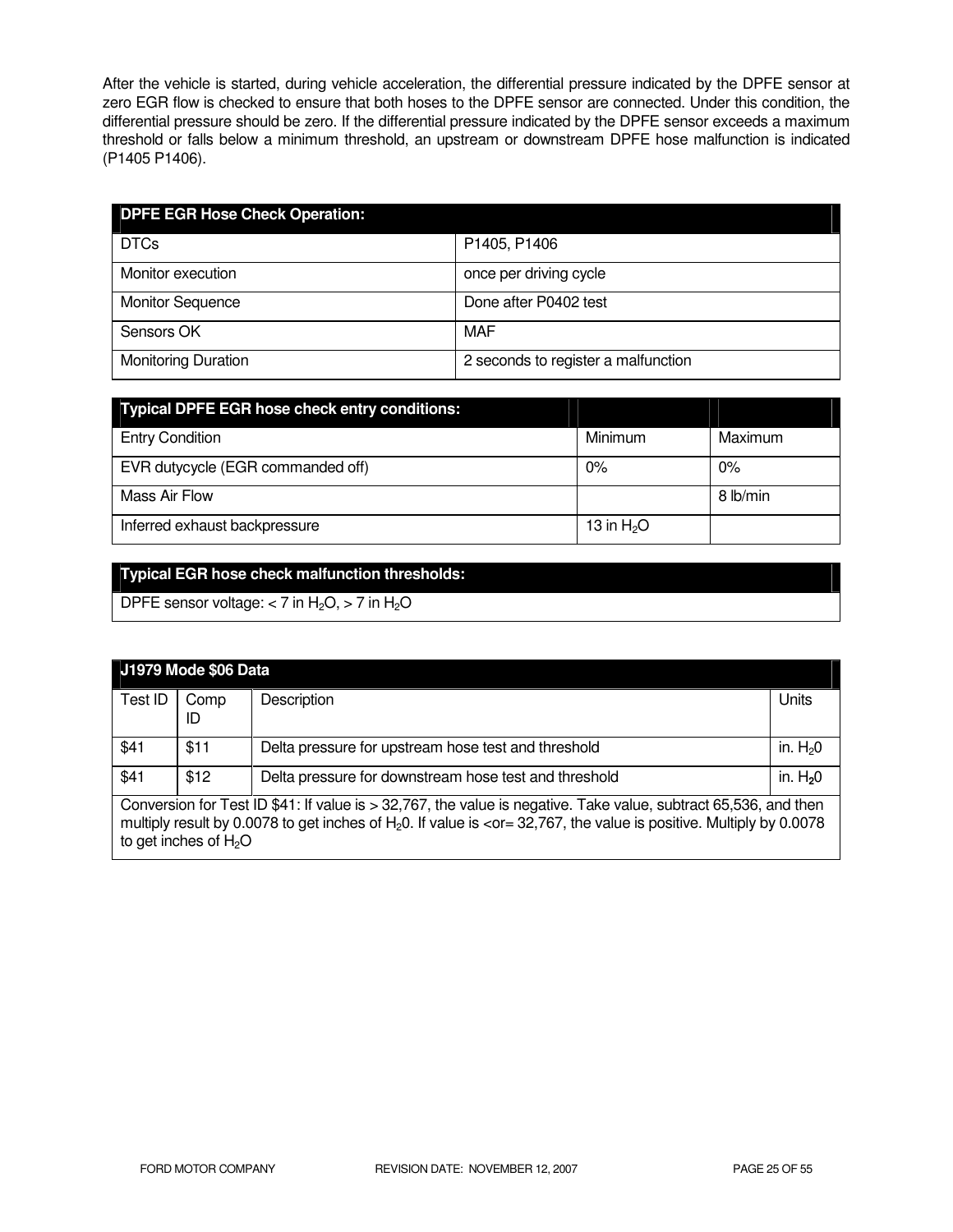After the vehicle has warmed up and normal EGR rates are being commanded by the PCM, the low flow check is performed. Since the EGR system is a closed loop system, the EGR system will deliver the requested EGR flow as long as it has the capacity to do so. If the EVR duty cycle is very high (greater than 80% duty cycle), the differential pressure indicated by the DPFE sensor is evaluated to determine the amount of EGR system restriction. If the differential pressure is below a calibratable threshold, a low flow malfunction in indicated (P0401).

| <b>EGR Flow Check Operation:</b> |                                      |
|----------------------------------|--------------------------------------|
| <b>DTCs</b>                      | P0401                                |
| Monitor execution                | once per driving cycle               |
| <b>Monitor Sequence</b>          | Done after P1405 and P1406 tests     |
| Sensors OK                       | CKP, ECT, IAT, MAF, TP               |
| <b>Monitoring Duration</b>       | 70 seconds to register a malfunction |

| <b>Typical EGR flow check entry conditions:</b> |         |                 |
|-------------------------------------------------|---------|-----------------|
| <b>Entry Condition</b>                          | Minimum | Maximum         |
| <b>EVR Dutycycle</b>                            | 80%     | 100%            |
| Engine RPM                                      |         | 2500 rpm        |
| Mass Air Flow Rate of Change                    |         | 6% program loop |
| Inferred manifold vacuum                        | 6 in Hg | 10 in $Hg$      |

# **Typical EGR flow check malfunction thresholds:**

DPFE sensor voltage:  $<$  6 in H<sub>2</sub>O

| <b>J1979 Mode \$06 Data</b>                                                                                                                                                                                                                                                                                   |         |                                            |           |
|---------------------------------------------------------------------------------------------------------------------------------------------------------------------------------------------------------------------------------------------------------------------------------------------------------------|---------|--------------------------------------------|-----------|
| Test ID                                                                                                                                                                                                                                                                                                       | Comp ID | Description                                | Units     |
| \$4A                                                                                                                                                                                                                                                                                                          | \$30    | Delta pressure for flow test and threshold | in. $H20$ |
| \$4B                                                                                                                                                                                                                                                                                                          | \$30    | EVR dutycycle for flow test and threshold  | percent   |
| Conversion for Test ID \$4A: If value is > 32,767, the value is negative. Take value, subtract 65,536, and then<br>multiply result by 0.0078 to get inches of $H_2O$ . If value is <or 0.0078<br="" 32,767,="" =="" by="" is="" multiply="" positive.="" the="" value="">to get inches of H<sub>2</sub>O</or> |         |                                            |           |
| Conversion for Test ID \$4B: multiply by 0.0000305 to get percent dutycycle.                                                                                                                                                                                                                                  |         |                                            |           |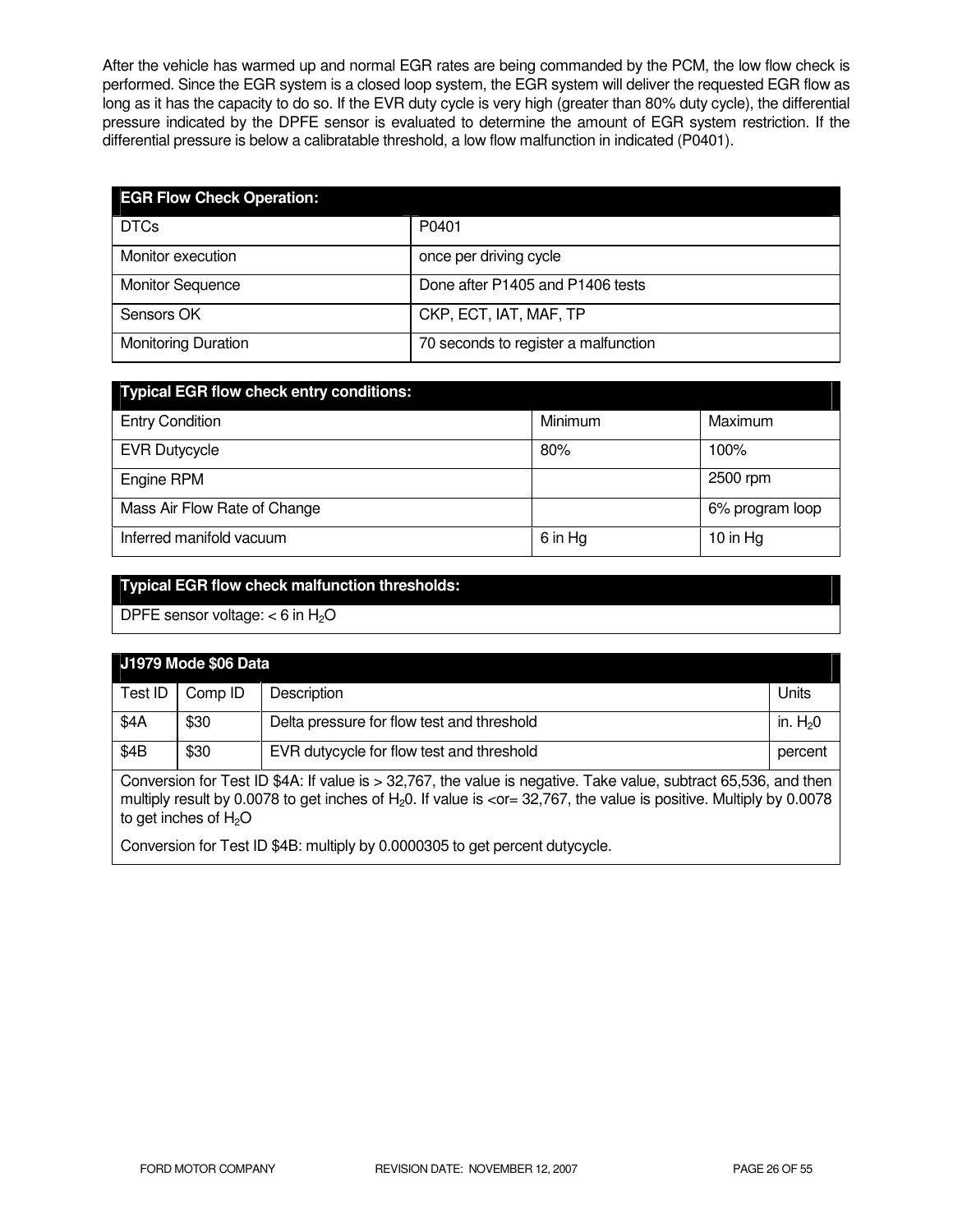Finally, the differential pressure indicated by the DPFE sensor is also checked at idle with zero requested EGR flow to perform the high flow check. If the differential pressure exceeds a calibratable limit, it indicates a stuck open EGR valve or debris temporarily lodged under the EGR valve seat (P0402).

| <b>EGR Stuck open Check Operation:</b> |                                      |
|----------------------------------------|--------------------------------------|
| <b>DTCs</b>                            | P0402                                |
| Monitor execution                      | once per driving cycle               |
| <b>Monitor Sequence</b>                | Done after P1400 and P1401 tests     |
| Sensors OK                             | CPS, ECT, IAT, MAF, TP               |
| <b>Monitoring Duration</b>             | 10 seconds to register a malfunction |

| <b>Typical EGR stuck open check entry conditions:</b> |         |         |
|-------------------------------------------------------|---------|---------|
| <b>Entry Condition</b>                                | Minimum | Maximum |
| EVR dutycycle (EGR commanded off)                     | 0%      | 0%      |
| Engine RPM (after EGR enabled)                        | at idle | idle    |

### **Typical EGR stuck open check malfunction thresholds:**

DPFE sensor voltage at idle versus engine-off signal: > 0.6 volts

| J1979 Mode \$06 Data                                                                                   |         |                                                  |       |
|--------------------------------------------------------------------------------------------------------|---------|--------------------------------------------------|-------|
| Test ID                                                                                                | Comp ID | <b>Description</b>                               | Units |
| \$45                                                                                                   | \$20    | Delta pressure for stuck open test and threshold | volts |
| Conversion for Test ID \$45: Multiply by 0.0156 to get A/D counts (0-1024) or 0.0000763 to get voltage |         |                                                  |       |

# **I/M Readiness Indication**

If the inferred ambient temperature is less than 32  $^{\circ}$ F, or greater than 140  $^{\circ}$ F, or the altitude is greater than 8,000 feet (BARO < 22.5 "Hg), the EGR monitor cannot be run reliably. In these conditions, a timer starts to accumulate the time in these conditions. If the vehicle leaves these extreme conditions, the timer starts decrementing, and, if conditions permit, will attempt to complete the EGR flow monitor. If the timer reaches 500 seconds, the EGR monitor is disabled for the remainder of the current driving cycle and the EGR Monitor I/M Readiness bit will be set to a "ready" condition after one such driving cycle.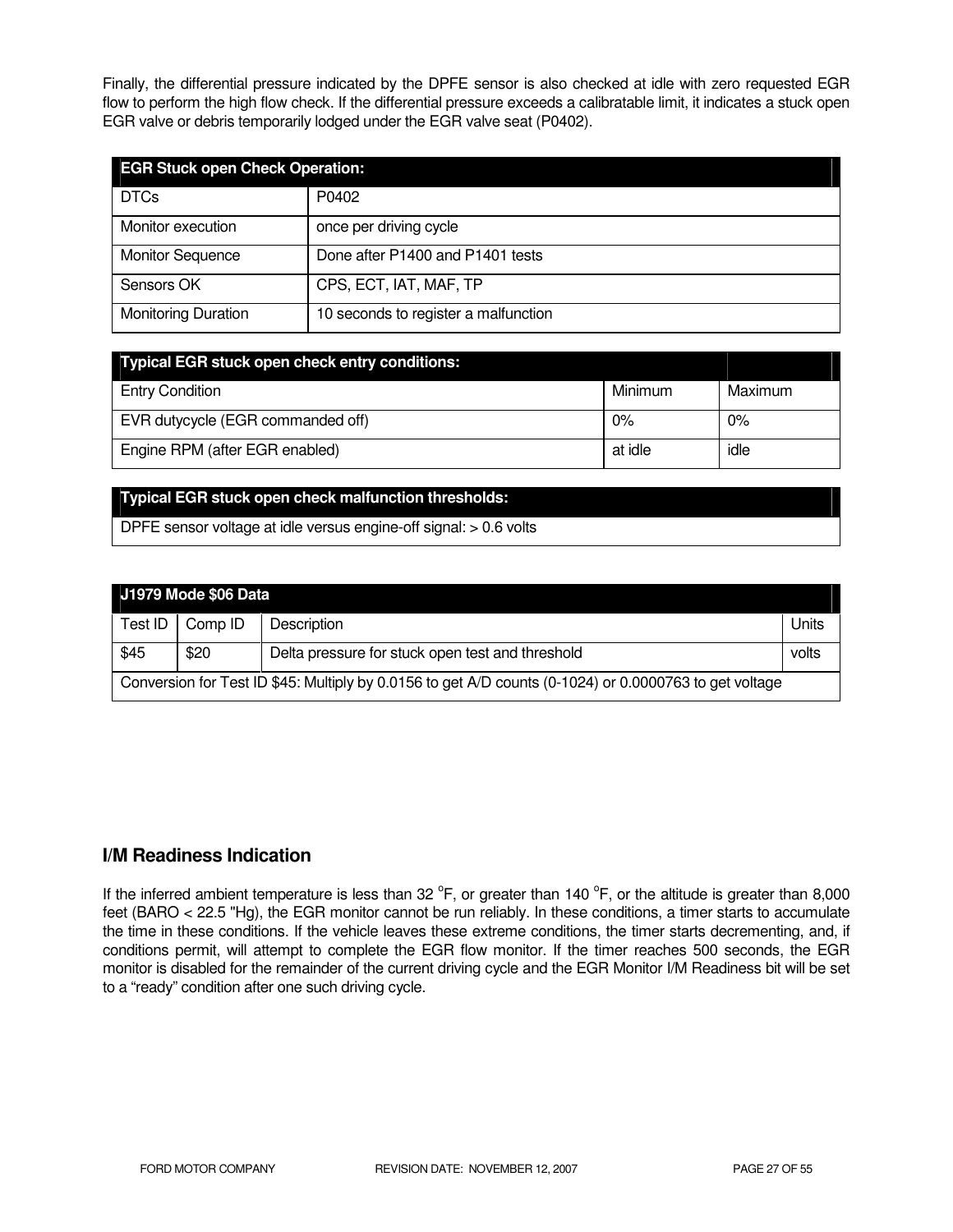# PCV System Monitor

Ford plans to comply with the PCV monitoring requirements by modifying the current PCV system design. The PCV valve will be installed into the rocker cover using a quarter-turn cam-lock design to prevent accidental disconnection. High retention force molded plastic lines will be used from the PCV valve to the intake manifold. The diameter of the lines and the intake manifold entry fitting will be increased so that inadvertent disconnection of the lines after a vehicle is serviced will cause either an immediate engine stall or will not allow the engine to be restarted. Some vehicles will incorporate such designs beginning in the 2000 MY

# Thermostat Monitor

Ford plans to comply with the thermostat monitoring requirement by using a slightly-modified version of the current "Insufficient temperature for closed-loop" test (P0125). (See CCM description below.)

If the engine is being operated in a manner that is generating sufficient heat, the engine coolant temperature (ECT) or cylinder head temperature (CHT) should warm up in a predictable manner. A timer is incremented while the engine is at moderate load and vehicle speed is above a calibrated limit. The target/minimum timer value is based on ambient air temperature at start-up. If the timer exceeds the target time and ECT/CHT has not warmed up to the target temperature, a malfunction is indicated. The test runs if the start-up IAT temperature is below the target temperature. A 2-hour engine-off soak time is required to erase a pending or confirmed DTC. This feature prevents false-passes where engine coolant temperature rises after the engine is turned off during a short engine-off soak.

The target temperature is calibrated to the thermostat regulating temperature minus 20  $\rm{^oF}$ . For a typical 195  $\rm{^oF}$ thermostat, the warm-up temperature would be calibrated to  $175$  °F. This test may be phased on a several vehicle applications in starting in the 1999 MY. A vehicle which is not part of the thermostat monitor phase-in utilizes a 140 °F warm-up temperature.

| Insufficient Temperature for Closed Loop Check Operation: |                                                                               |  |
|-----------------------------------------------------------|-------------------------------------------------------------------------------|--|
| <b>DTCs</b>                                               | P0125                                                                         |  |
| Monitor execution                                         | once per driving cycle                                                        |  |
| <b>Monitor Sequence</b>                                   | none                                                                          |  |
| Sensors OK                                                |                                                                               |  |
| <b>Monitoring Duration</b>                                | 300 to 800 seconds within test entry conditions, based on ambient temperature |  |

| <b>Typical P0125 check entry conditions:</b>          |               |                  |
|-------------------------------------------------------|---------------|------------------|
| <b>Entry Condition</b>                                | Minimum       | Maximum          |
| Vehicle speed                                         | 15 mph        |                  |
| Intake Air Temp at Start-up                           | $20^{\circ}F$ | Target ECT temp. |
| Engine Load                                           | 30%           |                  |
| Engine off (soak) time to clear pending/confirmed DTC | 2 hours       |                  |

### **Typical P0125 check malfunction thresholds:**

Time period expired without reaching 175 °F target ECT temperature.

Time period is 300 to 800 seconds based on ambient temperature at start-up.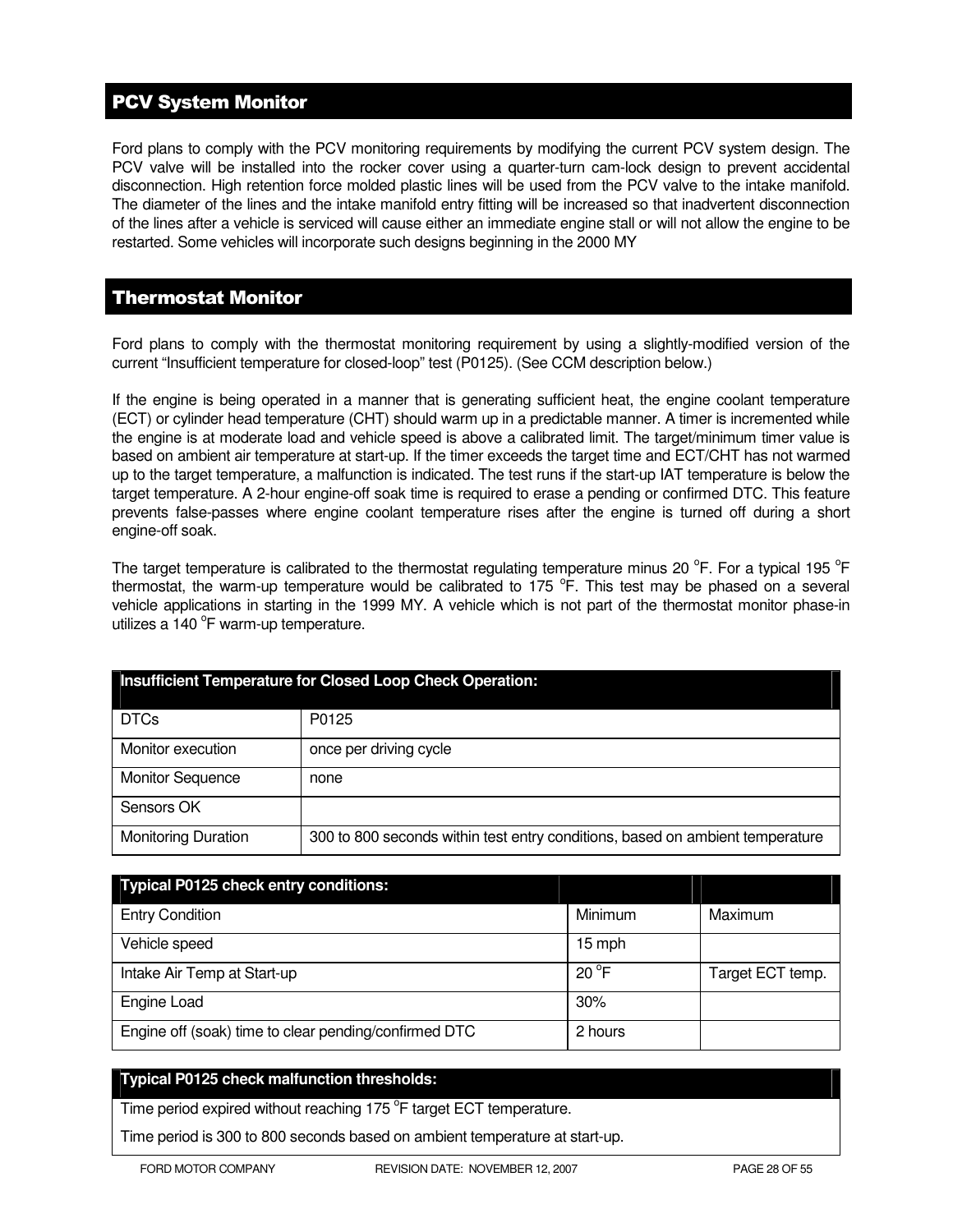# Comprehensive Component Monitor - Engine

### Engine Inputs

Analog inputs such as Intake Air Temperature (P0112, P0113), Engine Coolant Temperature (P0117, P0118), Cylinder Head Temperature (P1289. P1290), Mass Air Flow (P0102, P0103) and Throttle Position (P0122, P0123, P1120), Fuel Temperature (P0182, P0183) are checked for opens, shorts, or out-of-range values by monitoring the analog -to-digital (A/D) input voltage.

| <b>Analog Sensor Check Operation:</b> |                                                                      |  |
|---------------------------------------|----------------------------------------------------------------------|--|
| <b>DTCs</b>                           | P0112, P0113, P0117, P0118, P0102, P0103, P0122, P0123, P1289, P1290 |  |
| Monitor execution                     | continuous                                                           |  |
| <b>Monitor Sequence</b>               | none                                                                 |  |
| Sensors OK                            | not applicable                                                       |  |
| <b>Monitoring Duration</b>            | 5 seconds to register a malfunction                                  |  |

#### **Typical analog sensor check malfunction thresholds:**

Voltage < 0.20 volts or voltage > 4.80 volts

The MAF and TP sensors are cross-checked to determine whether the sensor readings are rational and appropriate for the current operating conditions. (P1121/P0068)

| <b>MAF/TP Rationality Check Operation:</b> |                                        |  |
|--------------------------------------------|----------------------------------------|--|
| <b>DTCs</b>                                | P1121                                  |  |
| Monitor execution                          | Continuous                             |  |
| <b>Monitor Sequence</b>                    | None                                   |  |
| Sensors OK                                 |                                        |  |
| <b>Monitoring Duration</b>                 | 3 seconds within test entry conditions |  |

| <b>Typical MAF/TP rationality check entry conditions:</b> |                 |                     |  |
|-----------------------------------------------------------|-----------------|---------------------|--|
| <b>Entry Condition</b>                                    | Minimum         | Maximum             |  |
| Engine RPM                                                | 1000 rpm        | minimum of 3800 rpm |  |
| <b>Engine Coolant Temp</b>                                | 100 $\degree$ F |                     |  |

### **Typical MAF/TP rationality check malfunction thresholds:**

Load  $> 60\%$  and TP  $< 2.4$  volts

Load  $<$  30% and TP  $>$  2.4 volts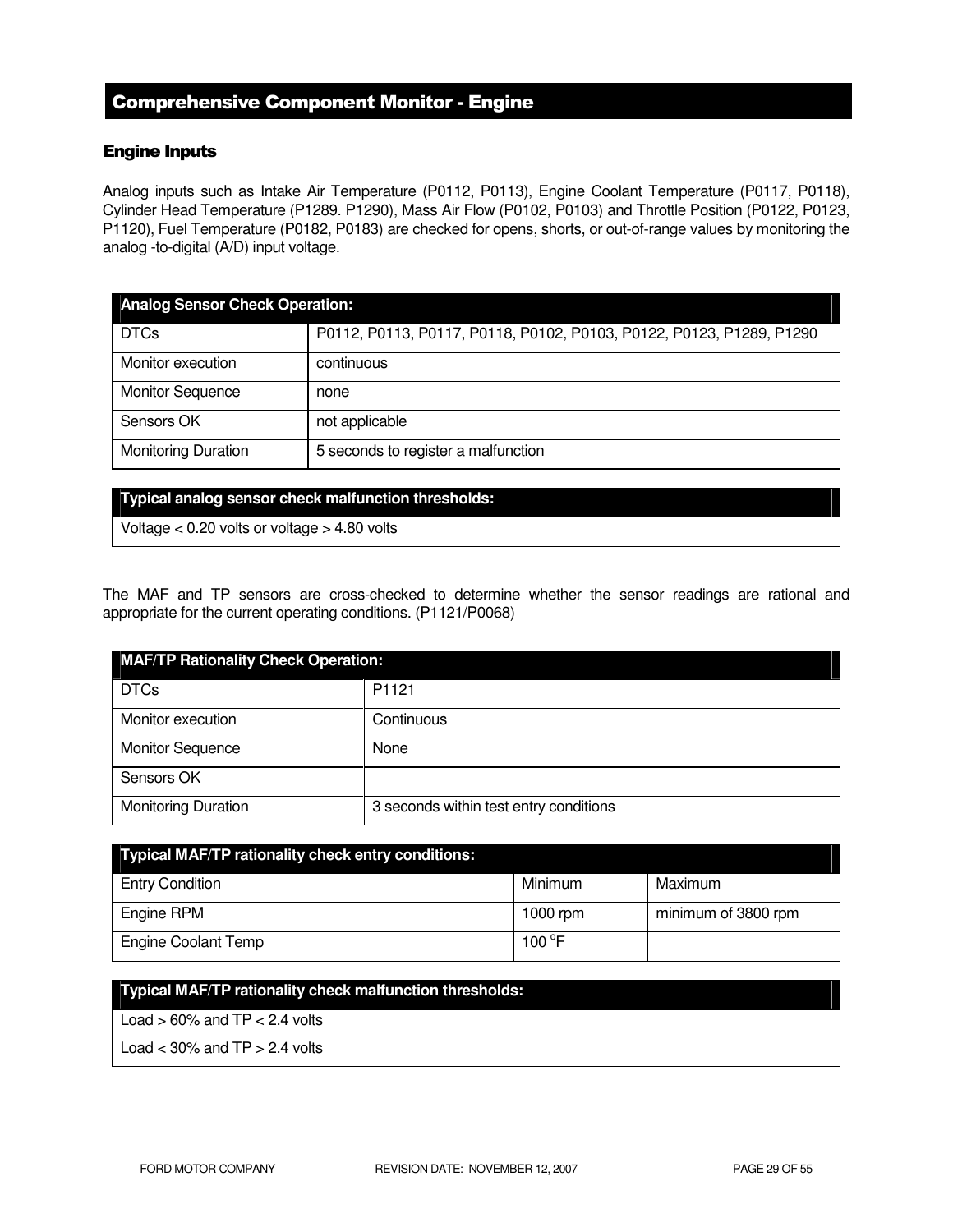The ECT warm-up time is also monitored. If ECT fails to reach a minimum temperature (140 °F) within a specified time period, an "insufficient temp for closed loop" malfunction is indicated (P0125). (See Thermostat monitoring section.)

### **Miscellaneous**

Loss of Keep Alive Memory (KAM) power (a separate wire feeding the PCM) results is a P1633 DTC and immediate MIL illumination on most applications. (Some 1999 MY applications require 2 driving cycles.)

### Ignition

Distributor Ignition systems (TFI) are no longer in production. Electronic Ignition systems (Electronic Distributorless Ignition System - EDIS or Coil on Plug - COP) systems are being used on all applications.

The EDIS system uses a chip to process the 36 (or 40) tooth crankshaft position signal, generate a low data rate PIP signal for the PCM microprocessor and control a 4 or 6 terminal coil pack which fires a pair of spark plugs. One of these sparkplugs is on the compression stroke, while the other is on the exhaust stroke. The EDIS chip can be incorporated within the PCM or in a separate ignition control module.

The COP system also uses an EDIS chip in the same way as described above, however, each sparkplug has it's own coil which is fired only once on the compression stroke.

The ignition system is checked by monitoring three ignition signals during normal vehicle operation:

Profile Ignition Pickup (CKP, commonly known as PIP), the timing reference signal derived from the crankshaft 36-tooth wheel and processed by the EDIS chip. PIP is a 50% duty cycle, square wave signal that has a rising edge at 10 deg BTDC.

Camshaft IDentification (CMP, commonly known at CID), a signal derived from the camshaft to identify the #1 cylinder

Ignition Diagnostic Monitor (IDM), a signal that indicates that the primary side of the coil has fired. This signal is received as a digital pulse width signal from the EDIS chip. The EDIS chip determines if the current flow to the ignition coil reaches the required current (typically 5.5 Amps for COP, 3.0 to 4.0 Amps for DIS) within a specified time period (typically > 200 microseconds for both COP and DIS). The EDIS chip also outputs status information when the engine is not running.

First, the relationship between successive PIP events is evaluated to determine whether the PIP signal is rational. Too large a change in 3 successive PIP indicates a missing or noisy PIP signal (P0320). Next, the CMP edge count is compared to the PIP edge count. If the proper ratio of CMP events to PIP events is not being maintained (for example, 1 CMP edge for every 8 PIP edges for an 8-cylinder engine), it indicates a missing or noisy CMP signal (P0340). Finally, the relationship between IDM edges and PIP edges is evaluated. If there is not an IDM edge (coil firing) for every PIP edge (commanded spark event), the PCM will look for a pattern of failed IDM events to determine which ignition coil has failed. If the ignition coil cannot be identified or if the engine is running and there are no IDM edges, the IDM circuit is malfunctioning (P1351).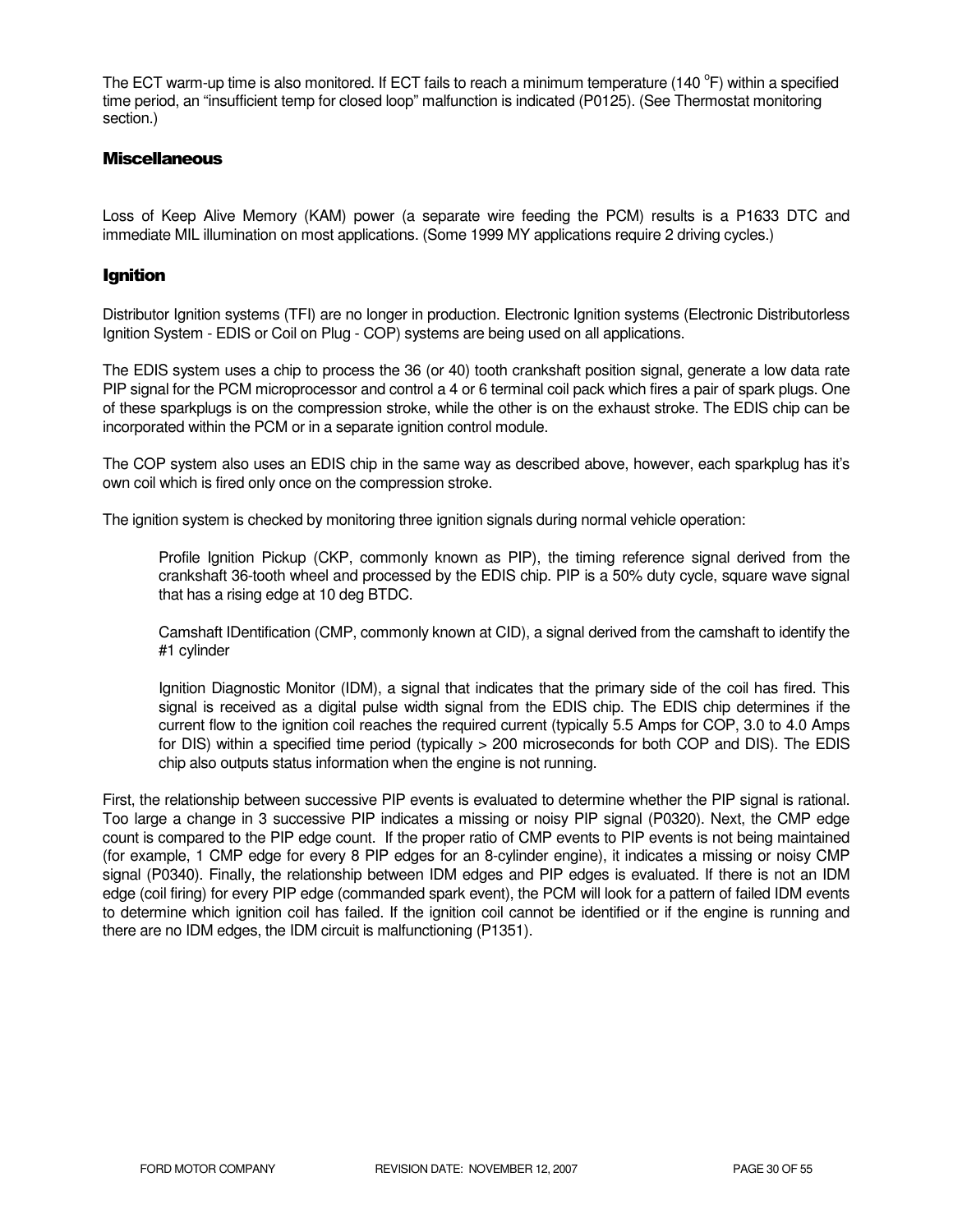| Ignition System Check Operation: |                              |
|----------------------------------|------------------------------|
| <b>DTCs</b>                      | P0320 (CKP),                 |
|                                  | P0340 (CMP)                  |
|                                  | P0351 - P0360 (Coil primary) |
| Monitor execution                | continuous                   |
| <b>Monitor Sequence</b>          | none                         |
| Sensors OK                       |                              |
| <b>Monitoring Duration</b>       | <5 seconds                   |

| Typical ignition check entry conditions: |           |                     |
|------------------------------------------|-----------|---------------------|
| <b>Entry Condition</b>                   | Minimum   | Maximum             |
| Engine RPM for CKP, CMP                  | $200$ rpm |                     |
| Engine RPM for coil primary              | $200$ rpm | minimum of 3200 rpm |

### **Typical ignition check malfunction thresholds:**

For PIP: Time between PIP edges: > 350 milliseconds

Ratio of current PIP period to last two periods: < 0.75, > 1.75

For CMP: Ratio of PIP events to CMP events: 4:1, 6:1, 8:1 or 10:1 based on engine cyl.

For coils: Ratio of PIP events to IDM events: 1:1

If an ignition coil primary circuit failure is detected for a single cylinder or coil pair, the fuel injector to that cylinder or cylinder pair will be shut off for 30 seconds to prevent catalyst damage. Up to two cylinders may be disabled at the same time on 6 and 8 cylinder engines and one cylinder is disabled on 4 cylinder engines. After 30 seconds, the injector is re-enabled. If an ignition coil primary circuit failure is again detected, (about 0.10 seconds), the fuel injector will be shut off again and the process will repeat until the fault is no longer present. Note that engine misfire can trigger the same type of fuel injector disablement.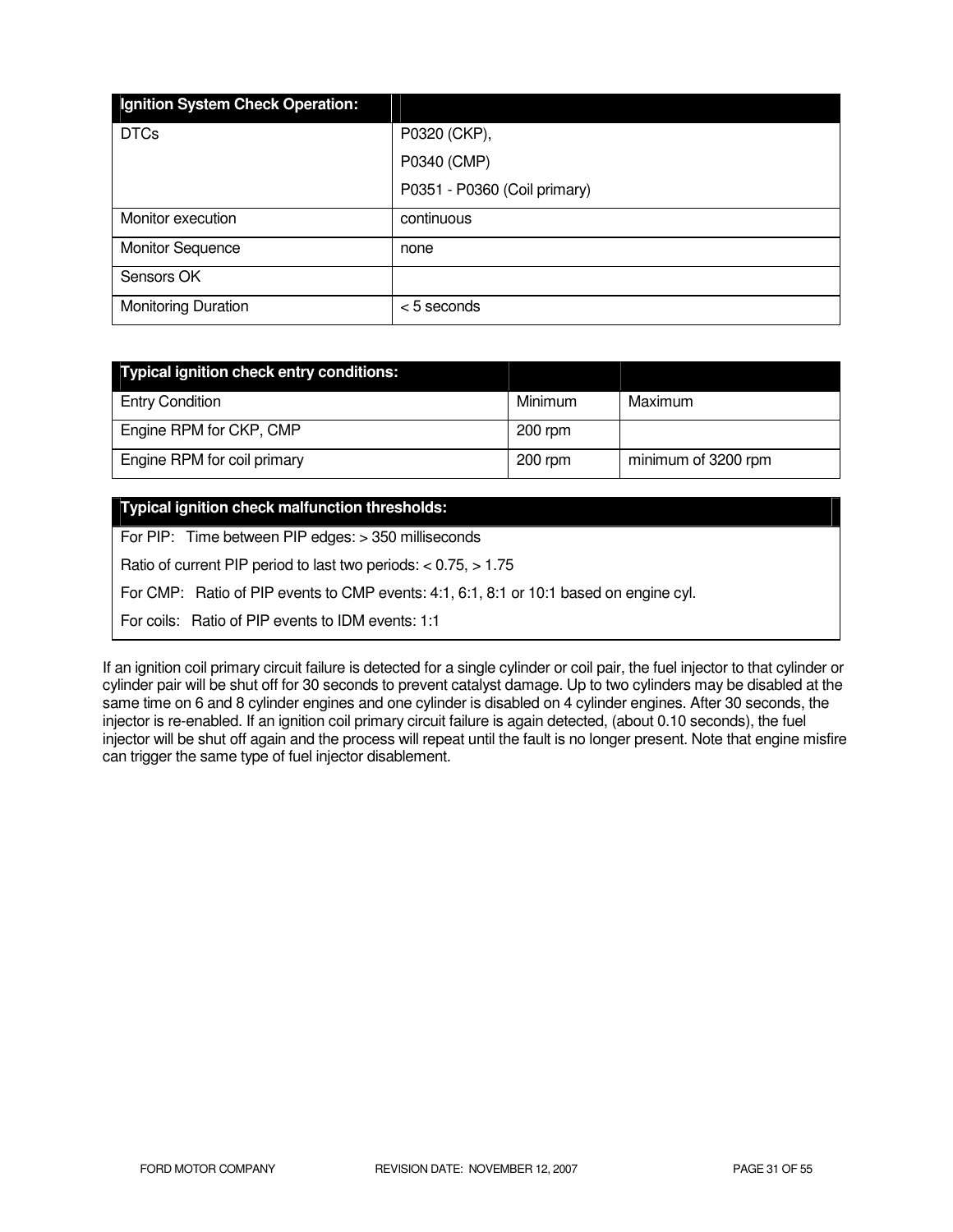# Engine Outputs

The Idle Air Control (IAC) solenoid is checked electrically for open and shorts (P1504 or P0511) and is functionally checked by monitoring the closed loop idle speed correction required to maintain the desired idle rpm. If the proper idle rpm cannot be maintained and the system has a high rpm (+100) or low rpm error (-200) greater than the malfunction threshold, an IAC malfunction is indicated. (P1506 or P0507, P1507or P0506)

| <b>IAC Check Operation:</b> |                                 |
|-----------------------------|---------------------------------|
| <b>DTCs</b>                 | P1504 (opens/shorts)            |
|                             | P1506 (functional - overspeed)  |
|                             | P1507 (functional - underspeed) |
| Monitor execution           | once per driving cycle          |
| <b>Monitor Sequence</b>     | None                            |
| Sensors OK                  |                                 |
| <b>Monitoring Duration</b>  | 30 seconds                      |

| <b>Typical IAC functional check entry conditions:</b>    |            |         |
|----------------------------------------------------------|------------|---------|
| <b>Entry Condition</b>                                   | Minimum    | Maximum |
| <b>Engine Coolant Temp</b>                               | 150 °F     |         |
| Time since engine start-up                               | 30 seconds |         |
| Closed loop fuel                                         | Yes        |         |
| Throttle Position (at idle, closed throttle, no dashpot) | Closed     | Closed  |

### **Typical IAC functional check malfunction thresholds:**

For underspeed error: Actual rpm 100 rpm below target, closed-loop IAC correction > 1 lb/min

For overspeed error: Actual rpm 200 rpm above target, closed-loop IAC correction < .2 lb/min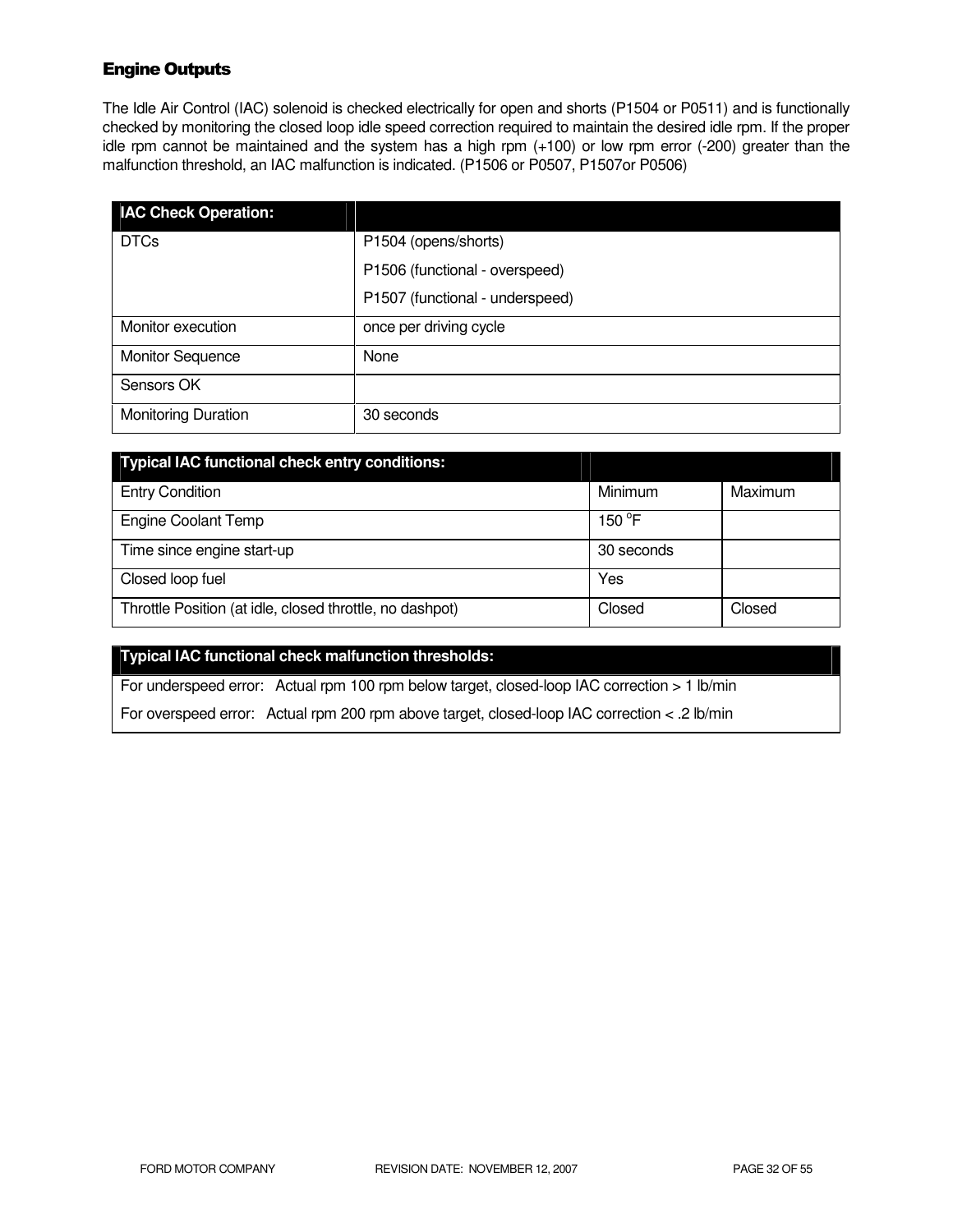The Intake Manifold Runner Control (IMRC) is a system which uses dual intake runners to supply air to each cylinder. The secondary runners are normally closed, but the PCM opens them under high rpm conditions when the driver is demanding additional power from the engine. The IMRC system can be actuated using a single electric motor or dual vacuum motors. The IMRC system is functionally checked by monitoring the runner control plates using switches. If the actual position of the runner control plates does not match the commanded position, a malfunction of the IMRC system is indicated.

| <b>IMRC System Check Operation:</b> |                                                    |
|-------------------------------------|----------------------------------------------------|
| <b>DTCs</b>                         | P1516 - IMRC input switch electrical check, Bank 1 |
|                                     | P1517 - IMRC input switch electrical check, Bank 2 |
|                                     | P1520 - IMRC output electrical check               |
|                                     | P1518 - IMRC stuck open, electric operated         |
|                                     | P1537 - IMRC stuck open, vacuum operated, Bank 1   |
|                                     | P1538 - IMRC stuck open, vacuum operated, Bank 2   |
| Monitor execution                   | continuous                                         |
| <b>Monitor Sequence</b>             | None                                               |
| Sensors OK                          |                                                    |
| <b>Monitoring Duration</b>          | 5 seconds                                          |

### **Typical IMRC functional check malfunction thresholds**

IMRC plates do not match commanded position (functional)

IMRC switches open/shorted (electrical)

Camshaft Position Control (also known as Variable Cam Timing) is a system that is able to advance and retard camshaft timing relative to the crankshaft. This phasing is controlled by a duty-cycled output. The output driver is checked electrically for opens and shorts (P1380). The system is checked functionally by monitoring the closed loop phase control correction. If the proper phasing cannot be maintained and the system has an advance or retard error greater than the malfunction threshold, a CPC control malfunction is indicated (P1381or P1383).

| <b>Camshaft Position Control System Check Operation:]</b> |                                                   |  |  |
|-----------------------------------------------------------|---------------------------------------------------|--|--|
| <b>DTCs</b>                                               | P1380 (CPC output electrical check)               |  |  |
|                                                           | P1381 (CPC timing over-advanced functional check) |  |  |
|                                                           | P1383 (CPC timing over-retarded functional check) |  |  |
| Monitor execution                                         | Continuous                                        |  |  |
| <b>Monitor Sequence</b>                                   | ECT > 150 °F                                      |  |  |
| Sensors OK                                                |                                                   |  |  |
| <b>Monitoring Duration</b>                                | 5 seconds                                         |  |  |

### **Typical CPC functional check malfunction thresholds:**

timing over-advanced/over-retarded by > 10 crankshaft degrees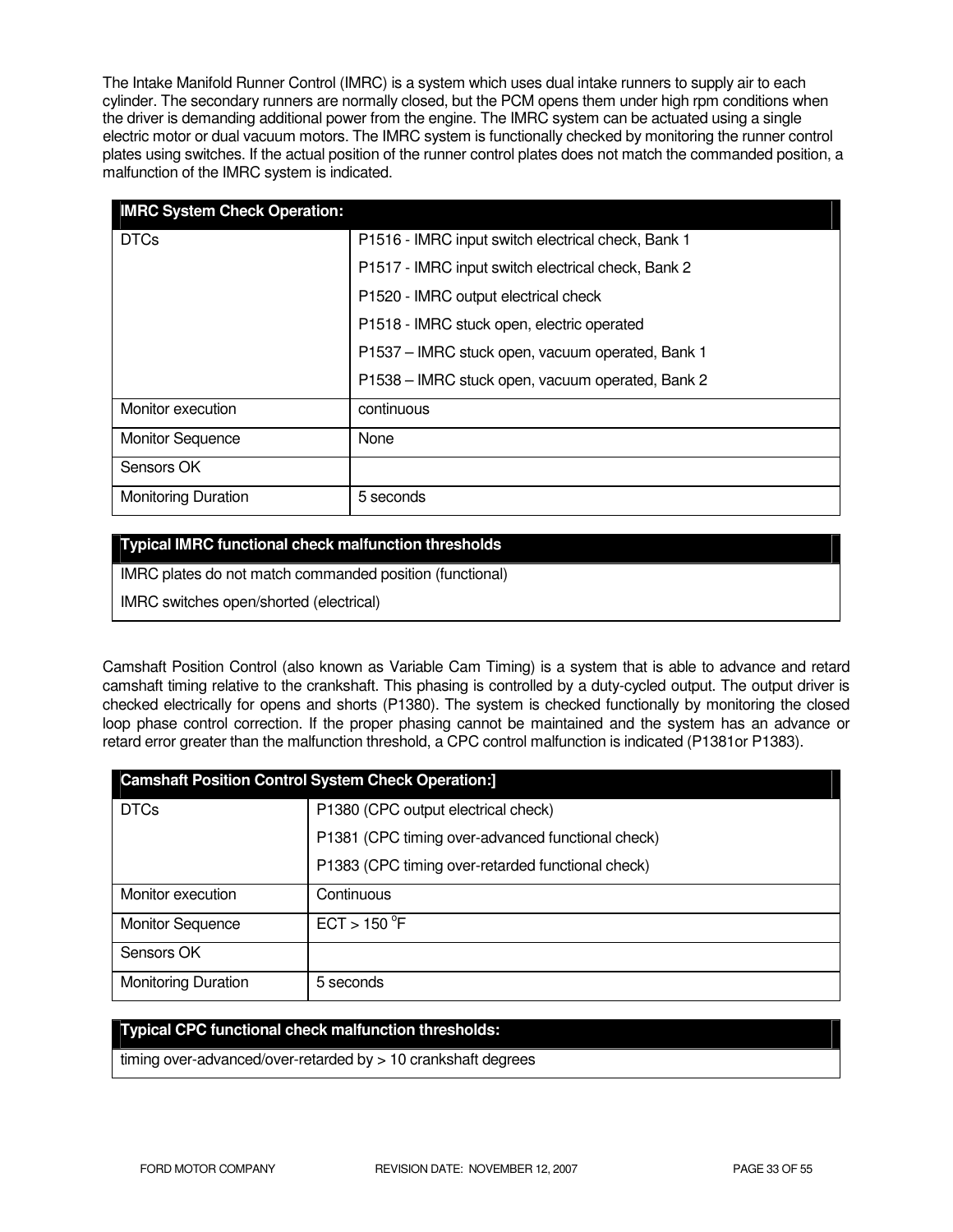# Comprehensive Component Monitor - Transmission

### **General**

The MIL is illuminated for all emissions related electrical component malfunctions. For malfunctions attributable to a mechanical component (such as a clutch, gear, band, valve, etc.), some transmissions are capable of not commanding the mechanically failed component and providing the remaining maximum functionality (functionality is reassessed on each power up)- in such case a non-MIL Diagnostic Trouble Code (DTC) will be stored and, if so equipped, a Transmission Control Indicator Light (TCIL) will flash.

### Transmission Inputs

| <b>Transmission Range Sensor Check Operation:</b> |                                                     |  |  |
|---------------------------------------------------|-----------------------------------------------------|--|--|
| <b>DTCs</b>                                       | P0708, P0705 (open/invalid pattern for digital TRS) |  |  |
|                                                   | P0707, P0708 (opens/shorts for analog TRS)          |  |  |
| Monitor execution                                 | Continuous                                          |  |  |
| <b>Monitor Sequence</b>                           | None                                                |  |  |
| Sensors OK                                        |                                                     |  |  |
| <b>Monitoring Duration</b>                        | 30 seconds                                          |  |  |

| <b>Typical TRS check entry conditions:</b> |                                    |             |
|--------------------------------------------|------------------------------------|-------------|
| <b>Auto Transmission Entry Conditions</b>  | Minimum                            | Maximum     |
| Gear selector position                     | each position for up to 30 seconds | 480 seconds |

### **Typical TRS malfunction thresholds:**

For digital sensor: Invalid pattern from 3 or 5 digital inputs and/or 1 analog circuit open for 5 seconds

For analog sensor: Voltage  $> 4.8$  volts or  $< 0.2$  voltage for 5 seconds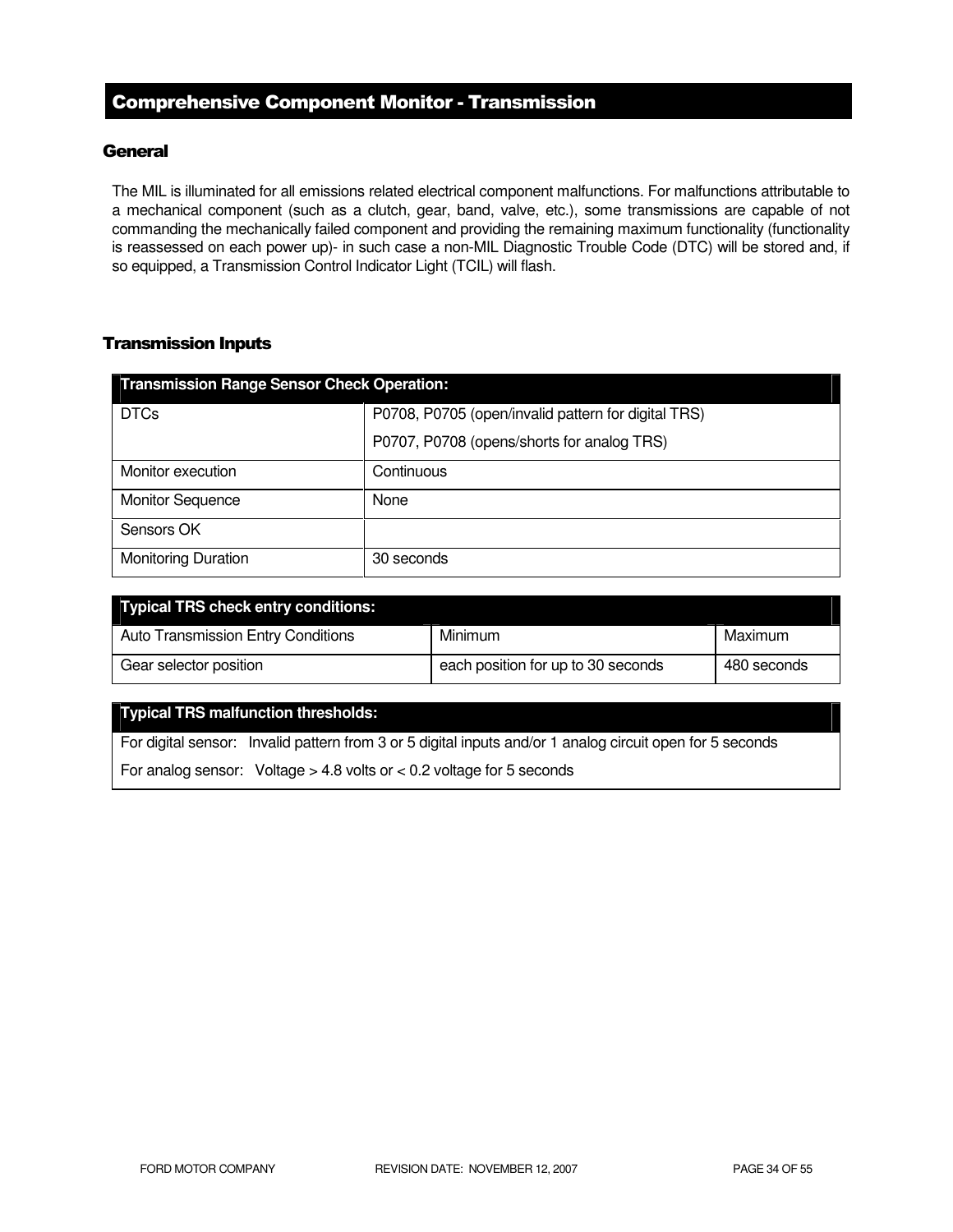| <b>Vehicle Speed Sensor Functional Check Operation:</b> |            |  |
|---------------------------------------------------------|------------|--|
| <b>DTCs</b>                                             | P0500      |  |
| Monitor execution                                       | Continuous |  |
| <b>Monitor Sequence</b>                                 | None       |  |
| Sensors OK                                              |            |  |
| <b>Monitoring Duration</b>                              | 30 seconds |  |

| <b>Typical VSS functional check entry conditions:</b> |          |         |
|-------------------------------------------------------|----------|---------|
| <b>Auto Transmission Entry Conditions</b>             | Minimum  | Maximum |
| Gear selector position                                | drive    |         |
| Engine rpm (above converter stall speed) OR           | 3000 rpm |         |
| Turbine shaft rpm (if available) OR                   | 1500 rpm |         |
| Output shaft rpm                                      | 650 rpm  |         |
| Vehicle speed (if available)                          | 15 mph   |         |
|                                                       |          |         |
| <b>Manual Transmission Entry Conditions</b>           |          |         |
| Engine load                                           | 50%      |         |
| Engine rpm                                            | 2400 rpm |         |

# **Typical VSS functional check malfunction thresholds:**

Vehicle is inferred to be moving with positive driving torque and VSS is < 1 - 5 mph for 5 seconds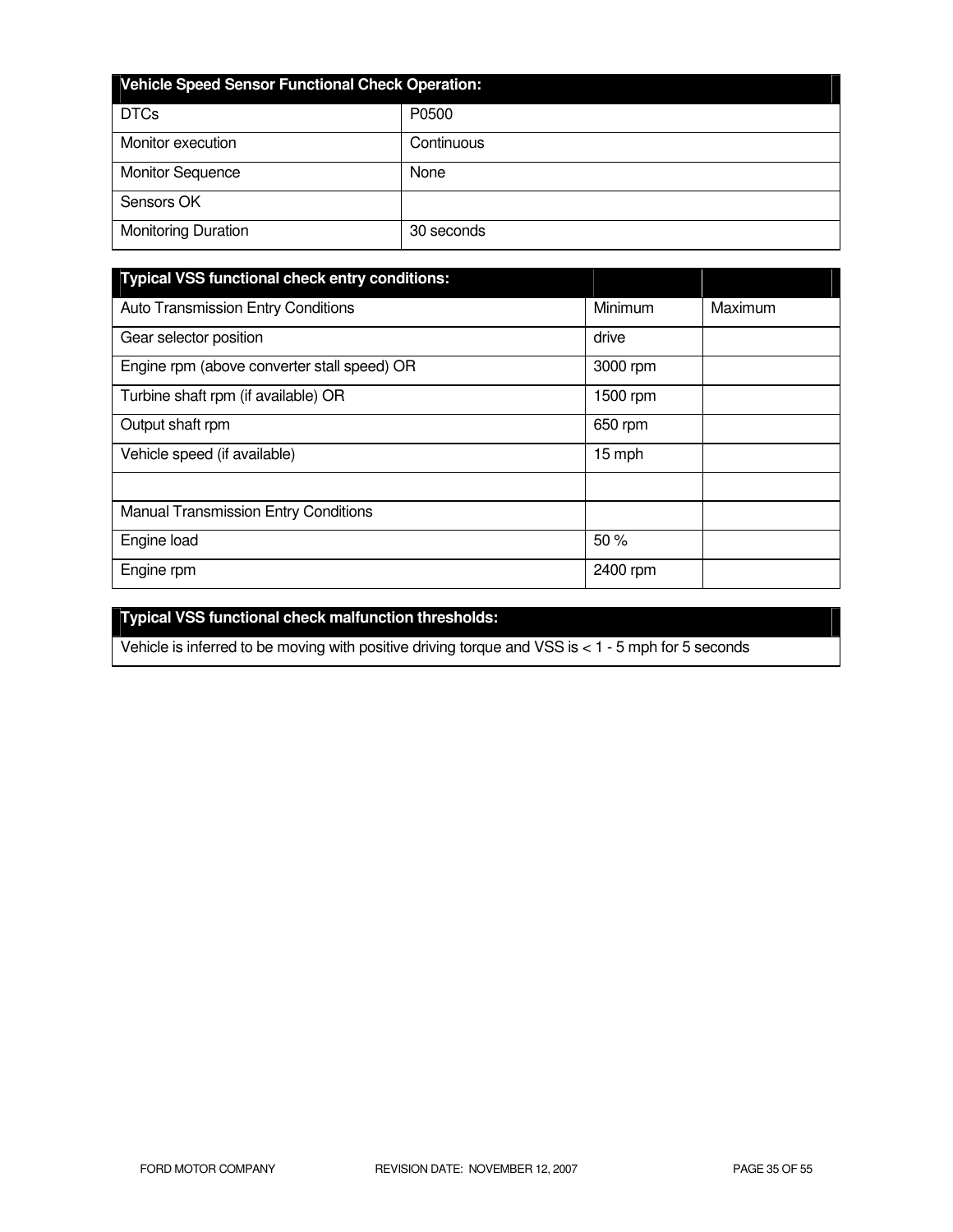| <b>Output Shaft Speed Sensor Functional Check Operation:</b> |            |  |
|--------------------------------------------------------------|------------|--|
| <b>DTCs</b>                                                  | P0720      |  |
| Monitor execution                                            | continuous |  |
| <b>Monitor Sequence</b>                                      | none       |  |
| Sensors OK                                                   |            |  |
| <b>Monitoring Duration</b>                                   | 30 seconds |  |

| <b>Typical OSS functional check entry conditions:</b> |          |         |
|-------------------------------------------------------|----------|---------|
| <b>Auto Transmission Entry Conditions</b>             | Minimum  | Maximum |
| Gear selector position                                | drive    |         |
| Engine rpm (above converter stall speed) OR           | 3000 rpm |         |
| Turbine shaft rpm (if available) OR                   | 1500 rpm |         |
| Output shaft rpm                                      | 650 rpm  |         |
| Vehicle speed (if available)                          | 15 mph   |         |

# **Typical OSS functional check malfunction thresholds:**

Vehicle is inferred to be moving with positive driving torque and OSS < 100 to 200 rpm for 5 seconds

| <b>Turbine Shaft Speed Sensor Functional Check Operation:</b> |            |
|---------------------------------------------------------------|------------|
| <b>DTCs</b>                                                   | P0715      |
| Monitor execution                                             | continuous |
| <b>Monitor Sequence</b>                                       | none       |
| Sensors OK                                                    |            |
| <b>Monitoring Duration</b>                                    | 30 seconds |

| <b>Typical TSS functional check entry conditions:</b> |                           |         |
|-------------------------------------------------------|---------------------------|---------|
| <b>Auto Transmission Entry Conditions</b>             | Minimum                   | Maximum |
| Gear selector position                                | drive                     |         |
| Engine rpm (above converter stall speed) OR           | 3000 rpm                  |         |
| Turbine shaft rpm (if available) OR                   | 1500 rpm                  |         |
| Output shaft rpm                                      | 650 rpm                   |         |
| Vehicle speed (if available)                          | 15 mph                    |         |
| Torque converter lock-up (some applications)          | $3^{\text{rd}}$ gear only |         |

# **Typical TSS functional check malfunction thresholds:**

vehicle is inferred to be moving with positive driving torque and TSS < 200 rpm for 5 seconds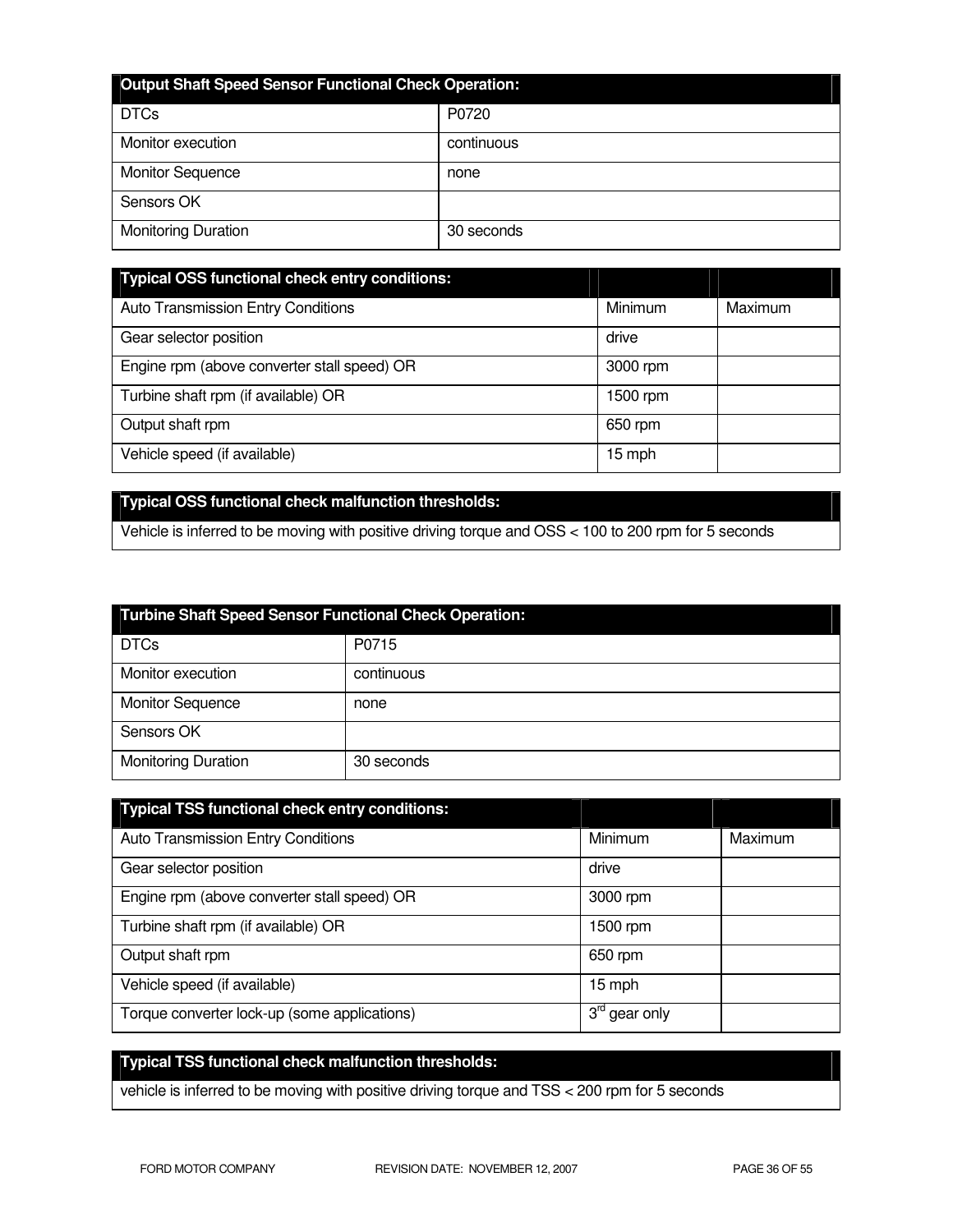| <b>Transmission Fluid Temperature Sensor Functional Check Operation:</b> |                                                            |  |
|--------------------------------------------------------------------------|------------------------------------------------------------|--|
| DTCs (non-MIL)                                                           | P0712, P0713 (open/short)                                  |  |
|                                                                          | P1713, (stuck low), P1718 (stuck high)                     |  |
| Monitor execution                                                        | continuous                                                 |  |
| <b>Monitor Sequence</b>                                                  | none                                                       |  |
| Sensors OK                                                               | (ECT substituted if TFT has malfunction)                   |  |
| <b>Monitoring Duration</b>                                               | 5 seconds for electrical, 600 seconds for functional check |  |

| <b>Typical TFT functional check entry conditions:</b> |                  |         |
|-------------------------------------------------------|------------------|---------|
| <b>Auto Transmission Entry Conditions</b>             | Minimum          | Maximum |
| Engine Coolant Temp (hot or cold, not midrange)       | $>100^{\circ}$ F | < 20 °F |
| Time in run mode                                      | 500 sec          |         |
| Time in gear, vehicle moving, positive torque         | 150 sec          |         |
| Time with engine off (soak time)                      | 420 min          |         |
| Vehicle Speed                                         | 15 mph           |         |

# **Typical TFT malfunction thresholds:**

Electrical check:

TFT voltage <0.05 or > 4.6 volts for 5 seconds

TFT functional check (TFT stuck at high temperature or stuck at low temperature):

 $<$  6  $\mathrm{^{\circ}F}$  rise or fall in TFT after startup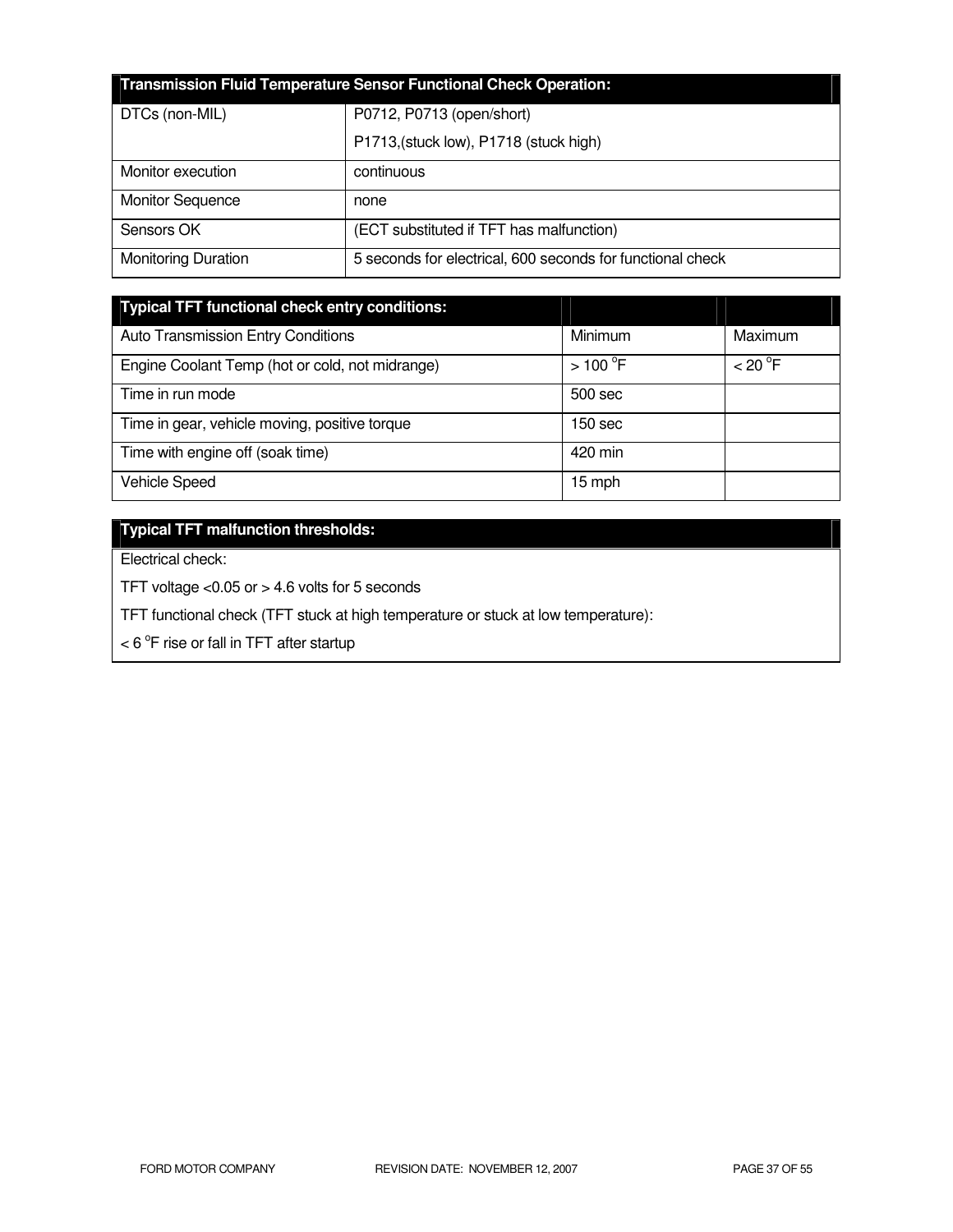## Transmission Outputs

| <b>Shift Solenoid Check Operation:</b> |                                                                             |
|----------------------------------------|-----------------------------------------------------------------------------|
| <b>DTCs</b>                            | SS A - P0750 electrical,                                                    |
|                                        | P1714 ISIG functional, or P0751 mechanical functional                       |
|                                        | SS B - P0755 electrical,                                                    |
|                                        | P1715 ISIG functional, or P0756 mechanical functional                       |
|                                        | SS C - P0760 electrical,                                                    |
|                                        | P1716 ISIG functional, or P0761 mechanical functional                       |
|                                        | SS D - P0765 electrical,                                                    |
|                                        | P1717 ISIG functional, or P0766 mechanical functional                       |
|                                        | SS E - P0770 electrical, or P0771 mechanical functional                     |
| Monitor execution                      | electrical - continuous, functional - during off to on solenoid transitions |
| <b>Monitor Sequence</b>                | None                                                                        |
| Sensors OK                             |                                                                             |
| <b>Monitoring Duration</b>             | 10 solenoid events                                                          |

| <b>Typical Shift Solenoid ISIG functional check entry conditions:</b> |                                                   |         |  |
|-----------------------------------------------------------------------|---------------------------------------------------|---------|--|
| <b>Entry Conditions</b>                                               | Minimum                                           | Maximum |  |
| <b>Transmission Fluid Temp</b>                                        | 70 °F                                             | 225 °F  |  |
| Throttle position                                                     | positive<br>(actual TP<br>drive torque<br>varies) |         |  |

| Typical Shift Solenoid mechanical functional check entry conditions: |                       |         |
|----------------------------------------------------------------------|-----------------------|---------|
| Entry Conditions (with turbine speed)                                | Minimum               | Maximum |
| Gear ratio calculated                                                | each gear             |         |
| Throttle position                                                    | positive drive torque |         |

| <b>Typical Shift Solenoid mechanical functional check entry conditions:</b> |                       |         |
|-----------------------------------------------------------------------------|-----------------------|---------|
| Entry Conditions (without turbine speed)                                    | Minimum               | Maximum |
| Rpm drop is obtained                                                        | each shift            |         |
| Throttle position                                                           | positive drive torque |         |

# **Typical SS malfunction thresholds:**

Electrical check: Output driver feedback circuit does not match commanded driver state for 5 seconds

ISIG functional check: ISIG chip hardware circuit does not detect characteristic current dip and rise produced by solenoid movement.

Mechanical functional check: Actual obtained gear or shift pattern indicates which shift solenoid is stuck on or off.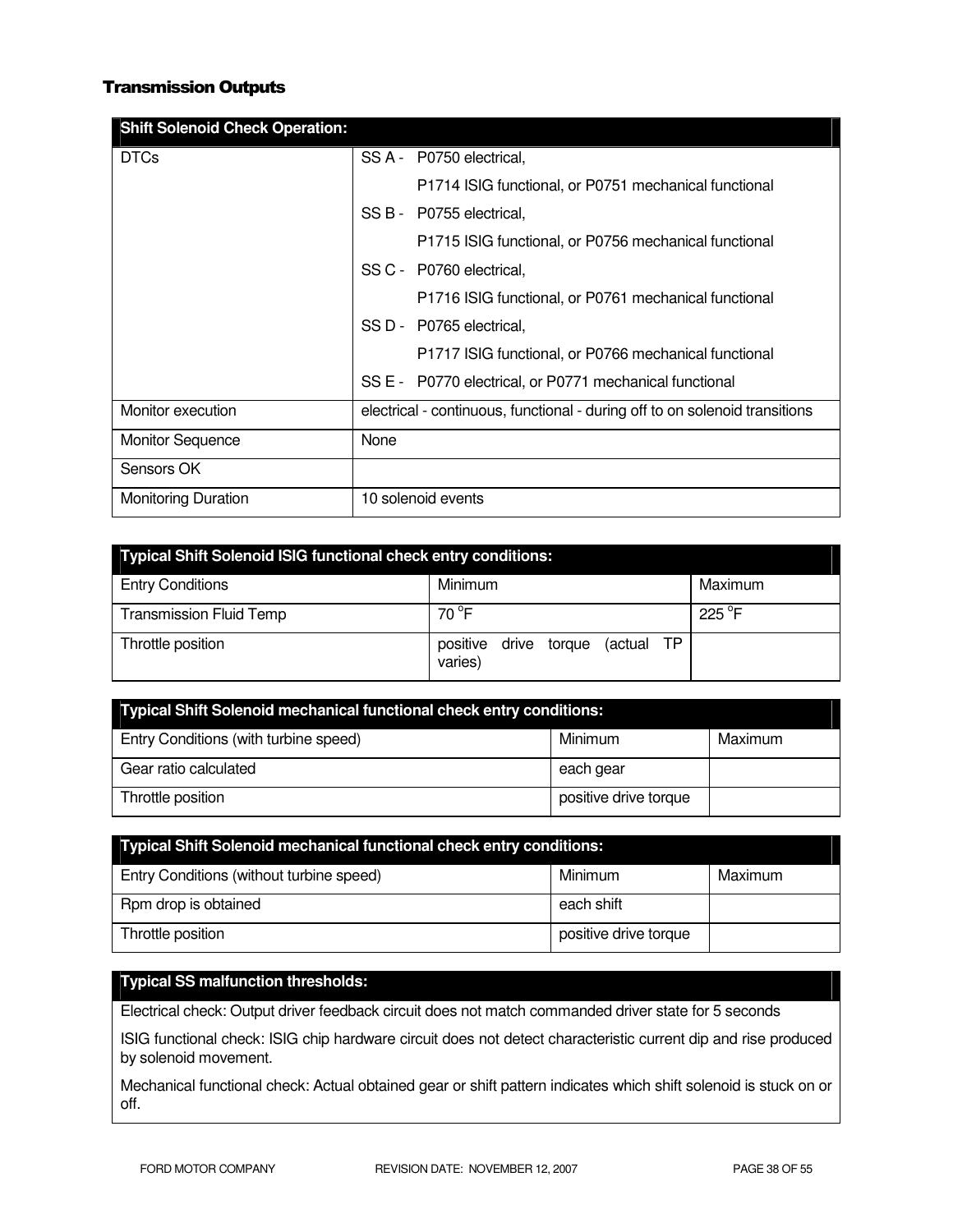| <b>Torque Converter Clutch Check Operation:</b> |                                                       |
|-------------------------------------------------|-------------------------------------------------------|
| <b>DTCs</b>                                     | P0743 electrical,                                     |
|                                                 | P1740 ISIG functional, or P1744 mechanical functional |
|                                                 | P1742 mechanical functional, stuck on                 |
| Monitor execution                               | electrical - continuous,                              |
|                                                 | mechanical - during lockup                            |
| <b>Monitor Sequence</b>                         | none                                                  |
| Sensors OK                                      | <b>VSS</b>                                            |
| <b>Monitoring Duration</b>                      | 5 lock-up events                                      |

| <b>Typical Torque Converter Clutch ISIG functional check entry conditions:</b> |                       |                 |  |
|--------------------------------------------------------------------------------|-----------------------|-----------------|--|
| <b>Entry Conditions</b>                                                        | Minimum               | Maximum         |  |
| <b>Transmission Fluid Temp</b>                                                 | 70 $^{\circ}$ F       | $225^{\circ}$ F |  |
| <b>Engine Torque</b>                                                           | positive drive torque |                 |  |
| Commanded TCC dutycycle for 0 rpm slip                                         | 60%                   | 90%             |  |

| <b>Typical Torque Converter Clutch mechanical functional check entry conditions:</b> |                       |         |  |  |
|--------------------------------------------------------------------------------------|-----------------------|---------|--|--|
| <b>Entry Conditions</b>                                                              | Minimum               | Maximum |  |  |
| <b>Throttle Position</b>                                                             | steady                |         |  |  |
| <b>Engine Torque</b>                                                                 | positive drive torque |         |  |  |
| <b>Transmission Fluid Temp</b>                                                       | $70^{\circ}$ F        | 225 °F  |  |  |
| Commanded TCC dutycycle (0 rpm slip)                                                 | 60%                   | 100%    |  |  |
| Not shifting                                                                         |                       |         |  |  |

# **Typical TCC malfunction thresholds:**

Electrical check:

Output driver feedback circuit does not match commanded driver state for 5 seconds(> 1.0 volt if commanded on, < 2.0 volts if commanded off.)

ISIG functional check:

ISIG chip hardware circuit does not detect characteristic current dip and rise produced by solenoid movement.

Mechanical check:

Slip across torque converter > 100 rpm or (on some applications) speed ratio < 0.93

Mechanical check:

Slip across torque converter < 20 rpm with converter commanded off (some applications)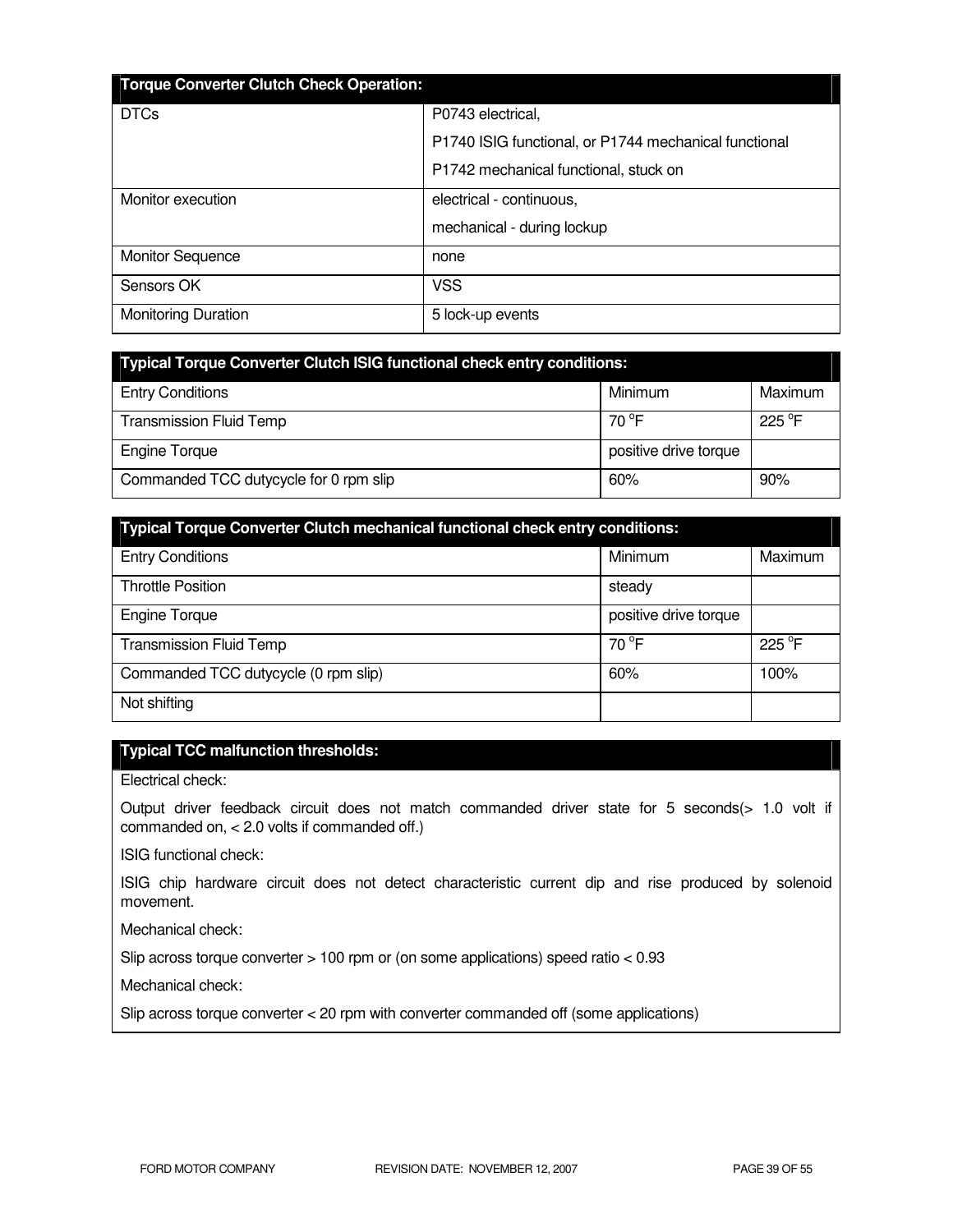| <b>Electronic Pressure Control Check Operation:</b> |                   |  |  |
|-----------------------------------------------------|-------------------|--|--|
| <b>DTCs</b>                                         | P1747 electrical, |  |  |
| Monitor execution                                   | Continuous        |  |  |
| <b>Monitor Sequence</b>                             | None              |  |  |
| Sensors OK                                          |                   |  |  |
| <b>Monitoring Duration</b>                          | 5 seconds,        |  |  |

# **Typical EPC malfunction thresholds:**

Electrical check:

Current feedback circuit is less than commanded current for 5 seconds

| <b>Inductive Signature Chip Communication Check Operation:</b> |                                |  |  |
|----------------------------------------------------------------|--------------------------------|--|--|
| <b>DTCs</b>                                                    | P1636 loss of communication    |  |  |
| Monitor execution                                              | off-to-on solenoid transitions |  |  |
| <b>Monitor Sequence</b>                                        | none                           |  |  |
| Sensors OK                                                     |                                |  |  |
| <b>Monitoring Duration</b>                                     | < 100 solenoid events          |  |  |

| Typical Inductive Signature Chip Communication Check entry conditions: |         |                  |
|------------------------------------------------------------------------|---------|------------------|
| <b>Entry Conditions</b>                                                | Minimum | Maximum          |
| <b>Transmission Fluid Temp</b>                                         | 70 °F   | 225 $^{\circ}$ F |
| Solenoid commanded off duration                                        |         | $<$ 2 seconds    |

# **Typical Inductive Signature Communication Chip malfunction thresholds:**

Checksum error, chip not responding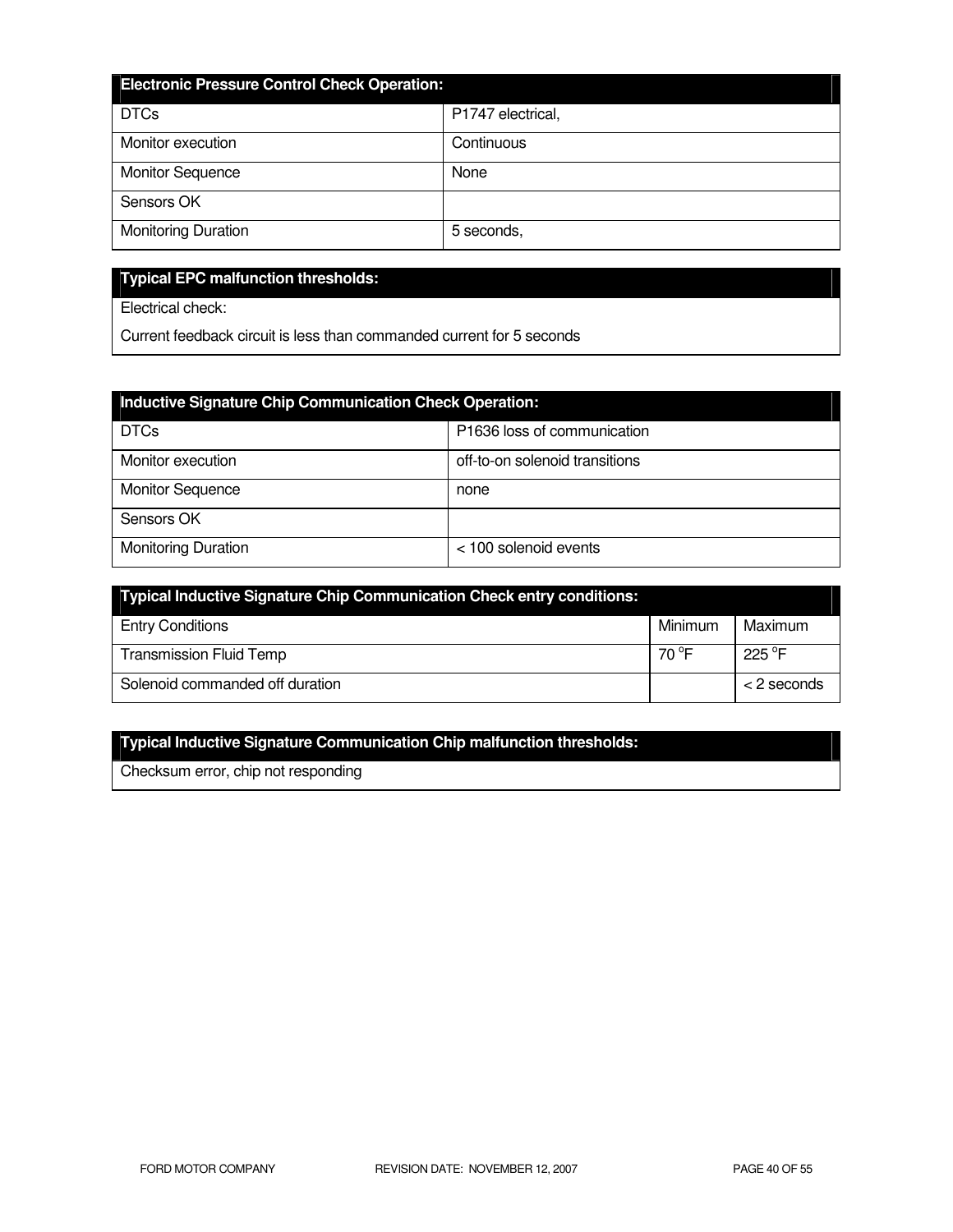# 4R70W (RWD) Transmission

(no turbine speed sensor)

#### Transmission Inputs

The Digital Transmission Range (DTR) sensor provides a single analog and three digital inputs to the PCM. The PCM decodes the inputs to determine the driver-selected gear position (Park, Rev, Neutral, OD, 2, 1). This input device is checked for opens and invalid input patterns. (P0708 P0705)

The Vehicle Speed Sensor (VSS) and Output Shaft Speed (OSS) sensor, if equipped, are inputs that are checked for rationality. If the engine rpm is above the torque converter stall speed and engine load is high, it can be inferred that the vehicle must be moving. If there is insufficient output from the VSS sensor, a malfunction is indicated (P0500). If there is insufficient output from the OSS sensor, a malfunction is indicated (P0720).

#### Transmission Outputs

#### Shift Solenoids

The Shift Solenoid (SSA and SSB) output circuits are checked for opens and shorts by the PCM by monitoring the status of a feedback circuit from the output driver (P0750 SSA, P0755 SSB).

The shift solenoids are also checked functionally. Since the 4R70W does not have a turbine speed sensor, gear changes are evaluated by observing the rpm drop that occurs when a shift is commanded. Under steady throttle conditions, the 1-2, 2-3 and 3-4 shifts are evaluated. A missing drop in rpm for a commanded shift is recorded in order to obtain the actual gear pattern during an up-shift sequence. This information is used to determine which shift solenoid is malfunctioning. For example, if SS1 is shorted to power or is hydraulically stuck in that position, the 1-2-3-4 commanded shifts will actually result in a 1-1-4-4 shift pattern. The unique shift pattern is used to determine which shift solenoid is malfunctioning. (P0751 SSA, P0756 SSB)

Some vehicle applications will utilize an inductive signature circuit to monitor the shift solenoids functionally. The ISIG circuit monitors the current signature of the shift solenoid as the solenoid is commanded on. A solenoid that functions properly will show a characteristic decrease in current as the solenoid starts to move. If the solenoid is malfunctioning, the current will not change (P1714 SSA, P1715 SSB). The lack of communication between the ISIG chip and the PCM microprocessor is also monitored (P1636).

### Torque Converter Clutch

The Torque Converter Clutch (TCC) output circuit is a duty-cycled output that is checked electrically for opens and shorts by the PCM by monitoring the status of a feedback circuit from the output driver (P0743).

The TCC solenoid is checked functionally by evaluating torque converter slip under steady state conditions when the torque converter is fully applied. If the slip exceeds the malfunction thresholds when the TCC is commanded on, a TCC malfunction DTC is stored (P1744). If there is no slip when the TCC is commanded off, a TCC malfunction DTC is stored (P1742).

Some vehicle applications will utilize an inductive signature circuit to monitor the torque converter clutch. The ISIG circuit monitors the current signature of the TCC solenoid as the solenoid is commanded on. A solenoid that functions properly will show a characteristic decrease in current as the solenoid starts to move. If the solenoid is malfunctioning, the current will not change (P1740) . In some applications, the ISIG test is run in conjunction with the other transmission functional tests. The lack of communication between the ISIG chip and the PCM microprocessor is also monitored (P1636).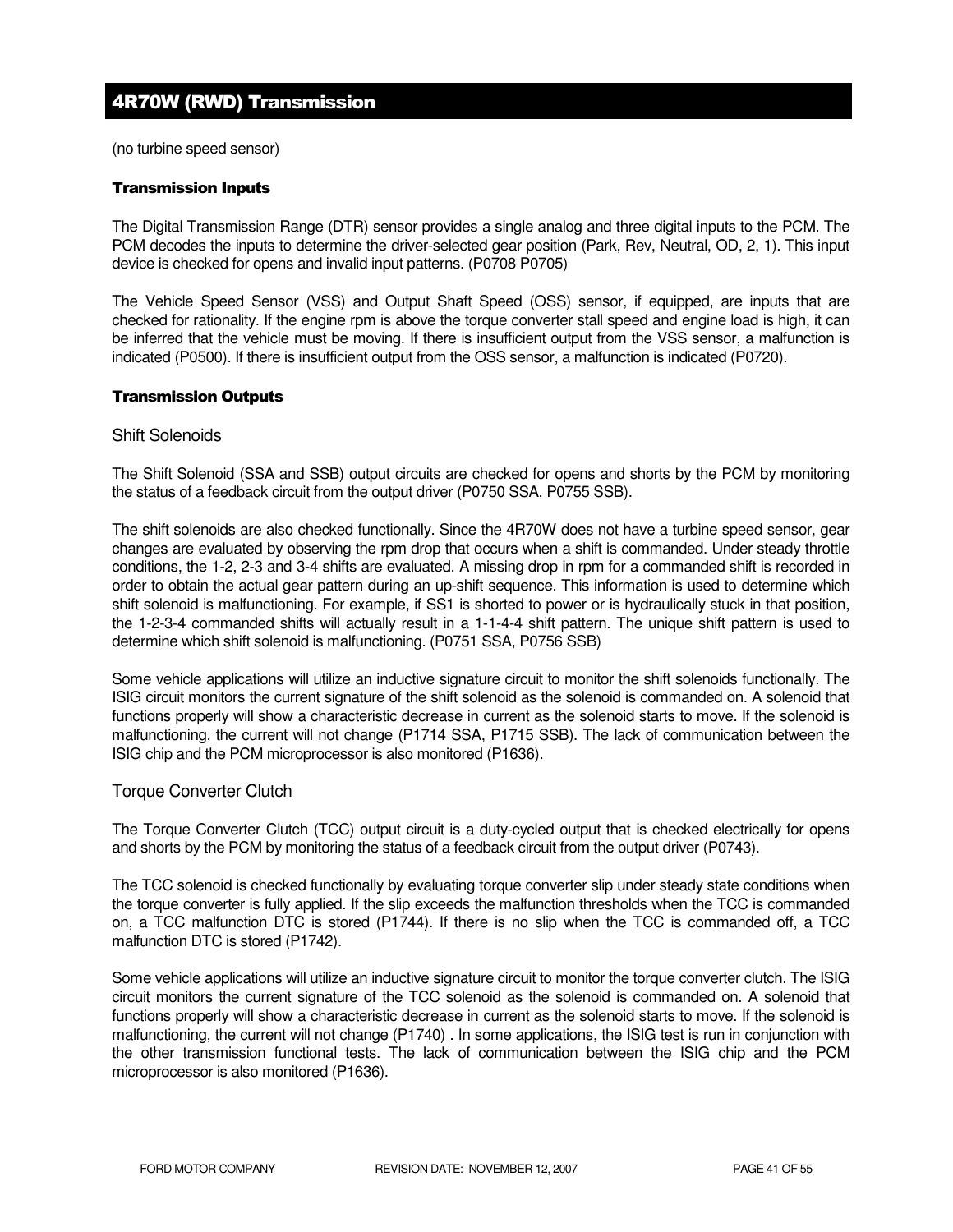# Electronic Pressure Control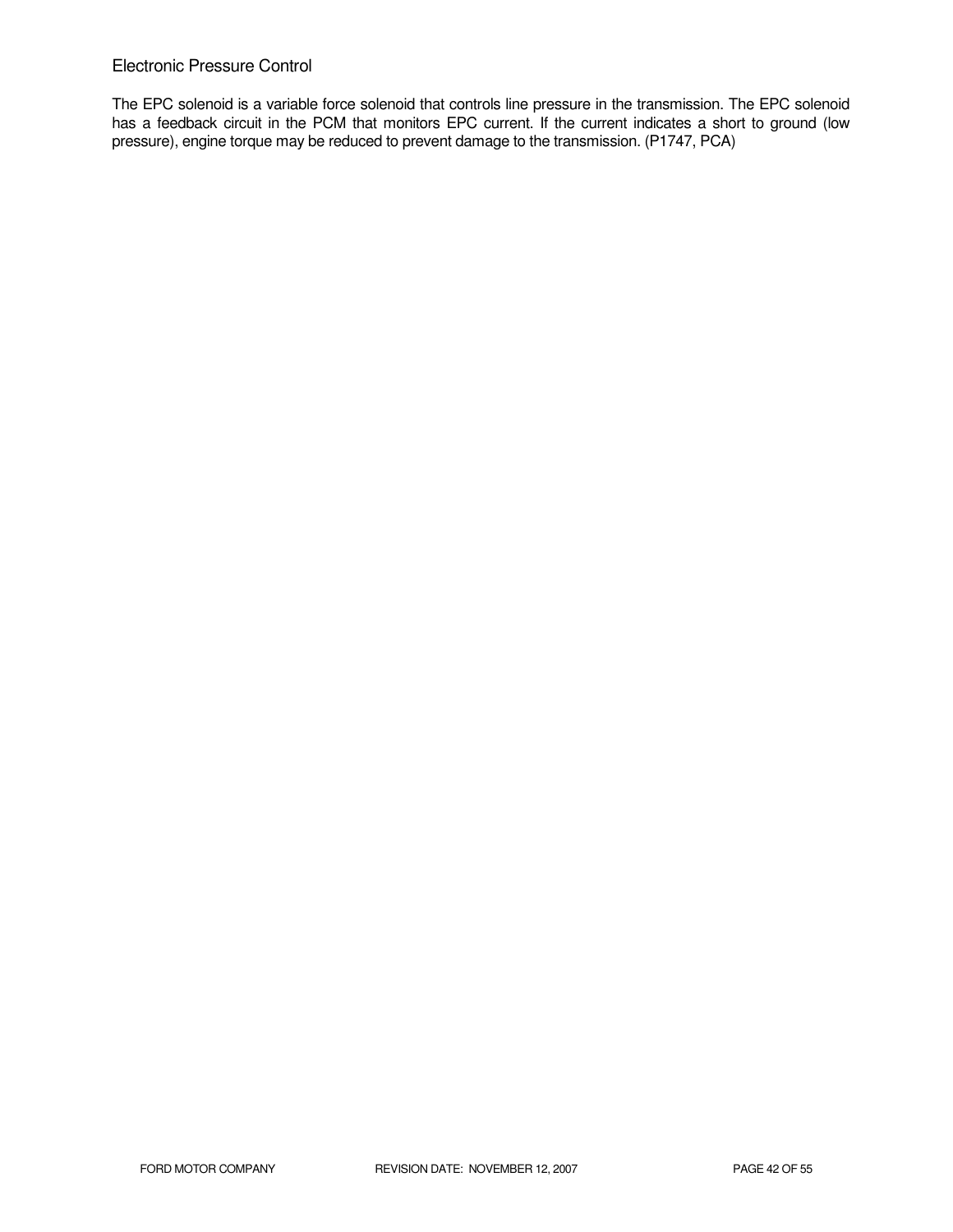# AX4S/AX4N (FWD) Transmission

(has turbine speed sensor)

#### Transmission Inputs

The Analog Transmission Range (TR) sensor provides a single analog input to the PCM. The voltage corresponds to the driver-selected gear position (Park, Rev, Neutral, OD, 2, 1). This input is checked for opens, shorts, or out-ofrange values. (P0707, P0708)

The Digital Transmission Range (DTR) sensor provides a single analog and three digital inputs to the PCM. The PCM decodes the inputs to determine the driver-selected gear position (Park, Rev, Neutral, OD, D, 1). This input device is checked for opens and invalid input patterns. (P0708 P0705)

The Vehicle Speed Sensor (VSS), Turbine Shaft Speed (TSS) sensor and Output Shaft Speed (OSS) sensor, if equipped, are analog inputs that are checked for rationality. If the engine rpm is above the torque converter stall speed and engine load is high, it can be inferred that the vehicle must be moving. If there is insufficient output from the VSS sensor, a malfunction is indicated (P0500). If there is insufficient output from the TSS sensor, a malfunction is indicated (P0715). If there is insufficient output from the OSS sensor, a malfunction is indicated (P0720).

#### Transmission Outputs

### Shift Solenoids

The Shift Solenoid (SSA SSB and SSC) output circuits are checked for opens and shorts by the PCM by monitoring the status of a feedback circuit from the output driver (P0750 SSA, P0755 SSB, P0760 SSC).

The shift solenoids are also checked functionally. Since the AX4S and AX4N transmissions do have a turbine speed sensor, the actual gear ratio can be computed any time the transmission is not shifting and the vehicle is not coasting. An actual gear ratio is computed in each gear and compared to the predicted gear ratio in order to determine the actual gear pattern obtained during an up-shift sequence. This information is then used to determine which shift solenoid is malfunctioning. For example, if SS1 is shorted to power or is hydraulically stuck in that position, the 1-2-3-4 commanded shifts will actually result in a 2-2-4-4 shift pattern. The unique shift pattern is used to determine which shift solenoid is malfunctioning. (P0751 SSA, P0756 SSB, P0761 SSC)

Some vehicle applications will utilize an inductive signature circuit to monitor the shift solenoids functionally. The ISIG circuit monitors the current signature of the shift solenoid as the solenoid is commanded on. A solenoid that functions properly will show a characteristic decrease in current as the solenoid starts to move. If the solenoid is malfunctioning, the current will not change (P1714 SSA, P1715 SSB, P1716 SSC). The ISIG test runs in conjunction with the other transmission functional tests.

### Torque Converter Clutch

The Torque Converter Clutch (TCC) output circuit is a duty-cycled output that is checked electrically for opens and shorts by the PCM by monitoring the status of a feedback circuit from the output driver (P0743).

The TCC solenoid is checked functionally by evaluating torque converter slip under steady state conditions when the torque converter is fully applied. If the slip exceeds the malfunction thresholds when the TCC is commanded on, a TCC malfunction is indicated (P1744). If there is no slip when the TCC is commanded off, a TCC malfunction is indicated (P1742).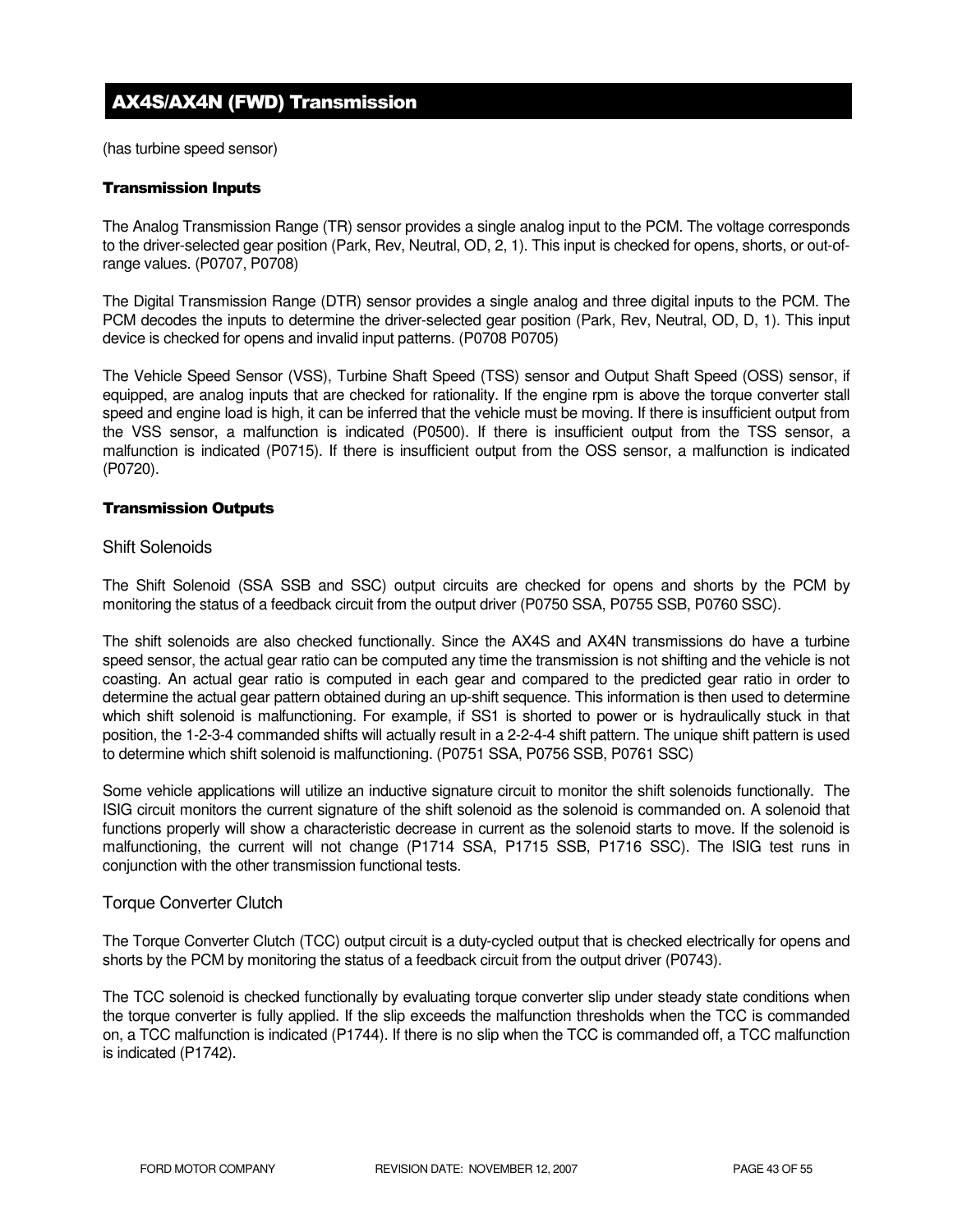Some vehicle applications will utilize an inductive signature circuit to monitor the torque converter clutch. The ISIG circuit monitors the current signature of the TCC solenoid as the solenoid is commanded on. A solenoid that functions properly will show a characteristic decrease in current as the solenoid starts to move. If the solenoid is malfunctioning, the current will not change (P1740). The ISIG test runs in conjunction with the other transmission functional tests.

### Electronic Pressure Control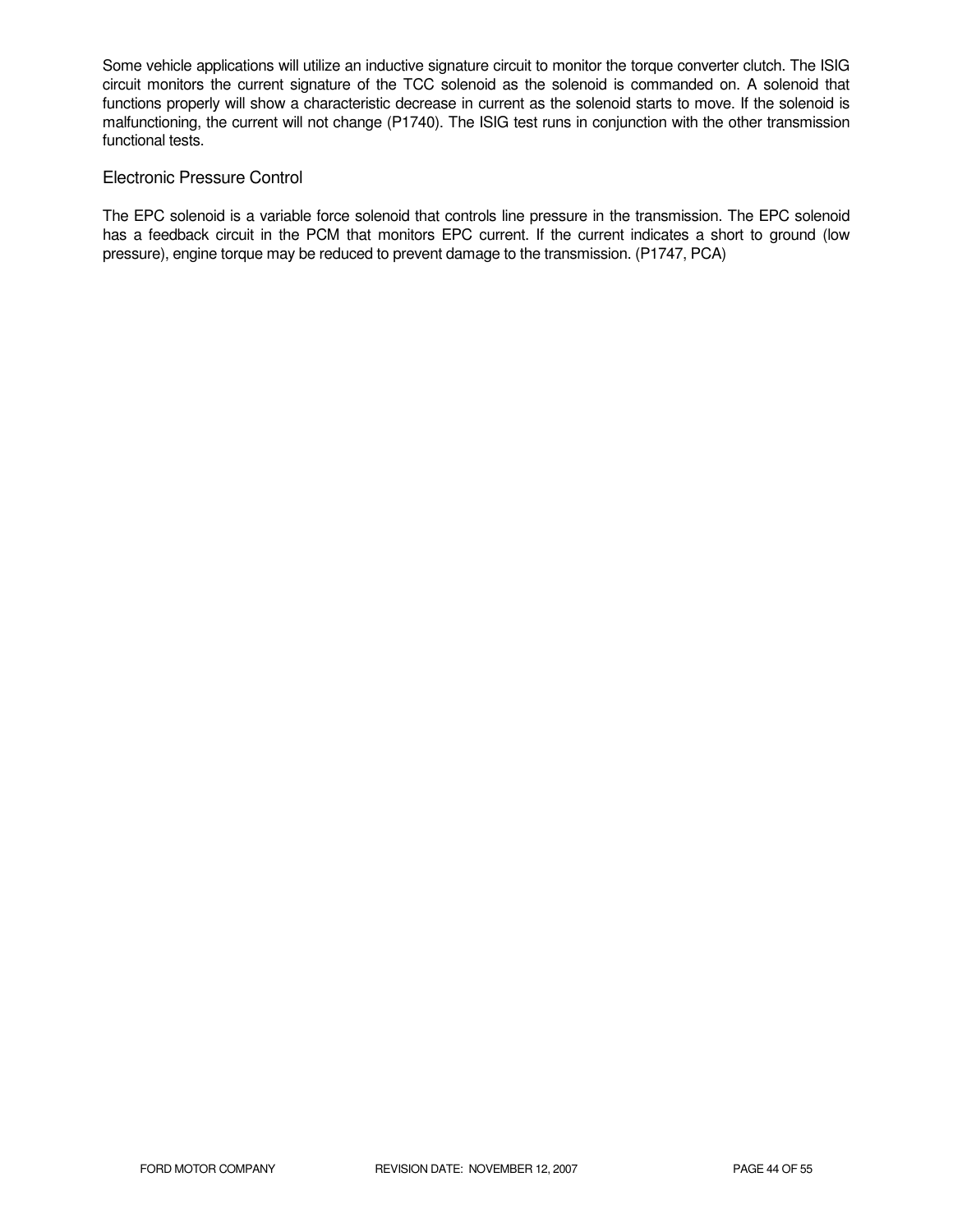# CD4E (FWD) Transmission

(has turbine speed sensor)

### Transmission Inputs

The Analog Transmission Range (TR) sensor provides a single analog input to the PCM. The voltage corresponds to the driver-selected gear position (Park, Rev, Neutral, OD, 2, 1). This input is checked for opens and shorts. (P0707, P0708)

The Vehicle Speed Sensor (VSS), Turbine Shaft Speed (TSS) sensor and Output Shaft Speed (OSS) sensor, if equipped, are analog inputs that are checked for rationality. If the engine rpm is above the torque converter stall speed and engine load is high, it can be inferred that the vehicle must be moving. If there is insufficient output from the VSS sensor, a malfunction is indicated (P0500). If there is insufficient output from the TSS sensor, a malfunction is indicated (P0715). If there is insufficient output from the OSS sensor, a malfunction is indicated (P0720).

### Transmission Outputs

#### Shift Solenoids

The Shift Solenoid (SSA and SSB) output circuits are checked for opens and shorts by the PCM by monitoring the status of a feedback circuit from the output driver (P0750 SSA, P0755 SSB).

The shift solenoids are also checked functionally. Since the CD4E transmission does have a turbine speed sensor, the actual gear ratio can be computed any time the transmission is not shifting and the vehicle is not coasting. An actual gear ratio is computed in each gear and compared to the predicted gear ratio in order to determine the actual gear pattern obtained during an up-shift sequence. This information is then used to determine which shift solenoid is malfunctioning. For example, if SS1 is shorted to power or is hydraulically stuck in that position, the 1-2- 3-4 commanded shifts will actually result in a 1-1-4-4 shift pattern. The unique shift pattern is used to determine which shift solenoid is malfunctioning. (P0751 SSA, P0756 SSB)

Some vehicle applications will utilize an inductive signature circuit to monitor the shift solenoids functionally. The ISIG circuit monitors the current signature of the shift solenoid as the solenoid is commanded on. A solenoid that functions properly will show a characteristic decrease in current as the solenoid starts to move. If the solenoid is malfunctioning, the current will not change (P1714 SSA, P1715 SSB). The ISIG test runs in conjunction with the other transmission functional tests.

### Torque Converter Clutch

The Torque Converter Clutch (TCC) output circuit is a duty-cycled output that is checked electrically for opens and shorts by the PCM by monitoring the status of a feedback circuit from the output driver (P0743).

The TCC solenoid is checked functionally by evaluating torque converter slip under steady state conditions when the torque converter is fully applied. If the slip exceeds the malfunction thresholds when the TCC is commanded on, a TCC malfunction is indicated (P1744). If there is no slip when the TCC is commanded off, a TCC malfunction is indicated (P1742)

Some vehicle applications will utilize an inductive signature circuit to monitor the torque converter clutch. The ISIG circuit monitors the current signature of the TCC solenoid as the solenoid is commanded on. A solenoid that functions properly will show a characteristic decrease in current as the solenoid starts to move. If the solenoid is malfunctioning, the current will not change (P1740) . The ISIG test is run in conjunction with the other transmission functional tests.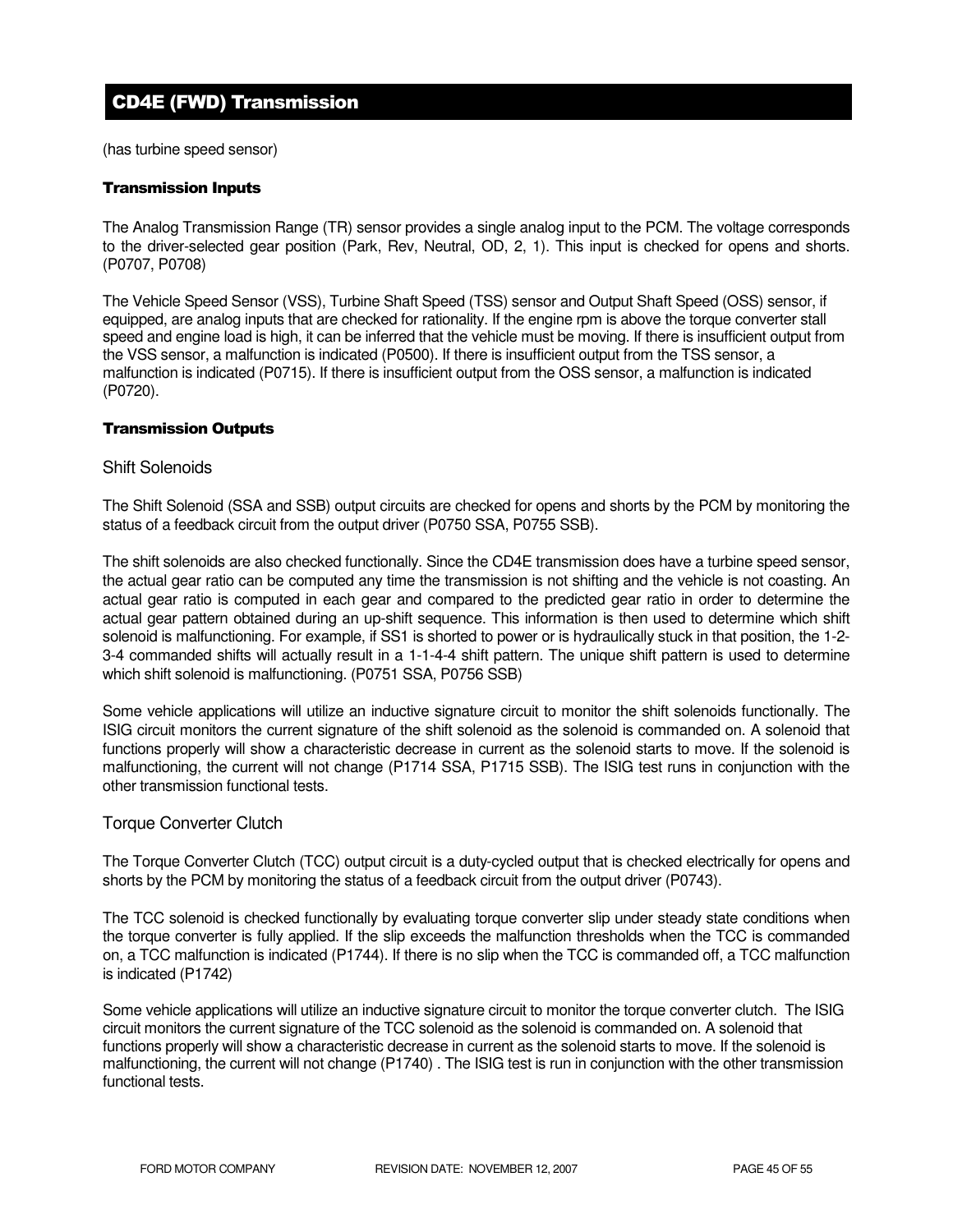### Electronic Pressure Control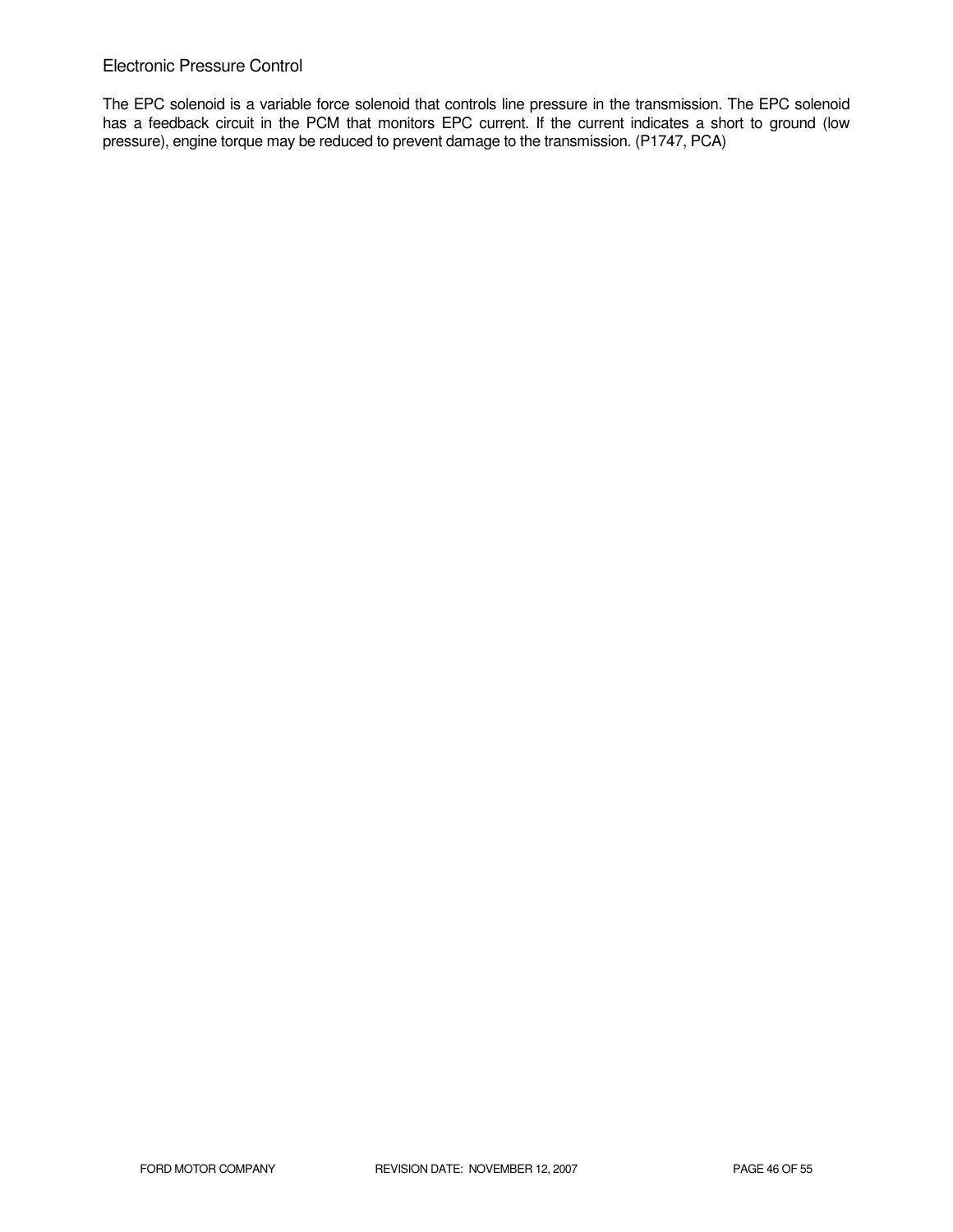# 4R44E (RWD) Transmission

(has turbine speed sensor)

#### Transmission Inputs

The Digital Transmission Range (DTR) sensor provides a single analog and three digital inputs to the PCM. The PCM decodes these inputs to determine the driver-selected gear position (Park, Rev, Neutral, OD, 2, 1). This input device is checked for opens and invalid input patterns. (P0708 P0705)

The Vehicle Speed Sensor (VSS) and Turbine Shaft Speed (TSS) sensor are digital inputs that are checked for rationality. If the engine rpm is above the torque converter stall speed and engine load is high, it can be inferred that the vehicle must be moving. If there is insufficient output from the VSS sensor, a malfunction is indicated (P0500). If there is insufficient output from the TSS sensor, a malfunction is indicated (P0715).

#### Transmission Outputs

#### Shift Solenoids

The Shift Solenoid (SSA, SSB, and SSC) output circuits are checked for opens and shorts by the PCM by monitoring the status of a feedback circuit from the output driver (P0750 SSA, P0755 SSB, P0760 SSC).

All vehicle applications will utilize an inductive signature circuit to monitor the shift solenoids functionally. The ISIG circuit monitors the current signature of the shift solenoid as the solenoid is commanded on. A solenoid that functions properly will show a characteristic decrease in current as the solenoid starts to move. If the solenoid is malfunctioning, the current will not change (P1714 SSA, P1715 SSB, P1716 SSC, P1717 SSD). The ISIG test runs in conjunction with the other transmission functional tests.

### Torque Converter Clutch

The Torque Converter Clutch (TCC) output circuit is a duty-cycled output that is checked electrically for opens and shorts by the PCM by monitoring the status of a feedback circuit from the output driver (P0743).

These vehicle applications will utilize an inductive signature circuit to monitor the torque converter clutch. The ISIG circuit monitors the current signature of the TCC solenoid as the solenoid is commanded on. A solenoid that functions properly will show a characteristic decrease in current as the solenoid starts to move. If the solenoid is malfunctioning, the current will not change (P1740). The ISIG test is run in conjunction with the other transmission functional tests.

### Electronic Pressure Control Output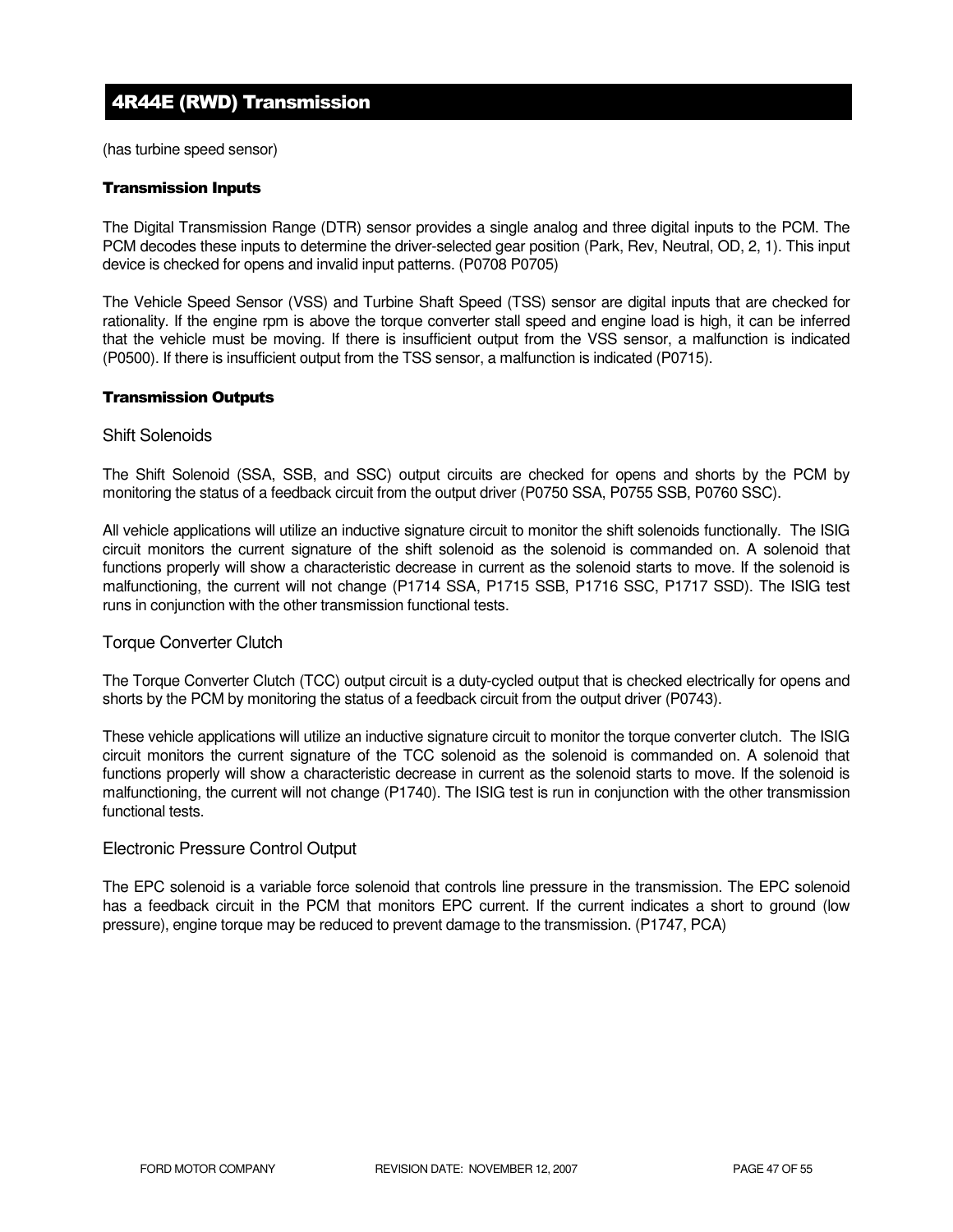# 5R55E (RWD) Transmission

(has turbine speed sensor)

#### Transmission Inputs

The Digital Transmission Range (DTR) sensor provides a single analog and three digital inputs to the PCM. The PCM decodes these inputs to determine the driver-selected gear position (Park, Rev, Neutral, OD, 2, 1). This input device is checked for opens and invalid input patterns. (P0708, P0705)

The Vehicle Speed Sensor (VSS), Turbine Shaft Speed (TSS) sensor and Output Shaft Speed (OSS) sensor, if equipped, are analog inputs that are checked for rationality. If the engine rpm is above the torque converter stall speed and engine load is high, it can be inferred that the vehicle must be moving. If there is insufficient output from the VSS sensor, a malfunction is indicated (P0500). If there is insufficient output from the TSS sensor, a malfunction is indicated (P0715). If there is insufficient output from the OSS sensor, a malfunction is indicated (P0720).

### Transmission Outputs

#### Shift Solenoids

The Shift Solenoid (SSA, SSB, SSC and SSD) output circuits are checked for opens and shorts by the PCM by monitoring the status of a feedback circuit from the output driver (P0750 SSA, P0755 SSB, P0760 SSC, P0765 SSD).

These vehicle applications will utilize an inductive signature circuit to monitor the shift solenoids functionally. The ISIG circuit monitors the current signature of the shift solenoid as the solenoid is commanded on. A solenoid that functions properly will show a characteristic decrease in current as the solenoid starts to move. If the solenoid is malfunctioning, the current will not change (P1714 SSA, P1715 SSB, P1716 SSC, P1717 SSD). The ISIG test is run in conjunction with the other transmission functional tests.

### Torque Converter Clutch

The Torque Converter Clutch (TCC) output circuit is a duty-cycled output that is checked electrically for opens and shorts by the PCM by monitoring the status of a feedback circuit from the output driver (P0743).

These vehicle applications will utilize an inductive signature circuit to monitor the torque converter clutch. The ISIG circuit monitors the current signature of the TCC solenoid as the solenoid is commanded on. A solenoid that functions properly will show a characteristic decrease in current as the solenoid starts to move. If the solenoid is malfunctioning, the current will not change (P1740). The ISIG test runs in conjunction with the other transmission functional tests.

#### Electronic Pressure Control Output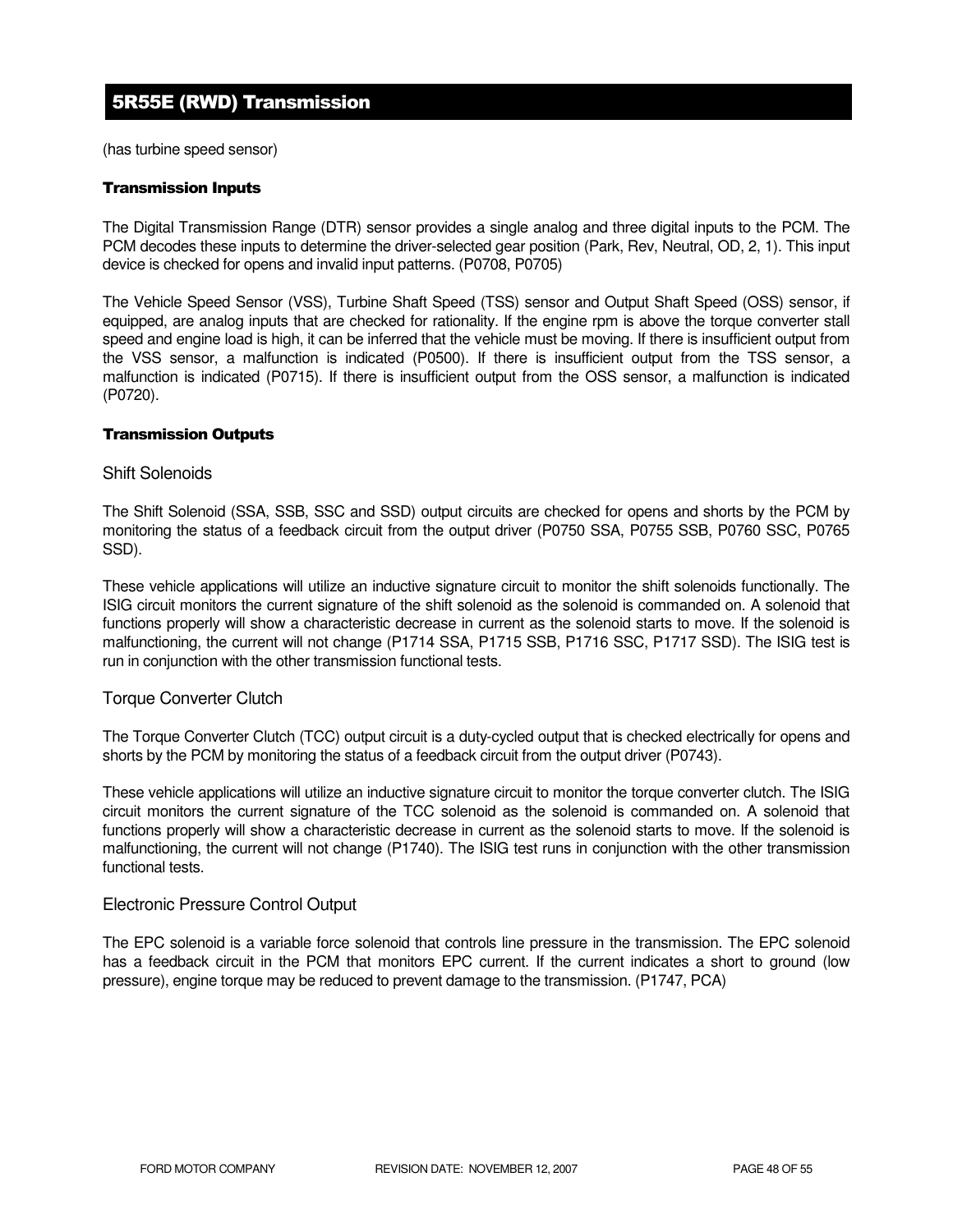# 5R55N (RWD) Transmission

(has turbine speed sensor)

#### Transmission Inputs

The Digital Transmission Range (DTR) sensor provides a single analog and three digital inputs to the PCM. The PCM decodes these inputs to determine the driver-selected gear position. This input device is checked for opens and invalid input patterns. (P0708, P0705)

Turbine Shaft Speed (TSS) and Output Shaft Speed (OSS) sensors are analog inputs that are checked for rationality. If the engine rpm is above the torque converter stall speed and engine load is high, it can be inferred that the vehicle must be moving. If there is insufficient output from the TSS sensor, a malfunction is indicated (P0715). If there is insufficient output from the OSS sensor, a malfunction is indicated (P0720).

#### Transmission Outputs

#### Shift Solenoids

The Shift Solenoid (SSA, SSB, SSC) output circuits are checked for opens and shorts by the PCM by monitoring the status of a feedback circuit from the output driver (P0750 SSA, P0755 SSB, P0760 SSC).

These vehicle applications will utilize an inductive signature circuit to monitor the shift solenoids functionally. The ISIG circuit monitors the current signature of the shift solenoid as the solenoid is commanded on. A solenoid that functions properly will show a characteristic decrease in current as the solenoid starts to move. If the solenoid is malfunctioning, the current will not change (P1714 SSA, P1715 SSB, P1716 SSC). The ISIG test runs in conjunction with the other transmission functional tests. The lack of communication between the ISIG chip and the PCM microprocessor is also monitored (P1636).

### Electronic Pressure Control Outputs

The VFS solenoids are variable force solenoids that control line pressure and gear selection in the transmission. The VFS solenoids have a feedback circuit in the PCM that monitors VFS current. If the current indicates a short to ground (low pressure), engine torque may be reduced to prevent damage to the transmission. (P1747, P1789, P0797).

The VFS solenoids are also checked for functionality by utilizing a rationality test that looks at gear ratios. If VFS/shift solenoid electrical faults and shift solenoid ISIG faults are not present, then actual ratios versus expected ratios are used to infer VFS failures. (P0745 PCA, P0755 PCB, P0795 PCC)

### Torque Converter Clutch

The Torque Converter Clutch (TCC) output circuit is a duty-cycled output that is checked electrically for opens and shorts by the PCM by monitoring the status of a feedback circuit from the output driver (P0743).

These vehicle applications will utilize an inductive signature circuit to monitor the torque converter clutch. The ISIG circuit monitors the current signature of the TCC solenoid as the solenoid is commanded on. A solenoid that functions properly will show a characteristic decrease in current as the solenoid starts to move. If the solenoid is malfunctioning, the current will not change (P1740). The ISIG test runs in conjunction with the other transmission functional tests. The lack of communication between the ISIG chip and the PCM microprocessor is also monitored (P1636).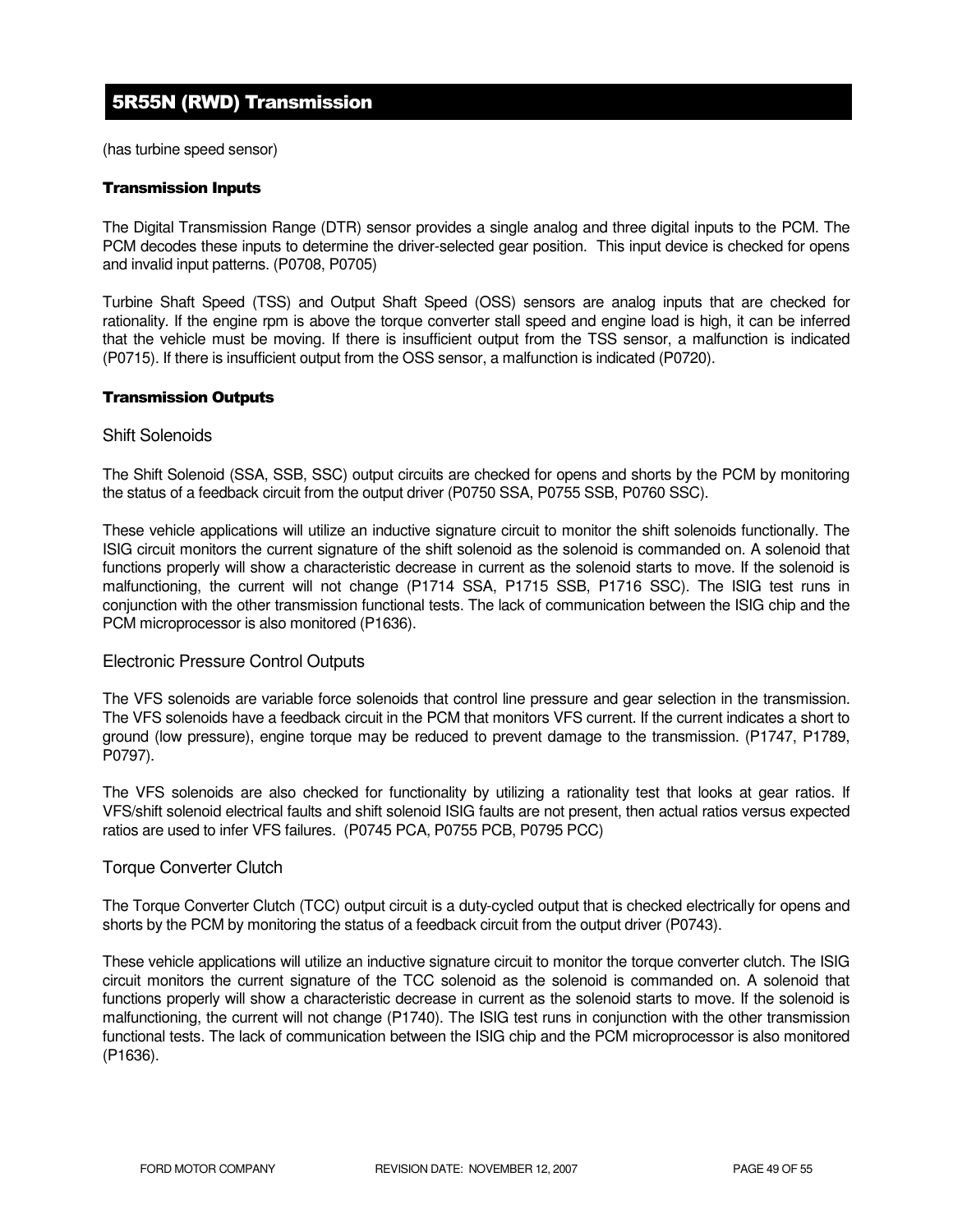# 4R100 (E4OD) (RWD) Transmission

(turbine speed sensor in most applications)

### Transmission Inputs

The Digital Transmission Range (DTR) sensor provides a single analog and three digital inputs to the PCM. The PCM decodes the inputs to determine the driver-selected gear position (Park, Rev, Neutral, OD, 2, 1). This input device is checked for opens and invalid input patterns. (P0708, P0705)

The Vehicle Speed Sensor (VSS), Turbine Shaft Speed (TSS) sensor and Output Shaft Speed (OSS) sensor, if equipped, are analog inputs that are checked for rationality. If the engine rpm is above the torque converter stall speed and engine load is high, it can be inferred that the vehicle must be moving. If there is insufficient output from the VSS sensor, a malfunction is indicated (P0500). If there is insufficient output from the TSS sensor, a malfunction is indicated (P0715). If there is insufficient output from the OSS sensor, a malfunction is indicated (P0720).

### Transmission Outputs

#### Shift Solenoids

The Shift Solenoid (SSA and SSB) output circuits are checked for opens and shorts by the PCM by monitoring the status of a feedback circuit from the output driver (P0750 SSA, P0755 SSB).

All vehicle applications will utilize an inductive signature circuit to monitor the shift solenoids functionally. The ISIG circuit monitors the current signature of the shift solenoid as the solenoid is commanded on. A solenoid that functions properly will show a characteristic decrease in current as the solenoid starts to move. If the solenoid is malfunctioning, the current will not change (P1714 SS1, P1715 SS2). The ISIG test runs in conjunction with the other transmission functional tests.

### Torque Converter Clutch

The Torque Converter Clutch (TCC) output circuit is either an on/off or duty-cycled output that is checked electrically for opens and shorts internally in the PCM by monitoring the status of a feedback circuit from the output driver (P0743).

Vehicle applications with on/off output drivers will utilize an inductive signature circuit to monitor the torque converter clutch functionality. The ISIG circuit monitors the current signature of the TCC solenoid as the solenoid is commanded on. A solenoid the functions properly will show a characteristic decrease in current as the solenoid starts to move. If the solenoid is malfunctioning, the current will not change (P1740). The ISIG test runs in conjunction with the other transmission functional tests.

Vehicle applications that use duty-cycled output drivers utilize a rationality check for TCC operation. Actuation of the TCC on and off will result in a change of the calculated speed ratio under high engine load. If a speed ratio delta does not occur, a malfunction is indicated (P1744).

### Electronic Pressure Control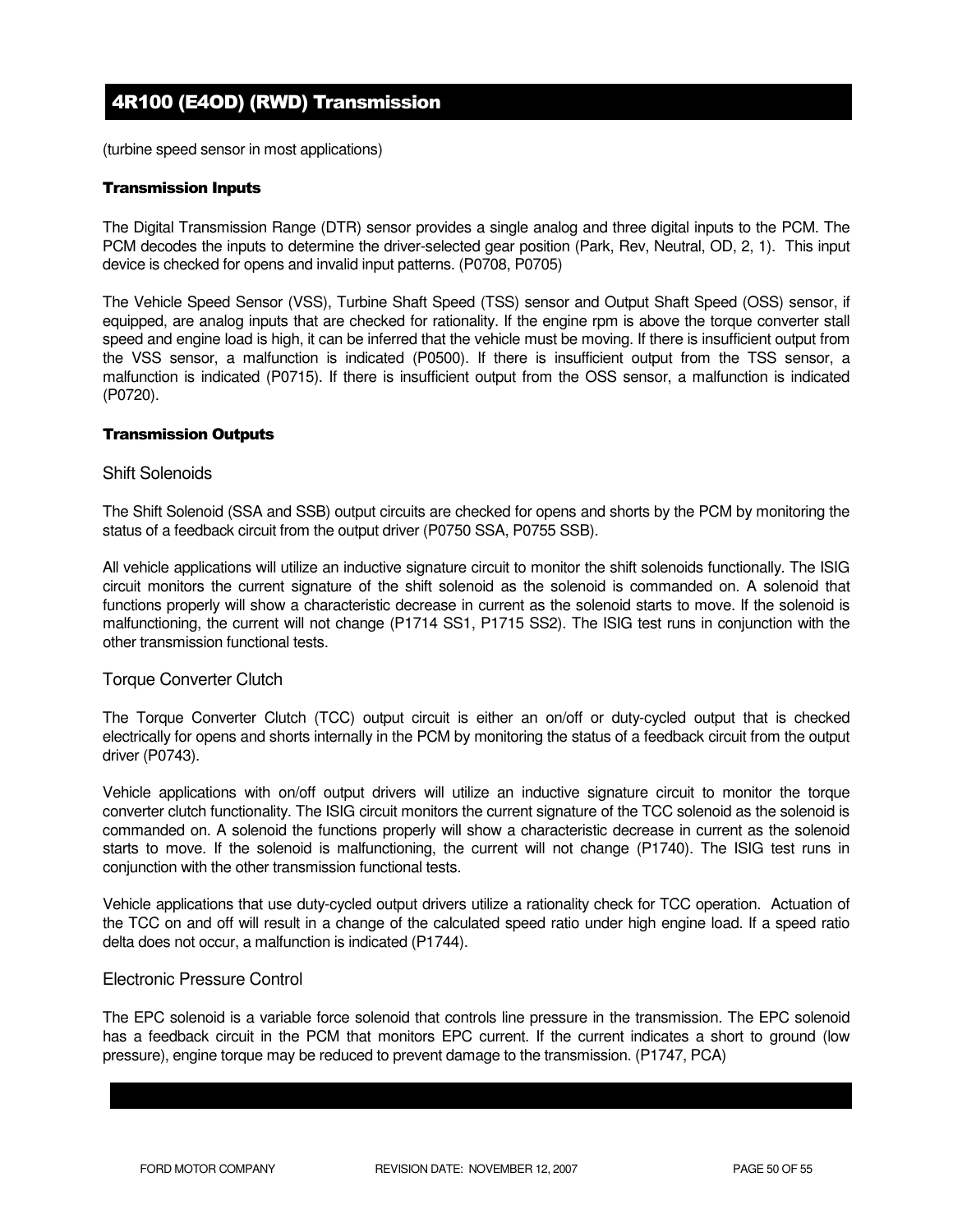# On Board Diagnostic Executive

The On-Board Diagnostic (OBD) Executive is a portion of the PCM strategy that manages the sequencing and execution of all diagnostic tests. It is the "traffic cop" of the diagnostic system. Each test/monitor can be viewed as an individual task, which may or may not be able to run concurrently with other tasks. The Diagnostic Executive enables/disables OBD monitors in order to accomplish the following:

- Sequence the OBD monitors such that when a test runs, each input that it relies upon has already been tested.
- Controls and co-ordinates the execution of the individual OBD system monitors: Catalyst, Misfire, EGR, O2, Fuel, AIR, EVAP and, Comprehensive Component Monitor (CCM).
- Stores freeze frame and "similar condition" data
- Manages storage and erasure of Diagnostic Trouble Codes as well as MIL illumination
- Controls and co-ordinates the execution of the On-Demand tests: Key On Engine Off (KOEO), Key On Engine Running (KOER), and the Output Test Mode (OTM).
- Performs transitions between various states of the diagnostic and powertrain control system to minimize the effects on vehicle operation.
- Interfaces with the diagnostic test tools to provide diagnostic information (I/M readiness, various J1979 test modes) and responds to special diagnostic requests (J1979 Mode 08 and 09).

The diagnostic also executive controls several overall, global OBD entry conditions.

- The Diagnostic Executive waits for 4 seconds after the PCM is powered before initiating any OBD monitoring.
- The Diagnostic Executive suspends OBD monitoring when battery voltage falls below 11.0 volts.
- The Diagnostic Executive suspends monitoring of fuel-system related monitors (catalyst, misfire, evap, O2, AIR and fuel system) when fuel level falls below 15%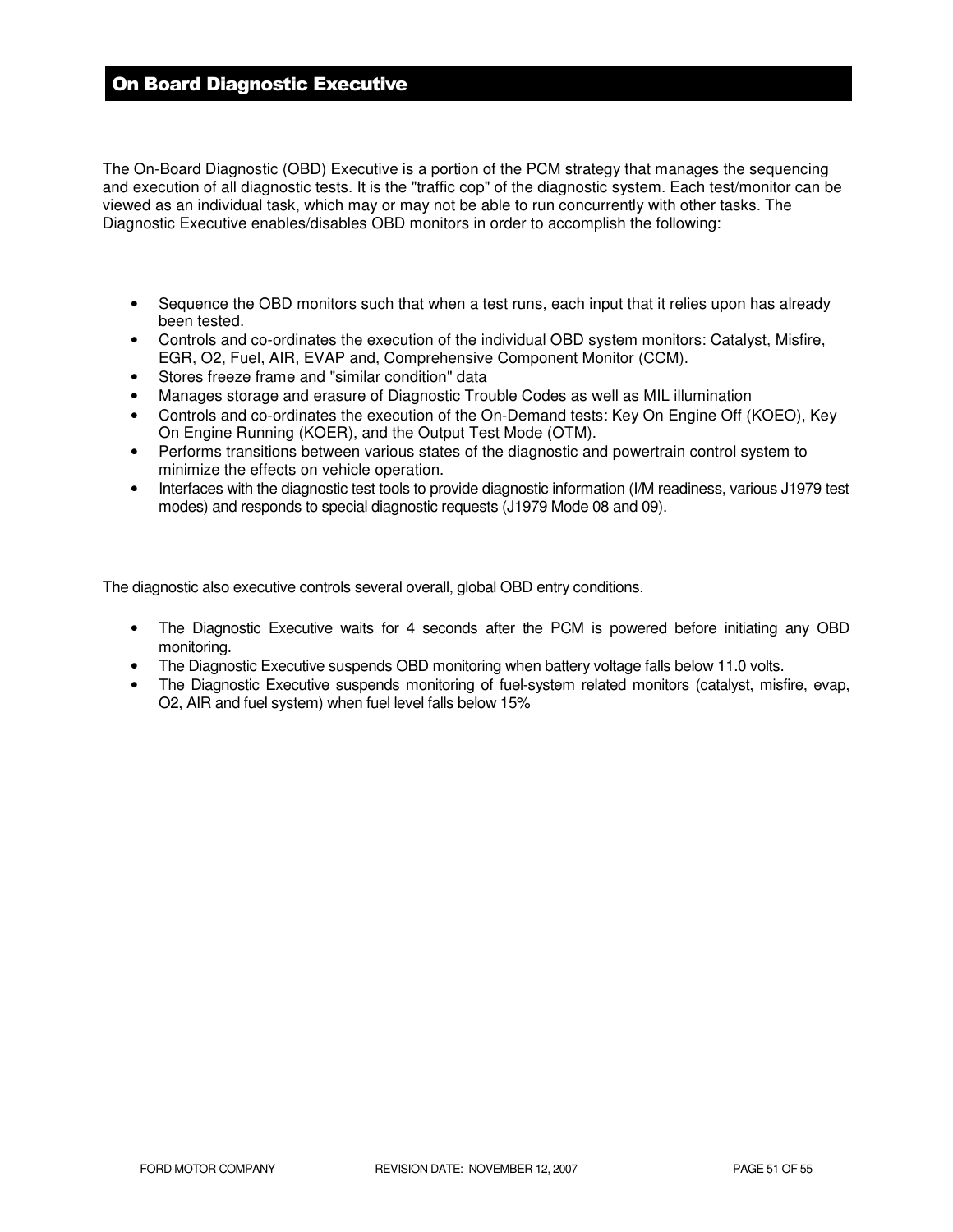# Exponentially Weighted Moving Average

Exponentially Weighted Moving Averaging is a well-documented statistical data processing technique that is used to reduce the variability on an incoming stream of data. Use of EWMA does not affect the mean of the data, however, it does affect the distribution of the data. Use of EWMA serves to "filter out" data points that exhibit excessive and unusual variability and could otherwise erroneously light the MIL.

The simplified mathematical equation for EWMA implemented in software is as follows:

New Average = [New data point \* "filter constant"] + [( 1 - "filter constant") \* Old Average]

This equation produces an exponential response to a step-change in the input data. The "Filter Constant" determines the time constant of the response. A large filter constant (i.e. 0.90 ) means that 90% of the new data point is averaged in with 10% of the old average. This produces a very fast response to a step change. Conversely, a small filter constant (i.e. 0.10 ) means that only 10% of the new data point is averaged in with 90% of the old average. This produces a slower response to a step change.

When EWMA is applied to a monitor, the new data point is the result from the latest monitor evaluation. A new average is calculated each time the monitor is evaluated and stored in Keep Alive Memory (KAM). This normally occurs each driving cycle. The MIL is illuminated and a DTC is stored based on the New Average store in KAM.

In order to facilitate repair verification and DDV demonstration, 2 different filter constants are used. A "fast filter constant" is used after KAM is cleared/DTCs are erased and a "normal filter constant" is used for normal customer driving. The "fast filter" is used for 2 driving cycles after KAM is cleared/DTCs are erased, and then the "normal filter" is used. The "fast filter" allows for easy repair verification and monitor demonstration in 2 driving cycles, while the normal filter is used to allow up to 6 driving cycles, on average, to properly identify a malfunction and illuminate the MIL.

In order to relate filter constants to driving cycles for MIL illumination, filter constants must be converted to time constants. The mathematical relationship is described below:

```
Time constant = [(1 / \text{filter constant}) - 1]^* evaluation period
```
The evaluation period is a driving cycle. The time constant is the time it takes to achieve 68% of a step-change to an input. Two time constants achieve 95% of a step change input.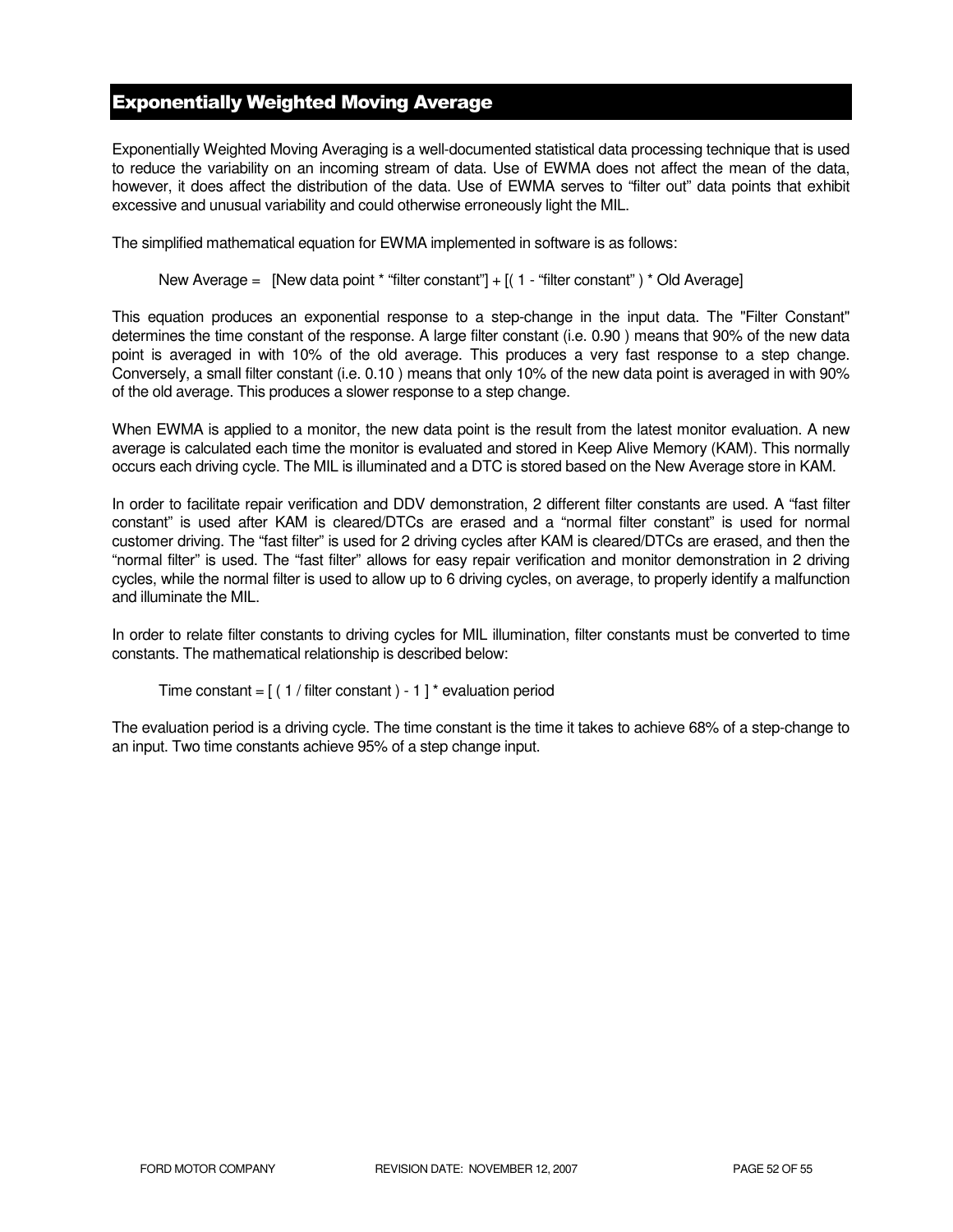### Catalyst Monitor EWMA

EWMA has been incorporated in the catalyst monitor. There are 3 calibrateable parameters that determine the MIL illumination characteristics.

- "Fast" filter constant, used for 2 driving cycles after DTCs are cleared or KAM is reset
- "Normal" filter constant, used for all subsequent, "normal" customer driving
- Number of driving cycles to use fast filter after KAM clear (normally set to 2 driving cycles)

Several examples for a typical calibration (4.6L Mark VIII ) are shown in the tables below. Specific calibration information can be obtained from the parameter listing provided for each strategy.

| <b>Monitor</b><br>evaluation | <b>EWMA Filter Calculation,</b><br>"normal" filter constant | Weighted<br><b>Average</b> | <b>Driving</b><br>cycle | <b>Action/Comment</b>              |
|------------------------------|-------------------------------------------------------------|----------------------------|-------------------------|------------------------------------|
| ("new data")                 | set to 0.4                                                  | ("new<br>average")         | number                  |                                    |
|                              | Malfunction threshold = $.75$                               |                            |                         |                                    |
| 0.15                         | $.15*(0.4) + .15*(1 - 0.4)$                                 | 0.15                       |                         | normal 100K system                 |
| 1.0                          | $*(0.4) + .15*(1 - 0.4)$<br>1.0                             | 0.49                       | 1                       | catastrophic failure               |
| 1.0                          | 1.0<br>$*(0.4) + .49 * (1 - 0.4)$                           | 0.69                       | $\overline{c}$          |                                    |
| 1.0                          | 1.0<br>$*(0.4) + .69 * (1 - 0.4)$                           | 0.82                       | 3                       | exceeds threshold                  |
| 1.0                          | $*(0.4) + .82 * (1 - 0.4)$<br>1.0                           | 0.89                       | 4                       | MIL on                             |
| 0.15                         | $.15*(0.4) + .15*(1 - 0.4)$                                 | 0.15                       |                         | normal 100K system                 |
|                              |                                                             |                            |                         |                                    |
| 0.8                          | $0.8*(0.4) + .15*(1 - 0.4)$                                 | 0.41                       | 1                       | 1.5 <sup>*</sup> threshold failure |
| 0.8                          | $0.8*(0.4) + .41*(1 - 0.4)$                                 | 0.57                       | $\mathbf{2}$            |                                    |
| 0.8                          | $0.8*(0.4) + .57*(1 - 0.4)$                                 | 0.66                       | 3                       |                                    |
| 0.8                          | $0.8*(0.4) + .66*(1 - 0.4)$                                 | 0.72                       | 4                       |                                    |
| 0.8                          | $0.8*(0.4) + .72*(1 - 0.4)$                                 | 0.75                       | 5                       | exceeds threshold                  |
| 0.8                          | $0.8*(0.4) + .75*(1 - 0.4)$                                 | 0.77                       | 6                       | MIL on                             |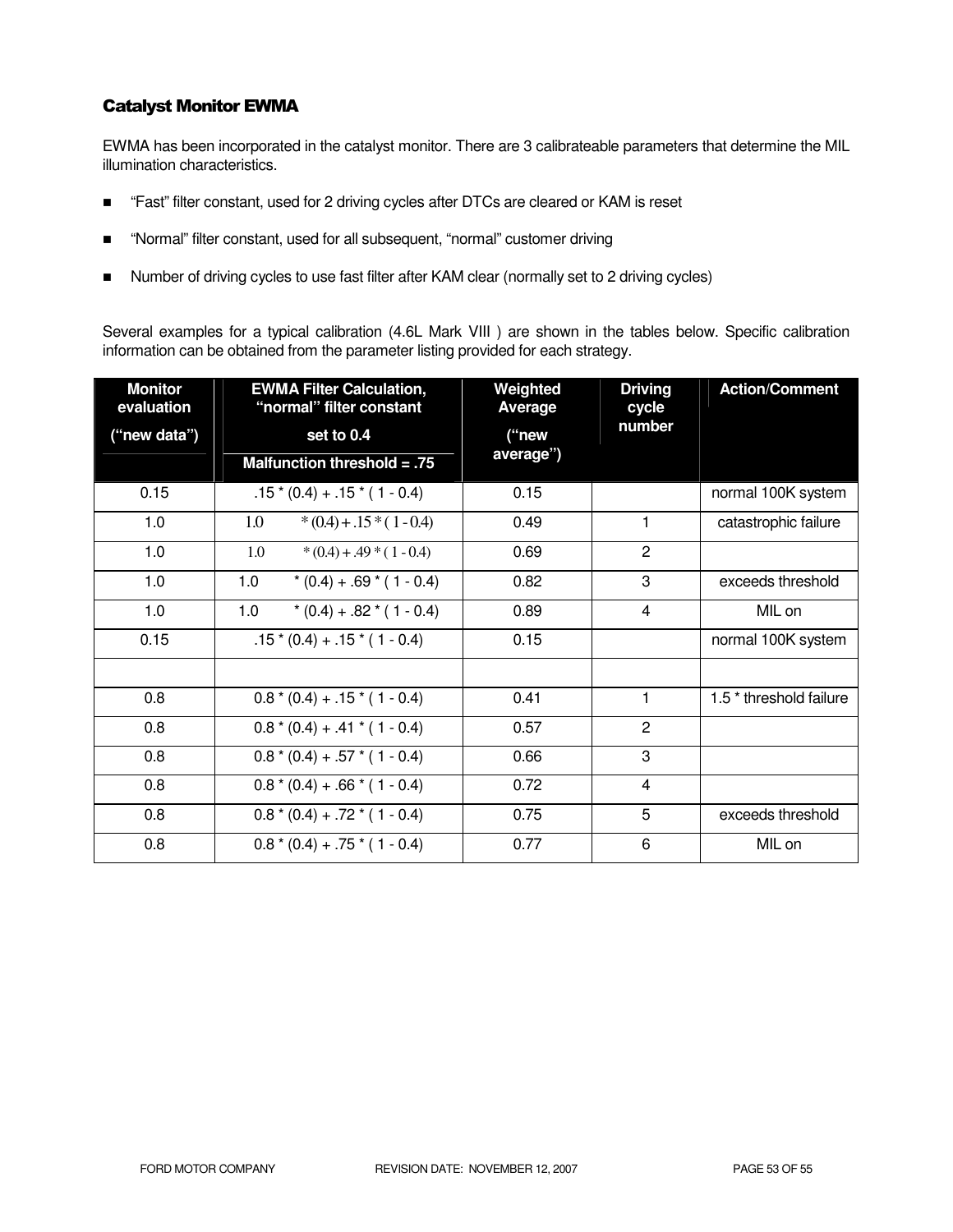# I/M Readiness Code

The readiness function is implemented based on the J1979 format. A battery disconnection or clearing codes using a scan tool results in the various I/M readiness bits being set to a "not-ready" condition. As each noncontinuous monitor completes a full diagnostic check, the I/M readiness bit associated with that monitor is set to a "ready" condition. This may take one or two driving cycles based on whether malfunctions are detected or not. The readiness bits for comprehensive component monitoring, misfire and fuel system monitoring are considered complete once all the non-continuous monitors have been evaluated. Because the evaporative system monitor requires ambient conditions between 40 and 100  $^{\circ}$ F and BARO > 22.5 " Hg (< 8,000 ft.) to run, special logic can "bypass" the running the evap monitor for purposes of clearing the evap system I/M readiness bit due to the continued presence of these extreme conditions.

### Evap bypass logic for 1997, 1998 and 1999 MY c/o vehicles:

If the evaporative system monitor cannot complete because ambient temperature conditions were encountered outside the 40 to 100 °F and BARO range at speeds above 40 mph during a driving cycle in which all continuous and non-continuous monitors were evaluated, the evaporative system monitor is then considered complete due to the continued presence of extreme conditions. If the above conditions are repeated during a second driving cycle, the I/M readiness bit for the evaporative system is set to a "ready" condition. (Note: Some 1997 and 1998 vehicles do not require catalyst monitor completion to bypass.)

### Evap bypass logic for new 1999 MY and beyond vehicles:

If the evaporative system monitor conditions are met with the exception of the 40 to 100 $^{\circ}$ F ambient temperatures or BARO range, a timer is incremented. The timer value is representative of conditions where the Evap monitor could have run (all entry conditions met except IAT and BARO) but did not run due to the presence of those extreme conditions. If the timer continuously exceeds 30 seconds during a driving cycle in which all continuous and non-continuous monitors were evaluated, the evaporative system monitor is then considered complete. If the above conditions are repeated during a second driving cycle, the I/M readiness bit for the evaporative system is set to a "ready" condition.

### Power Take Off Mode

While PTO mode is engaged, the I/M readiness bits are set to a "not-ready" condition. When PTO mode is disengaged, the I/M readiness bits are restored to their previous states prior to PTO engagement. During PTO mode, only CCM circuit checks continue to be performed.